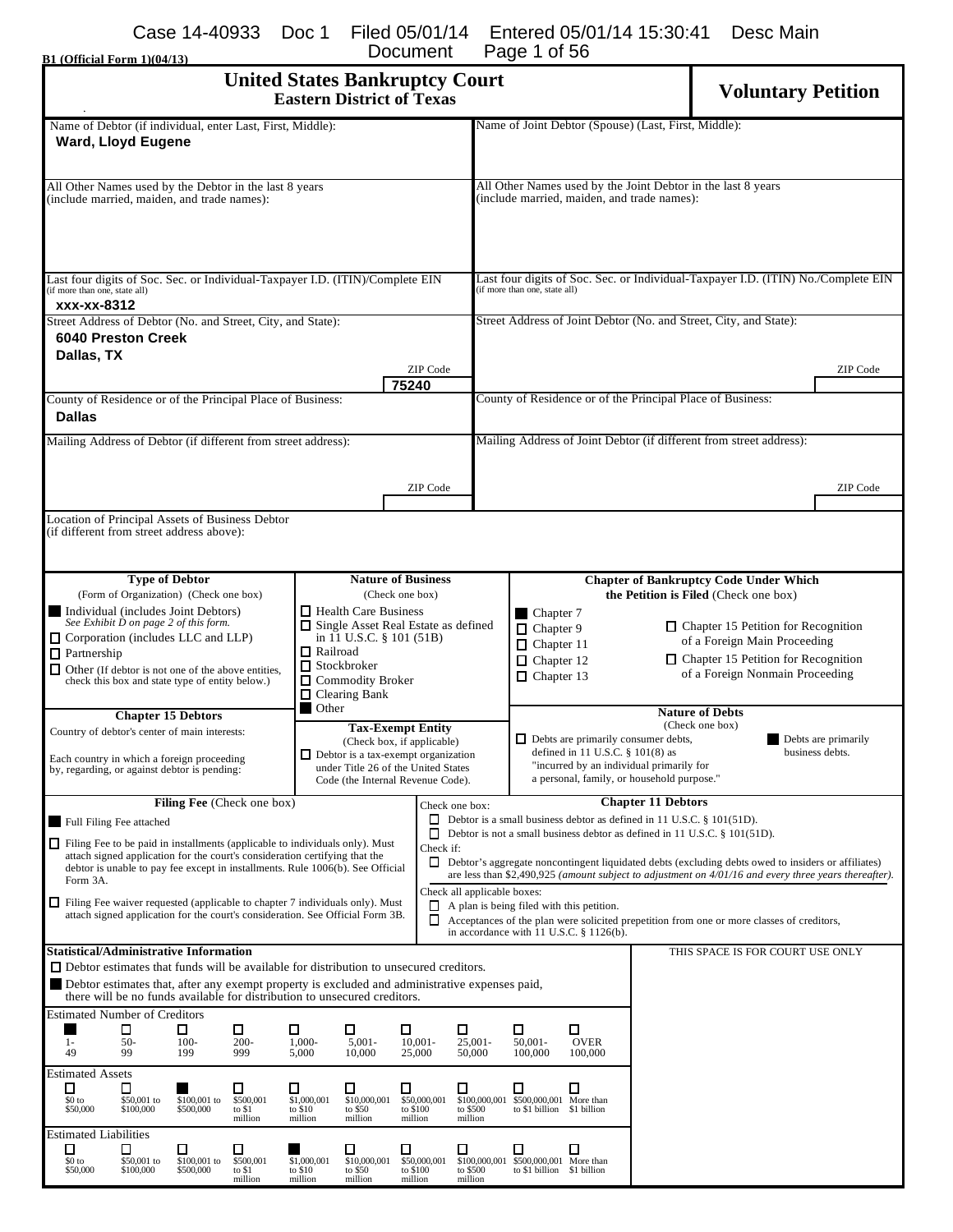|  | Case 14-40933 Doc 1 Filed 05/01/14 Entered 05/01/14 15:30:41 Desc Main |  |
|--|------------------------------------------------------------------------|--|
|  | <b>B B 0</b> . <b><i>f PA</i></b>                                      |  |

| <b>B1 (Official Form 1)(04/13)</b>  | Document                                                                                                                                                                                                                                                                                                                                                                                                                                                                                                                                                                                                                                                                                                                                                                                                                                                                                                                                                     | Page 2 of 56                                                                                                                 | Page 2                                                                                                                                                                                                                                                                                                                                                                                                                                                                     |  |  |  |  |
|-------------------------------------|--------------------------------------------------------------------------------------------------------------------------------------------------------------------------------------------------------------------------------------------------------------------------------------------------------------------------------------------------------------------------------------------------------------------------------------------------------------------------------------------------------------------------------------------------------------------------------------------------------------------------------------------------------------------------------------------------------------------------------------------------------------------------------------------------------------------------------------------------------------------------------------------------------------------------------------------------------------|------------------------------------------------------------------------------------------------------------------------------|----------------------------------------------------------------------------------------------------------------------------------------------------------------------------------------------------------------------------------------------------------------------------------------------------------------------------------------------------------------------------------------------------------------------------------------------------------------------------|--|--|--|--|
|                                     | <b>Voluntary Petition</b>                                                                                                                                                                                                                                                                                                                                                                                                                                                                                                                                                                                                                                                                                                                                                                                                                                                                                                                                    | Name of $Debtor(s)$ :<br><b>Ward, Lloyd Eugene</b>                                                                           |                                                                                                                                                                                                                                                                                                                                                                                                                                                                            |  |  |  |  |
|                                     | (This page must be completed and filed in every case)                                                                                                                                                                                                                                                                                                                                                                                                                                                                                                                                                                                                                                                                                                                                                                                                                                                                                                        |                                                                                                                              |                                                                                                                                                                                                                                                                                                                                                                                                                                                                            |  |  |  |  |
|                                     | All Prior Bankruptcy Cases Filed Within Last 8 Years (If more than two, attach additional sheet)                                                                                                                                                                                                                                                                                                                                                                                                                                                                                                                                                                                                                                                                                                                                                                                                                                                             |                                                                                                                              |                                                                                                                                                                                                                                                                                                                                                                                                                                                                            |  |  |  |  |
| Location<br>Where Filed: - None -   |                                                                                                                                                                                                                                                                                                                                                                                                                                                                                                                                                                                                                                                                                                                                                                                                                                                                                                                                                              | Case Number:                                                                                                                 | Date Filed:                                                                                                                                                                                                                                                                                                                                                                                                                                                                |  |  |  |  |
| Location<br>Where Filed:            | Case Number:<br>Date Filed:                                                                                                                                                                                                                                                                                                                                                                                                                                                                                                                                                                                                                                                                                                                                                                                                                                                                                                                                  |                                                                                                                              |                                                                                                                                                                                                                                                                                                                                                                                                                                                                            |  |  |  |  |
|                                     | Pending Bankruptcy Case Filed by any Spouse, Partner, or Affiliate of this Debtor (If more than one, attach additional sheet)                                                                                                                                                                                                                                                                                                                                                                                                                                                                                                                                                                                                                                                                                                                                                                                                                                |                                                                                                                              |                                                                                                                                                                                                                                                                                                                                                                                                                                                                            |  |  |  |  |
| Name of Debtor:<br>- None -         |                                                                                                                                                                                                                                                                                                                                                                                                                                                                                                                                                                                                                                                                                                                                                                                                                                                                                                                                                              | Case Number:                                                                                                                 | Date Filed:                                                                                                                                                                                                                                                                                                                                                                                                                                                                |  |  |  |  |
| District:                           |                                                                                                                                                                                                                                                                                                                                                                                                                                                                                                                                                                                                                                                                                                                                                                                                                                                                                                                                                              | Relationship:                                                                                                                | Judge:                                                                                                                                                                                                                                                                                                                                                                                                                                                                     |  |  |  |  |
| No.<br>If this is a joint petition: | <b>Exhibit A</b><br>(To be completed if debtor is required to file periodic reports (e.g.,<br>forms 10K and 10Q) with the Securities and Exchange Commission<br>pursuant to Section 13 or 15(d) of the Securities Exchange Act of 1934<br>and is requesting relief under chapter 11.)<br>$\Box$ Exhibit A is attached and made a part of this petition.<br>Does the debtor own or have possession of any property that poses or is alleged to pose a threat of imminent and identifiable harm to public health or safety?<br>$\Box$ Yes, and Exhibit C is attached and made a part of this petition.<br>(To be completed by every individual debtor. If a joint petition is filed, each spouse must complete and attach a separate Exhibit D.)<br>Exhibit D completed and signed by the debtor is attached and made a part of this petition.<br>$\Box$ Exhibit D also completed and signed by the joint debtor is attached and made a part of this petition. | required by 11 U.S.C. §342(b).<br>$\mathbf X$<br>Signature of Attorney for Debtor(s)<br><b>Exhibit C</b><br><b>Exhibit D</b> | <b>Exhibit B</b><br>(To be completed if debtor is an individual whose debts are primarily consumer debts.)<br>I, the attorney for the petitioner named in the foregoing petition, declare that I<br>have informed the petitioner that [he or she] may proceed under chapter 7, 11,<br>12, or 13 of title 11, United States Code, and have explained the relief available<br>under each such chapter. I further certify that I delivered to the debtor the notice<br>(Date) |  |  |  |  |
|                                     | <b>Information Regarding the Debtor - Venue</b>                                                                                                                                                                                                                                                                                                                                                                                                                                                                                                                                                                                                                                                                                                                                                                                                                                                                                                              |                                                                                                                              |                                                                                                                                                                                                                                                                                                                                                                                                                                                                            |  |  |  |  |
| s.                                  | (Check any applicable box)<br>Debtor has been domiciled or has had a residence, principal place of business, or principal assets in this District for 180<br>days immediately preceding the date of this petition or for a longer part of such 180 days than in any other District.                                                                                                                                                                                                                                                                                                                                                                                                                                                                                                                                                                                                                                                                          |                                                                                                                              |                                                                                                                                                                                                                                                                                                                                                                                                                                                                            |  |  |  |  |
| □                                   | There is a bankruptcy case concerning debtor's affiliate, general partner, or partnership pending in this District.                                                                                                                                                                                                                                                                                                                                                                                                                                                                                                                                                                                                                                                                                                                                                                                                                                          |                                                                                                                              |                                                                                                                                                                                                                                                                                                                                                                                                                                                                            |  |  |  |  |
| П                                   | Debtor is a debtor in a foreign proceeding and has its principal place of business or principal assets in the United States in<br>this District, or has no principal place of business or assets in the United States but is a defendant in an action or<br>proceeding [in a federal or state court] in this District, or the interests of the parties will be served in regard to the relief<br>sought in this District.                                                                                                                                                                                                                                                                                                                                                                                                                                                                                                                                    |                                                                                                                              |                                                                                                                                                                                                                                                                                                                                                                                                                                                                            |  |  |  |  |
|                                     | Certification by a Debtor Who Resides as a Tenant of Residential Property<br>(Check all applicable boxes)                                                                                                                                                                                                                                                                                                                                                                                                                                                                                                                                                                                                                                                                                                                                                                                                                                                    |                                                                                                                              |                                                                                                                                                                                                                                                                                                                                                                                                                                                                            |  |  |  |  |
| □                                   | Landlord has a judgment against the debtor for possession of debtor's residence. (If box checked, complete the following.)                                                                                                                                                                                                                                                                                                                                                                                                                                                                                                                                                                                                                                                                                                                                                                                                                                   |                                                                                                                              |                                                                                                                                                                                                                                                                                                                                                                                                                                                                            |  |  |  |  |
|                                     | (Name of landlord that obtained judgment)<br>(Address of landlord)                                                                                                                                                                                                                                                                                                                                                                                                                                                                                                                                                                                                                                                                                                                                                                                                                                                                                           |                                                                                                                              |                                                                                                                                                                                                                                                                                                                                                                                                                                                                            |  |  |  |  |
| □                                   | Debtor claims that under applicable nonbankruptcy law, there are circumstances under which the debtor would be permitted to cure<br>the entire monetary default that gave rise to the judgment for possession, after the judgment for possession was entered, and                                                                                                                                                                                                                                                                                                                                                                                                                                                                                                                                                                                                                                                                                            |                                                                                                                              |                                                                                                                                                                                                                                                                                                                                                                                                                                                                            |  |  |  |  |
| П                                   | Debtor has included with this petition the deposit with the court of any rent that would become due during the 30-day period<br>after the filing of the petition.                                                                                                                                                                                                                                                                                                                                                                                                                                                                                                                                                                                                                                                                                                                                                                                            |                                                                                                                              |                                                                                                                                                                                                                                                                                                                                                                                                                                                                            |  |  |  |  |

 $\Box$ Debtor certifies that he/she has served the Landlord with this certification. (11 U.S.C. § 362(l)).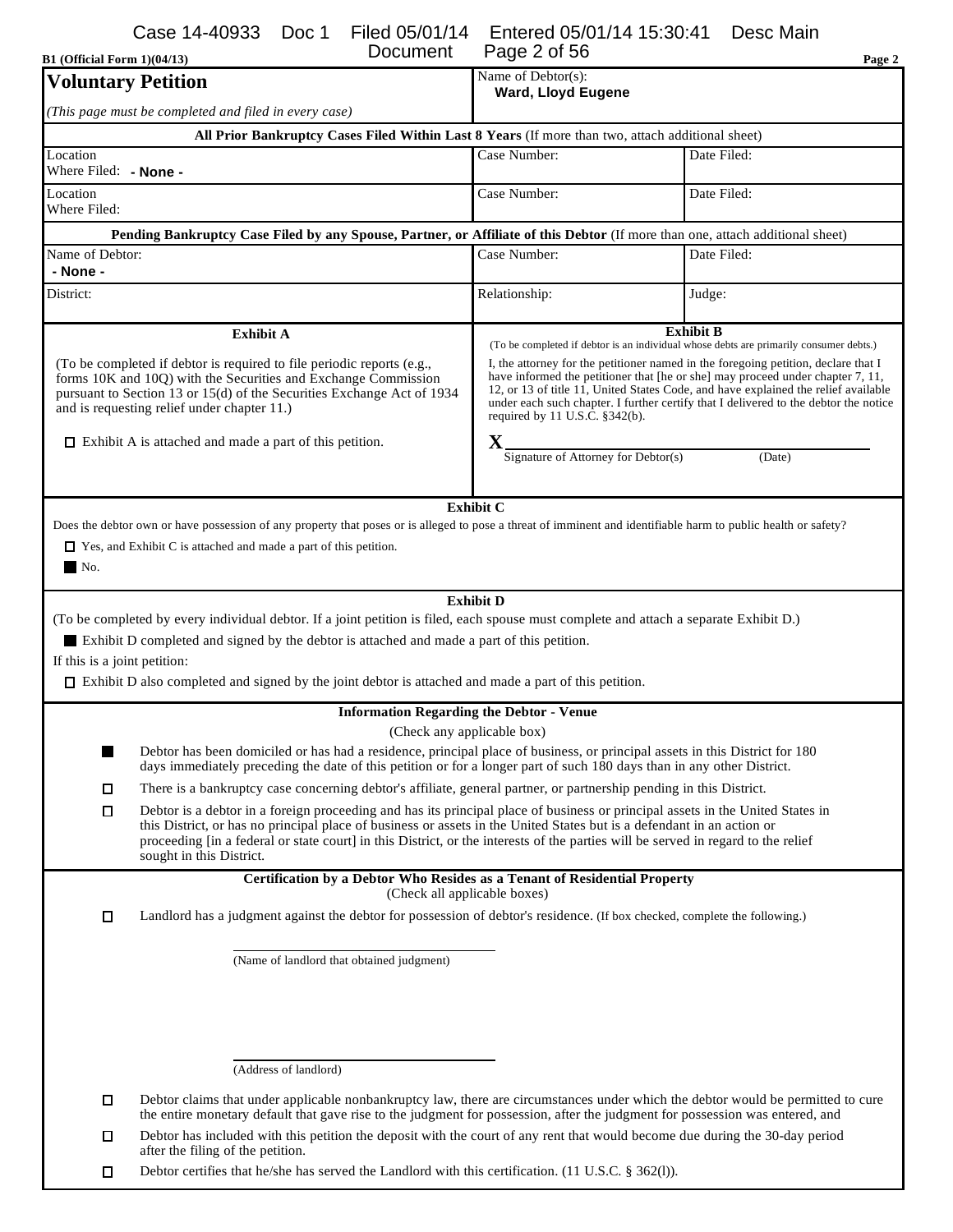| Case 14-40933<br>Filo<br>Doc 1 |
|--------------------------------|
|--------------------------------|

| CASE I4-40999<br>LUU L<br><b>FIIGU USIULI4</b><br><b>Document</b>                                                                                                                                                                                                                                                                                                                                                                                                                                                                                                                                                                                                                                                     | ETTER US/UL/14 13.30.41 DESC MIGHT<br>Page 3 of 56                                                                                                                                                                                                                                                                                                                                                                                                                                                                                                                                                                                                                                                                                                       |
|-----------------------------------------------------------------------------------------------------------------------------------------------------------------------------------------------------------------------------------------------------------------------------------------------------------------------------------------------------------------------------------------------------------------------------------------------------------------------------------------------------------------------------------------------------------------------------------------------------------------------------------------------------------------------------------------------------------------------|----------------------------------------------------------------------------------------------------------------------------------------------------------------------------------------------------------------------------------------------------------------------------------------------------------------------------------------------------------------------------------------------------------------------------------------------------------------------------------------------------------------------------------------------------------------------------------------------------------------------------------------------------------------------------------------------------------------------------------------------------------|
| B1 (Official Form $1(04/13)$ )                                                                                                                                                                                                                                                                                                                                                                                                                                                                                                                                                                                                                                                                                        | Page 3<br>Name of Debtor(s):                                                                                                                                                                                                                                                                                                                                                                                                                                                                                                                                                                                                                                                                                                                             |
| <b>Voluntary Petition</b>                                                                                                                                                                                                                                                                                                                                                                                                                                                                                                                                                                                                                                                                                             | <b>Ward, Lloyd Eugene</b>                                                                                                                                                                                                                                                                                                                                                                                                                                                                                                                                                                                                                                                                                                                                |
| (This page must be completed and filed in every case)                                                                                                                                                                                                                                                                                                                                                                                                                                                                                                                                                                                                                                                                 |                                                                                                                                                                                                                                                                                                                                                                                                                                                                                                                                                                                                                                                                                                                                                          |
|                                                                                                                                                                                                                                                                                                                                                                                                                                                                                                                                                                                                                                                                                                                       | <b>Signatures</b>                                                                                                                                                                                                                                                                                                                                                                                                                                                                                                                                                                                                                                                                                                                                        |
| Signature(s) of Debtor(s) (Individual/Joint)                                                                                                                                                                                                                                                                                                                                                                                                                                                                                                                                                                                                                                                                          | <b>Signature of a Foreign Representative</b>                                                                                                                                                                                                                                                                                                                                                                                                                                                                                                                                                                                                                                                                                                             |
| I declare under penalty of perjury that the information provided in this<br>petition is true and correct.<br>[If petitioner is an individual whose debts are primarily consumer debts and<br>has chosen to file under chapter 7] I am aware that I may proceed under<br>chapter 7, 11, 12, or 13 of title 11, United States Code, understand the relief<br>available under each such chapter, and choose to proceed under chapter 7.<br>If no attorney represents me and no bankruptcy petition preparer signs the<br>petition] I have obtained and read the notice required by 11 U.S.C. §342(b).<br>I request relief in accordance with the chapter of title 11, United States Code,<br>specified in this petition. | I declare under penalty of perjury that the information provided in this petition<br>is true and correct, that I am the foreign representative of a debtor in a foreign<br>proceeding, and that I am authorized to file this petition.<br>(Check only one box.)<br>$\Box$ I request relief in accordance with chapter 15 of title 11. United States Code.<br>Certified copies of the documents required by 11 U.S.C. §1515 are attached.<br>$\Box$ Pursuant to 11 U.S.C. §1511, I request relief in accordance with the chapter<br>of title 11 specified in this petition. A certified copy of the order granting<br>recognition of the foreign main proceeding is attached.                                                                             |
| X /s/ Lloyd Eugene Ward                                                                                                                                                                                                                                                                                                                                                                                                                                                                                                                                                                                                                                                                                               | Signature of Foreign Representative<br>$\overline{\mathbf{X}}$                                                                                                                                                                                                                                                                                                                                                                                                                                                                                                                                                                                                                                                                                           |
| Signature of Debtor Lloyd Eugene Ward                                                                                                                                                                                                                                                                                                                                                                                                                                                                                                                                                                                                                                                                                 |                                                                                                                                                                                                                                                                                                                                                                                                                                                                                                                                                                                                                                                                                                                                                          |
|                                                                                                                                                                                                                                                                                                                                                                                                                                                                                                                                                                                                                                                                                                                       | Printed Name of Foreign Representative                                                                                                                                                                                                                                                                                                                                                                                                                                                                                                                                                                                                                                                                                                                   |
| $\mathbf X$<br>Signature of Joint Debtor                                                                                                                                                                                                                                                                                                                                                                                                                                                                                                                                                                                                                                                                              |                                                                                                                                                                                                                                                                                                                                                                                                                                                                                                                                                                                                                                                                                                                                                          |
|                                                                                                                                                                                                                                                                                                                                                                                                                                                                                                                                                                                                                                                                                                                       | Date                                                                                                                                                                                                                                                                                                                                                                                                                                                                                                                                                                                                                                                                                                                                                     |
| Telephone Number (If not represented by attorney)                                                                                                                                                                                                                                                                                                                                                                                                                                                                                                                                                                                                                                                                     | <b>Signature of Non-Attorney Bankruptcy Petition Preparer</b>                                                                                                                                                                                                                                                                                                                                                                                                                                                                                                                                                                                                                                                                                            |
| May 1, 2014                                                                                                                                                                                                                                                                                                                                                                                                                                                                                                                                                                                                                                                                                                           |                                                                                                                                                                                                                                                                                                                                                                                                                                                                                                                                                                                                                                                                                                                                                          |
| Date                                                                                                                                                                                                                                                                                                                                                                                                                                                                                                                                                                                                                                                                                                                  | I declare under penalty of perjury that: (1) I am a bankruptcy petition<br>preparer as defined in 11 U.S.C. § 110; (2) I prepared this document for                                                                                                                                                                                                                                                                                                                                                                                                                                                                                                                                                                                                      |
| <b>Signature of Attorney*</b>                                                                                                                                                                                                                                                                                                                                                                                                                                                                                                                                                                                                                                                                                         | compensation and have provided the debtor with a copy of this document<br>and the notices and information required under 11 U.S.C. §§ 110(b),                                                                                                                                                                                                                                                                                                                                                                                                                                                                                                                                                                                                            |
| X /s/ James S. Brouner<br>Signature of Attorney for Debtor(s)<br><b>James S. Brouner 03087285</b><br>Printed Name of Attorney for Debtor(s)<br>The Law Office of Mark A. Weisbart<br>Firm Name<br>12770 Coit Road, Suite 541<br><b>Dallas, TX 75251</b><br>Address                                                                                                                                                                                                                                                                                                                                                                                                                                                    | $110(h)$ , and $342(b)$ ; and, (3) if rules or guidelines have been promulgated<br>pursuant to 11 U.S.C. § 110(h) setting a maximum fee for services<br>chargeable by bankruptcy petition preparers, I have given the debtor notice<br>of the maximum amount before preparing any document for filing for a<br>debtor or accepting any fee from the debtor, as required in that section.<br>Official Form 19 is attached.<br>Printed Name and title, if any, of Bankruptcy Petition Preparer<br>Social-Security number (If the bankrutpcy petition preparer is not<br>an individual, state the Social Security number of the officer,<br>principal, responsible person or partner of the bankruptcy petition<br>preparer.)(Required by 11 U.S.C. § 110.) |
| Email: brounerj@earthlink.net<br>(972) 628-3692 Fax: (972) 628-3687<br>Telephone Number<br>May 1, 2014                                                                                                                                                                                                                                                                                                                                                                                                                                                                                                                                                                                                                |                                                                                                                                                                                                                                                                                                                                                                                                                                                                                                                                                                                                                                                                                                                                                          |
| Date                                                                                                                                                                                                                                                                                                                                                                                                                                                                                                                                                                                                                                                                                                                  | Address                                                                                                                                                                                                                                                                                                                                                                                                                                                                                                                                                                                                                                                                                                                                                  |
| *In a case in which $\S$ 707(b)(4)(D) applies, this signature also constitutes a<br>certification that the attorney has no knowledge after an inquiry that the<br>information in the schedules is incorrect.                                                                                                                                                                                                                                                                                                                                                                                                                                                                                                          | <u> 1980 - Johann Barn, mars eta bainar eta baina eta baina eta baina eta baina eta baina eta baina eta baina e</u><br>$\mathbf{X}$                                                                                                                                                                                                                                                                                                                                                                                                                                                                                                                                                                                                                      |
| <b>Signature of Debtor (Corporation/Partnership)</b>                                                                                                                                                                                                                                                                                                                                                                                                                                                                                                                                                                                                                                                                  | Date                                                                                                                                                                                                                                                                                                                                                                                                                                                                                                                                                                                                                                                                                                                                                     |
| I declare under penalty of perjury that the information provided in this<br>petition is true and correct, and that I have been authorized to file this petition<br>on behalf of the debtor.<br>The debtor requests relief in accordance with the chapter of title 11, United<br>States Code, specified in this petition.                                                                                                                                                                                                                                                                                                                                                                                              | Signature of bankruptcy petition preparer or officer, principal, responsible<br>person, or partner whose Social Security number is provided above.<br>Names and Social-Security numbers of all other individuals who prepared or<br>assisted in preparing this document unless the bankruptcy petition preparer is<br>not an individual:                                                                                                                                                                                                                                                                                                                                                                                                                 |
| $\mathbf X$<br>Signature of Authorized Individual                                                                                                                                                                                                                                                                                                                                                                                                                                                                                                                                                                                                                                                                     | If more than one person prepared this document, attach additional sheets<br>conforming to the appropriate official form for each person.                                                                                                                                                                                                                                                                                                                                                                                                                                                                                                                                                                                                                 |
| Printed Name of Authorized Individual                                                                                                                                                                                                                                                                                                                                                                                                                                                                                                                                                                                                                                                                                 |                                                                                                                                                                                                                                                                                                                                                                                                                                                                                                                                                                                                                                                                                                                                                          |
| Title of Authorized Individual                                                                                                                                                                                                                                                                                                                                                                                                                                                                                                                                                                                                                                                                                        | A bankruptcy petition preparer's failure to comply with the provisions of<br>title 11 and the Federal Rules of Bankruptcy Procedure may result in<br>fines or imprisonment or both. 11 U.S.C. §110; 18 U.S.C. §156.                                                                                                                                                                                                                                                                                                                                                                                                                                                                                                                                      |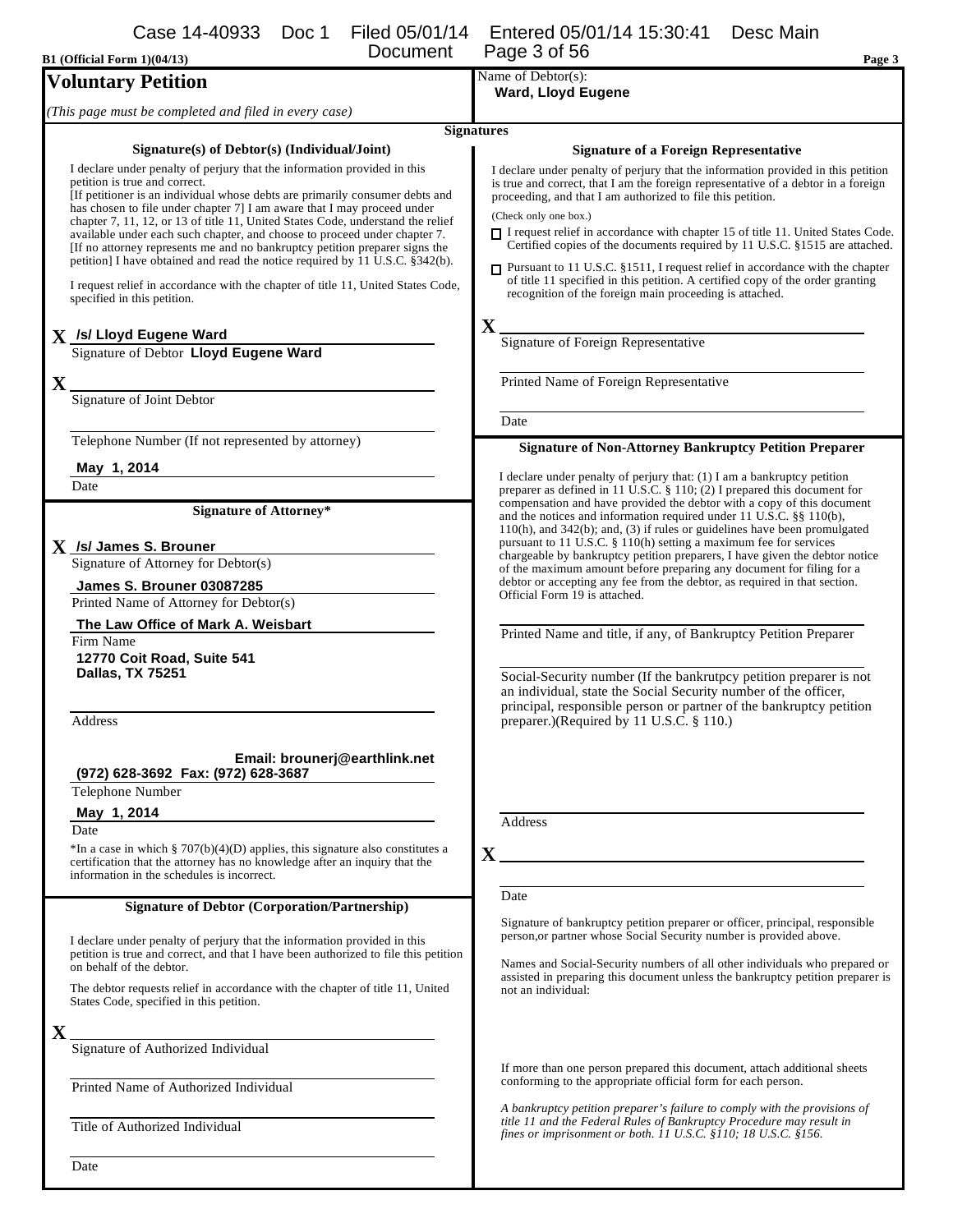|  | Case 14-40933 Doc 1 Filed 05/01/14 Entered 05/01/14 15:30:41 Desc Main |  |
|--|------------------------------------------------------------------------|--|
|  | Document Page 4 of 56                                                  |  |

B 1D (Official Form 1, Exhibit D) (12/09)

### **United States Bankruptcy Court Eastern District of Texas**

In re **Lloyd Eugene Ward Case No. Case No. Case No. Case No. Case No. Case No.** 

Debtor(s) Chapter **7** 

### **EXHIBIT D - INDIVIDUAL DEBTOR'S STATEMENT OF COMPLIANCE WITH CREDIT COUNSELING REQUIREMENT**

**Warning: You must be able to check truthfully one of the five statements regarding credit counseling listed below. If you cannot do so, you are not eligible to file a bankruptcy case, and the court can dismiss any case you do file. If that happens, you will lose whatever filing fee you paid, and your creditors will be able to resume collection activities against you. If your case is dismissed and you file another bankruptcy case later, you may be required to pay a second filing fee and you may have to take extra steps to stop creditors' collection activities.**

*Every individual debtor must file this Exhibit D. If a joint petition is filed, each spouse must complete and file a separate Exhibit D. Check one of the five statements below and attach any documents as directed.*

 1. Within the 180 days **before the filing of my bankruptcy case**, I received a briefing from a credit counseling agency approved by the United States trustee or bankruptcy administrator that outlined the opportunities for available credit counseling and assisted me in performing a related budget analysis, and I have a certificate from the agency describing the services provided to me. *Attach a copy of the certificate and a copy of any debt repayment plan developed through the agency.*

 2. Within the 180 days **before the filing of my bankruptcy case**, I received a briefing from a credit counseling agency approved by the United States trustee or bankruptcy administrator that outlined the opportunities for available credit counseling and assisted me in performing a related budget analysis, but I do not have a certificate from the agency describing the services provided to me. *You must file a copy of a certificate from the agency describing the services provided to you and a copy of any debt repayment plan developed through the agency no later than 14 days after your bankruptcy case is filed.*

 $\Box$  3. I certify that I requested credit counseling services from an approved agency but was unable to obtain the services during the seven days from the time I made my request, and the following exigent circumstances merit a temporary waiver of the credit counseling requirement so I can file my bankruptcy case now. *[Summarize exigent circumstances here.]*

**If your certification is satisfactory to the court, you must still obtain the credit counseling briefing within the first 30 days after you file your bankruptcy petition and promptly file a certificate from the agency that provided the counseling, together with a copy of any debt management plan developed through the agency. Failure to fulfill these requirements may result in dismissal of your case. Any extension of the 30-day deadline can be granted only for cause and is limited to a maximum of 15 days. Your case may also be dismissed if the court is not satisfied with your reasons for filing your bankruptcy case without first receiving a credit counseling briefing.**

 4. I am not required to receive a credit counseling briefing because of: *[Check the applicable statement.] [Must be accompanied by a motion for determination by the court.]* Software Copyright (c) 1996-2014 Best Case, LLC - www.bestcase.com <br>
Best Case Bankruptcy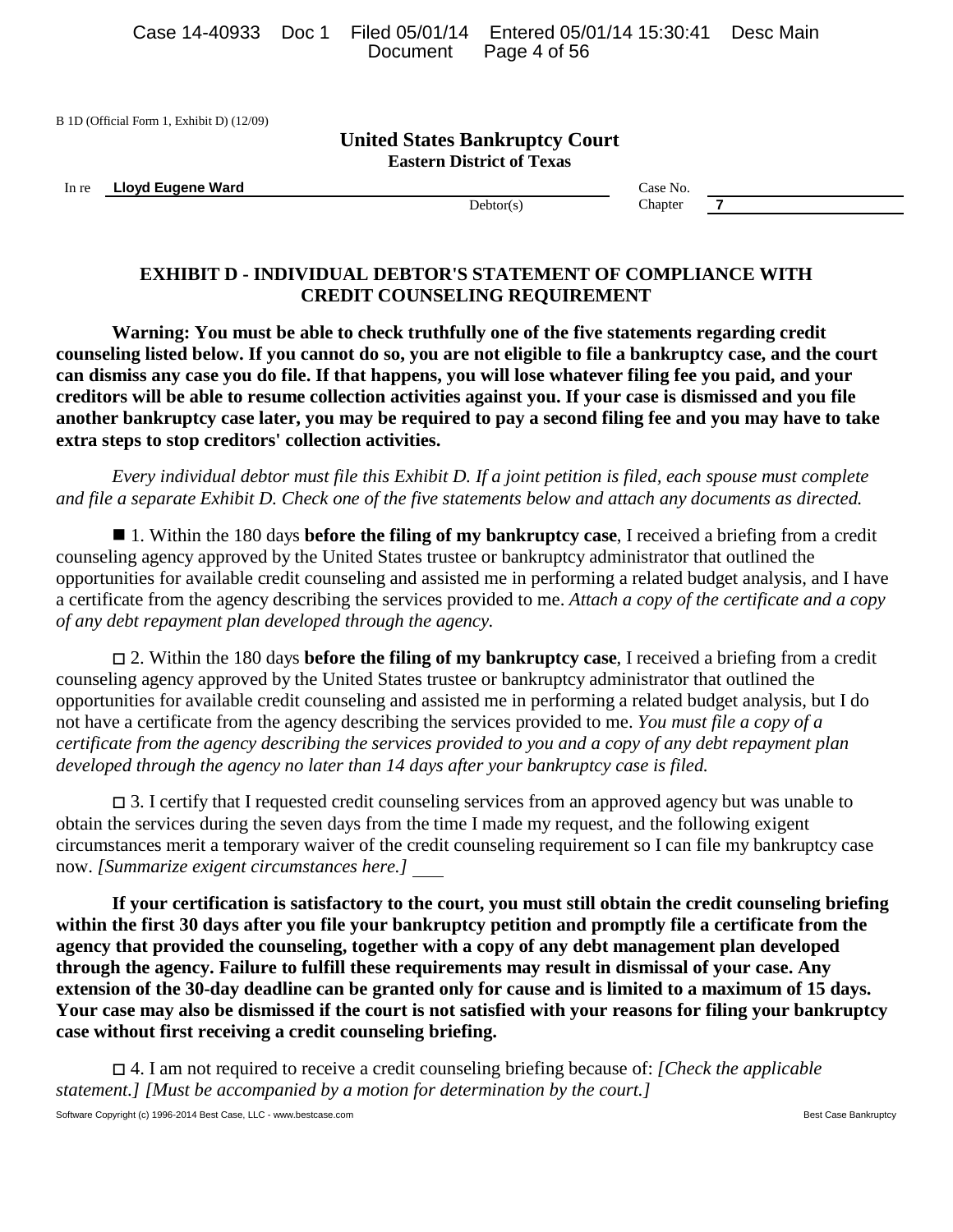B 1D (Official Form 1, Exhibit D) (12/09) - Cont. Page 2

 $\Box$  Incapacity. (Defined in 11 U.S.C. § 109(h)(4) as impaired by reason of mental illness or mental deficiency so as to be incapable of realizing and making rational decisions with respect to financial responsibilities.);

 $\Box$  Disability. (Defined in 11 U.S.C. § 109(h)(4) as physically impaired to the extent of being unable, after reasonable effort, to participate in a credit counseling briefing in person, by telephone, or through the Internet.);

 $\Box$  Active military duty in a military combat zone.

 $\Box$  5. The United States trustee or bankruptcy administrator has determined that the credit counseling requirement of 11 U.S.C. § 109(h) does not apply in this district.

### **I certify under penalty of perjury that the information provided above is true and correct.**

Signature of Debtor: **/s/ Lloyd Eugene Ward Lloyd Eugene Ward** Date: **May 1, 2014**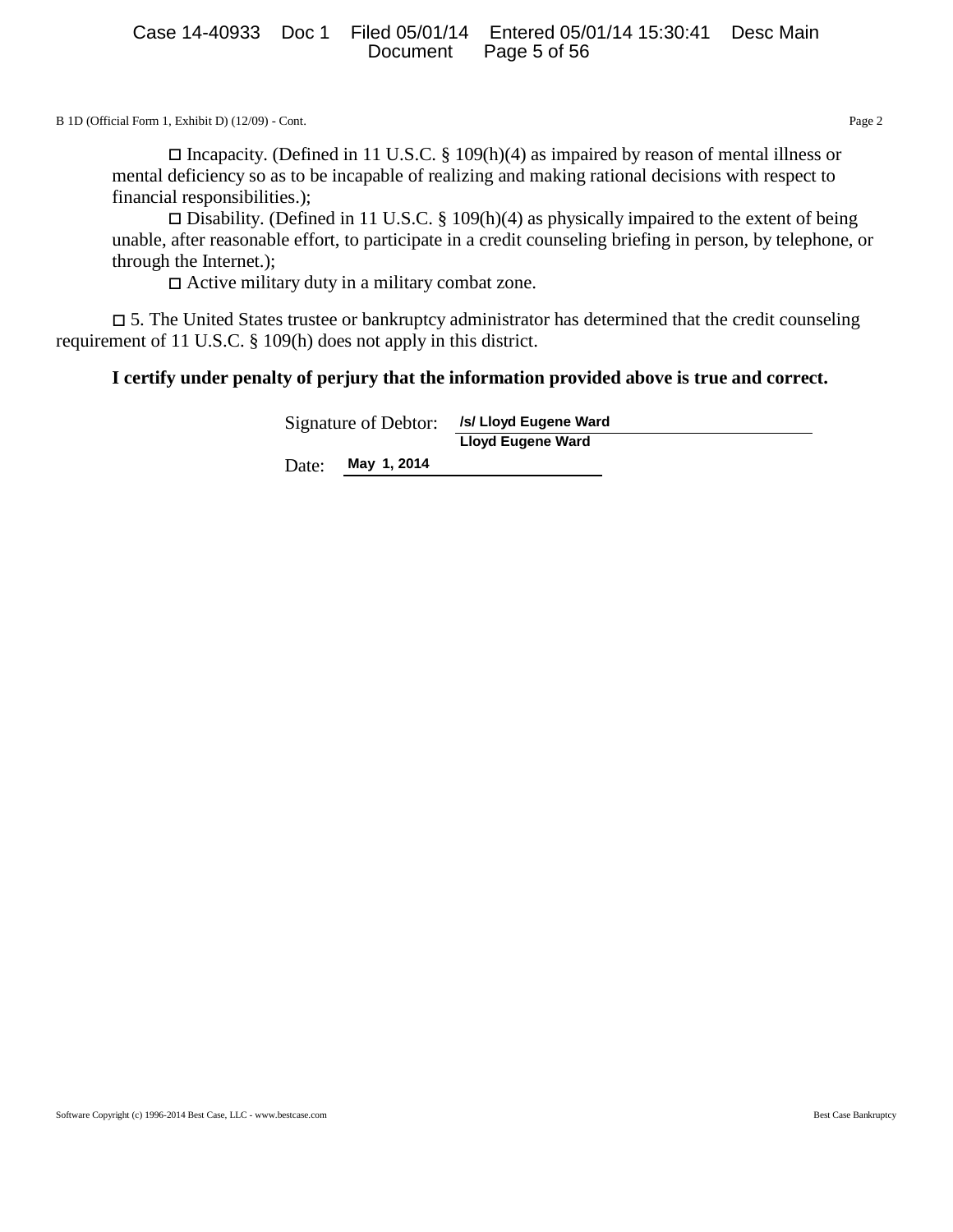Case 14-40933 Doc 1 Filed 05/01/14 Entered 05/01/14 15:30:41 Desc Main Page 6 of 56

,

B6A (Official Form 6A) (12/07)

In re **Lloyd Eugene Ward Case No. 2008 Case No. 2008 Case No. 2008 Case No. 2008** 

**Debtor** 

## **SCHEDULE A - REAL PROPERTY**

Except as directed below, list all real property in which the debtor has any legal, equitable, or future interest, including all property owned as a cotenant, community property, or in which the debtor has a life estate. Include any property in which the debtor holds rights and powers exercisable for the debtor's own benefit. If the debtor is married, state whether husband, wife, both, or the marital community own the property by placing an "H," "W," "J," or "C" in the column labeled "Husband, Wife, Joint, or Community." If the debtor holds no interest in real property, write "None" under "Description and Location of Property."

**Do not include interests in executory contracts and unexpired leases on this schedule. List them in Schedule G - Executory Contracts and Unexpired Leases.**

If an entity claims to have a lien or hold a secured interest in any property, state the amount of the secured claim. See Schedule D. If no entity claims to hold a secured interest in the property, write "None" in the column labeled "Amount of Secured Claim." If the debtor is an individual or if a joint petition is filed, state the amount of any exemption claimed in the property only in Schedule C - Property Claimed as Exempt.

| None |                                      |                                            | $\overline{\phantom{0}}$                    | 0.00                                                                                                         | 0.00                       |  |
|------|--------------------------------------|--------------------------------------------|---------------------------------------------|--------------------------------------------------------------------------------------------------------------|----------------------------|--|
|      | Description and Location of Property | Nature of Debtor's<br>Interest in Property | Husband,<br>Wife,<br>Joint, or<br>Community | Current Value of<br>Debtor's Interest in<br>Property, without<br>Deducting any Secured<br>Claim or Exemption | Amount of<br>Secured Claim |  |

| $Sub-Total >$ | 0.00 | (Total of this page) |
|---------------|------|----------------------|
|               |      |                      |

continuation sheets attached to the Schedule of Real Property **0**

(Report also on Summary of Schedules)

Total >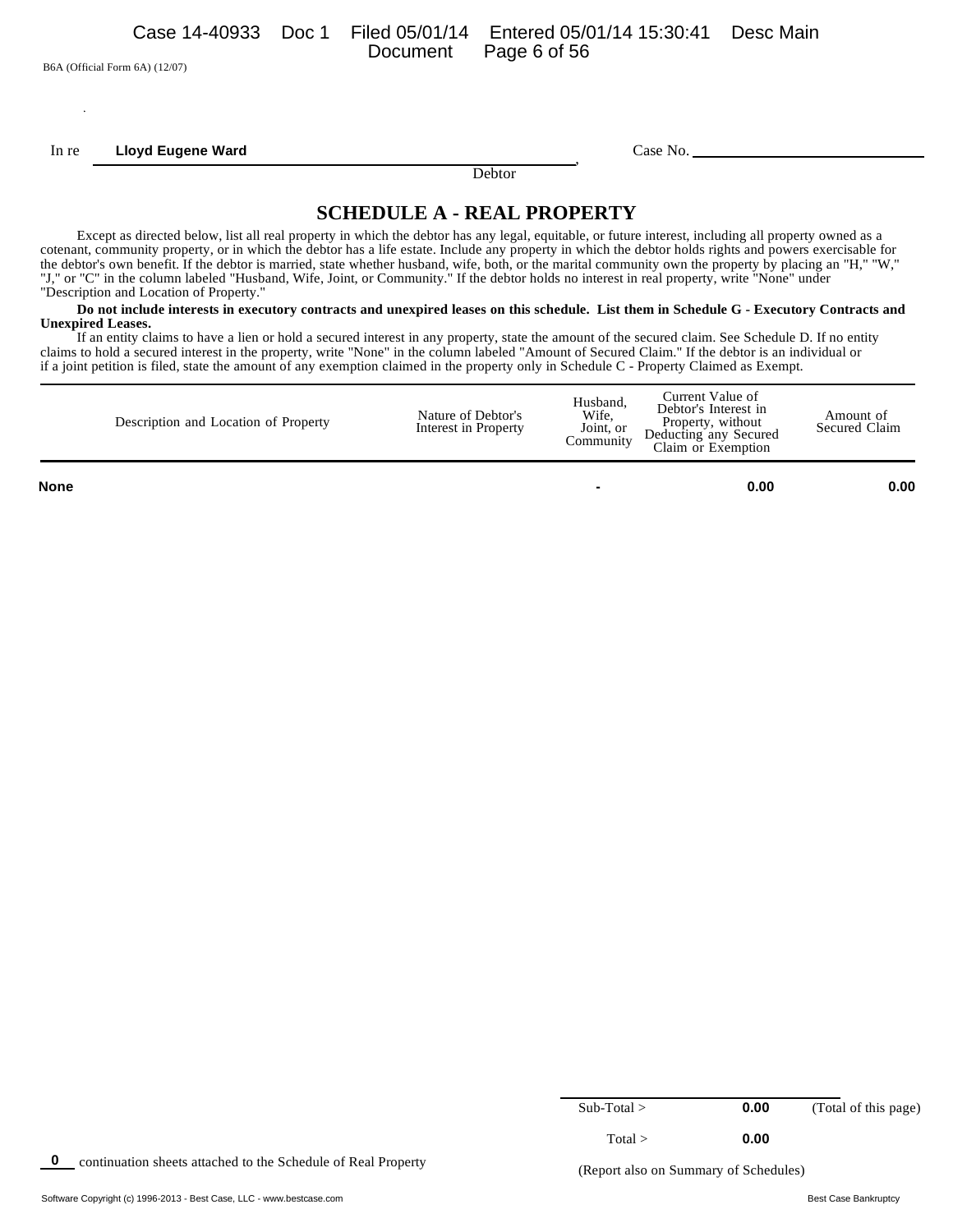Case 14-40933 Doc 1 Filed 05/01/14 Entered 05/01/14 15:30:41 Desc Main Page 7 of 56

,

B6B (Official Form 6B) (12/07)

In re

#### **Lloyd Eugene Ward** Case No. 2008 **Case No. 2008** Case No. 2008 Case No. 2008

**Debtor** 

### **SCHEDULE B - PERSONAL PROPERTY**

Except as directed below, list all personal property of the debtor of whatever kind. If the debtor has no property in one or more of the categories, place an "x" in the appropriate position in the column labeled "None." If additional space is needed in any category, attach a separate sheet properly identified with the case name, case number, and the number of the category. If the debtor is married, state whether husband, wife, both, or the marital community own the property by placing an "H," "W," "J," or "C" in the column labeled "Husband, Wife, Joint, or Community." If the debtor is an individual or a joint petition is filed, state the amount of any exemptions claimed only in Schedule C - Property Claimed as Exempt.

**Do not list interests in executory contracts and unexpired leases on this schedule. List them in Schedule G - Executory Contracts and Unexpired Leases.**

If the property is being held for the debtor by someone else, state that person's name and address under "Description and Location of Property." If the property is being held for a minor child, simply state the child's initials and the name and address of the child's parent or guardian, such as "A.B., a minor child, by John Doe, guardian." Do not disclose the child's name. See, 11 U.S.C. §112 and Fed. R. Bankr. P. 1007(m).

|                                                                                                                                                                                                     | Type of Property                                                                           | N<br>O<br>N<br>Е                         | Description and Location of Property                                          | Husband,<br>Wife,<br>Joint, or | Current Value of<br>Debtor's Interest in Property,<br>without Deducting any<br>Community Secured Claim or Exemption |
|-----------------------------------------------------------------------------------------------------------------------------------------------------------------------------------------------------|--------------------------------------------------------------------------------------------|------------------------------------------|-------------------------------------------------------------------------------|--------------------------------|---------------------------------------------------------------------------------------------------------------------|
| 1.                                                                                                                                                                                                  | Cash on hand                                                                               | $\boldsymbol{\mathsf{x}}$                |                                                                               |                                |                                                                                                                     |
| 2.                                                                                                                                                                                                  | Checking, savings or other financial                                                       |                                          | Legacy Bank of Texas Acc't No. xxxxxx 3946                                    | н                              | 187.00                                                                                                              |
| accounts, certificates of deposit, or<br>shares in banks, savings and loan,<br>thrift, building and loan, and<br>homestead associations, or credit<br>unions, brokerage houses, or<br>cooperatives. |                                                                                            |                                          | <b>Chase Bank account (Wife's sole managment</b><br>community property)       | W                              | <b>Unknown</b>                                                                                                      |
| 3.                                                                                                                                                                                                  | Security deposits with public<br>utilities, telephone companies,<br>landlords, and others. | X                                        |                                                                               |                                |                                                                                                                     |
| 4.                                                                                                                                                                                                  | Household goods and furnishings,                                                           |                                          | Living Room (television, couch, armoire, 2 chairs)                            | C                              | 250.00                                                                                                              |
|                                                                                                                                                                                                     | including audio, video, and<br>computer equipment.                                         |                                          | Dining Room (table, 6 chairs hutch)                                           | С                              | 500.00                                                                                                              |
|                                                                                                                                                                                                     |                                                                                            |                                          | Family Room (couch, armoir, 2 chairs, computer<br>desk, computer)             | C                              | 300.00                                                                                                              |
|                                                                                                                                                                                                     |                                                                                            |                                          | Kitchen (table, 6 chairs, dishes, cooking and eating<br>utensils, pots, pans) | С                              | 200.00                                                                                                              |
|                                                                                                                                                                                                     |                                                                                            |                                          | Laundry Room (washer and dryer)                                               | C                              | 200.00                                                                                                              |
|                                                                                                                                                                                                     |                                                                                            | night stand, desk, 2 chairs and dresser) | Master Bedroom (bed, television, chest of drawers,                            | С                              | 500.00                                                                                                              |
|                                                                                                                                                                                                     |                                                                                            |                                          | Bedroom 1 (twin beds, desk, chair and display<br>cabinet)                     | C                              | 200.00                                                                                                              |
|                                                                                                                                                                                                     |                                                                                            |                                          | Bedroom 2 (bed, desk, dresser)                                                | C                              | 200.00                                                                                                              |
|                                                                                                                                                                                                     |                                                                                            |                                          | Bedroom 3 (bed, night stand, chest of drawers,<br>dresser)                    | С                              | 250.00                                                                                                              |
|                                                                                                                                                                                                     |                                                                                            |                                          | Study (desk, 2 chairs and 2 book cases)                                       | С                              | 300.00                                                                                                              |

Sub-Total > (Total of this page)

**3,087.00**

3 continuation sheets attached to the Schedule of Personal Property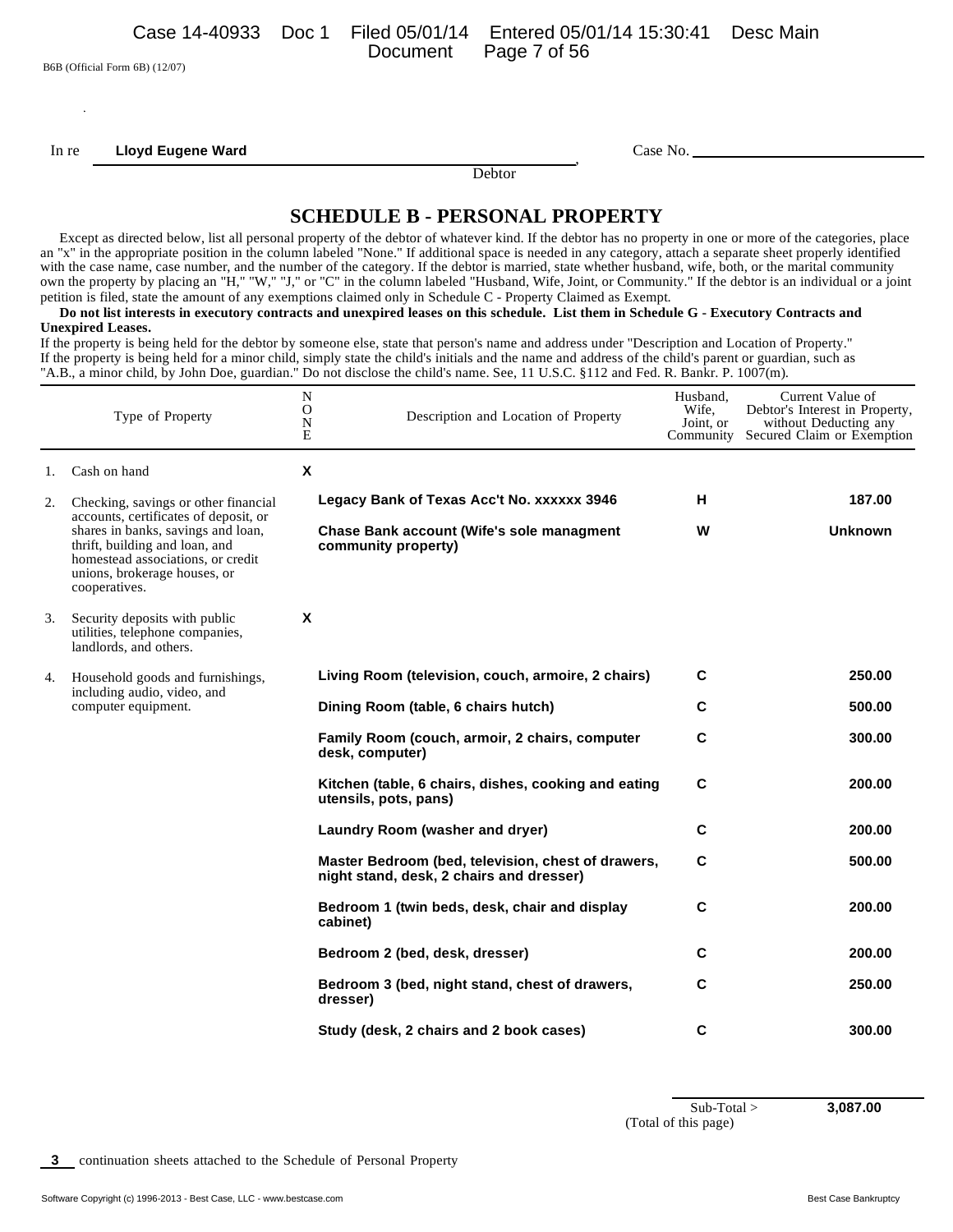B6B (Official Form 6B) (12/07) - Cont.

In re

Lloyd Eugene Ward **Case No.** 2008. Case No. 2008. Case No. 2008. Case No. 2008. Case No. 2008. Case No. 2008. Case No. 2008. Case No. 2008. Case No. 2008. Case No. 2008. Case No. 2008. Case No. 2008. Case No. 2008. Case No

### **SCHEDULE B - PERSONAL PROPERTY**

Debtor

(Continuation Sheet)

|    | Type of Property                                                                                                                                                                                                                                                                        | $\mathbf N$<br>$\mathbf{O}$<br>$\mathbf N$<br>E | Description and Location of Property                                                                                | Husband,<br>Wife,<br>Joint, or<br>Community | Current Value of<br>Debtor's Interest in Property,<br>without Deducting any<br>Secured Claim or Exemption |
|----|-----------------------------------------------------------------------------------------------------------------------------------------------------------------------------------------------------------------------------------------------------------------------------------------|-------------------------------------------------|---------------------------------------------------------------------------------------------------------------------|---------------------------------------------|-----------------------------------------------------------------------------------------------------------|
| 5. | Books, pictures and other art<br>objects, antiques, stamp, coin,<br>record, tape, compact disc, and<br>other collections or collectibles.                                                                                                                                               |                                                 | <b>Picture art</b>                                                                                                  | $\blacksquare$                              | 200.00                                                                                                    |
| 6. | Wearing apparel.                                                                                                                                                                                                                                                                        |                                                 | <b>Clothing</b>                                                                                                     | н                                           | 1,500.00                                                                                                  |
|    |                                                                                                                                                                                                                                                                                         |                                                 | Wife's apparel                                                                                                      | W                                           | 750.00                                                                                                    |
| 7. | Furs and jewelry.                                                                                                                                                                                                                                                                       |                                                 | 3 Men's watches                                                                                                     | н                                           | 1,000.00                                                                                                  |
|    |                                                                                                                                                                                                                                                                                         |                                                 | Wife's jewelry (Wife's separate property from prior<br>marriage. Identified herein for dislcosure purposes<br>only) | W                                           | <b>Unknown</b>                                                                                            |
|    |                                                                                                                                                                                                                                                                                         |                                                 | Wife's jewelry (Sole management community<br>property. Identified herein for disclosure purposes<br>only)           | W                                           | 1,000.00                                                                                                  |
| 8. | Firearms and sports, photographic,                                                                                                                                                                                                                                                      |                                                 | 2 shotguns (Remington 11's)                                                                                         | н                                           | 100.00                                                                                                    |
|    | and other hobby equipment.                                                                                                                                                                                                                                                              |                                                 | 2 rifles (Remington 270 and 243)                                                                                    | н                                           | 200.00                                                                                                    |
| 9. | Interests in insurance policies.                                                                                                                                                                                                                                                        |                                                 | <b>USAA Life Insurance</b>                                                                                          | н                                           | 0.00                                                                                                      |
|    | Name insurance company of each<br>policy and itemize surrender or<br>refund value of each.                                                                                                                                                                                              |                                                 | <b>Farm Bureau Life Insurance</b>                                                                                   | н                                           | 0.00                                                                                                      |
|    |                                                                                                                                                                                                                                                                                         |                                                 | <b>North West Mutual Life Insurance</b>                                                                             | н                                           | 0.00                                                                                                      |
|    | 10. Annuities. Itemize and name each<br>issuer.                                                                                                                                                                                                                                         | X                                               |                                                                                                                     |                                             |                                                                                                           |
|    | 11. Interests in an education IRA as<br>defined in 26 U.S.C. § $530(b)(1)$ or<br>under a qualified State tuition plan<br>as defined in 26 U.S.C. $\S$ 529( $\bar{b}$ )(1).<br>Give particulars. (File separately the<br>$record(s)$ of any such interest(s).<br>11 U.S.C. $\S$ 521(c).) | X                                               |                                                                                                                     |                                             |                                                                                                           |
|    | 12. Interests in IRA, ERISA, Keogh, or<br>other pension or profit sharing<br>plans. Give particulars.                                                                                                                                                                                   | X                                               |                                                                                                                     |                                             |                                                                                                           |
|    | 13. Stock and interests in incorporated                                                                                                                                                                                                                                                 |                                                 | <b>Lloyd Ward &amp; Associates PC</b>                                                                               | н                                           | 90,000.00                                                                                                 |
|    | and unincorporated businesses.<br>Itemize.                                                                                                                                                                                                                                              |                                                 | Ward Holdings Inc. f/k/a Ward Investments Inc.                                                                      | н                                           | 0.00                                                                                                      |
|    |                                                                                                                                                                                                                                                                                         |                                                 | <b>Lloyd Ward PC</b>                                                                                                | н                                           | 0.00                                                                                                      |
|    |                                                                                                                                                                                                                                                                                         |                                                 |                                                                                                                     |                                             |                                                                                                           |

Sheet  $\frac{1}{\sqrt{3}}$  of  $\frac{3}{\sqrt{3}}$  continuation sheets attached to the Schedule of Personal Property

Sub-Total > (Total of this page)

**94,750.00**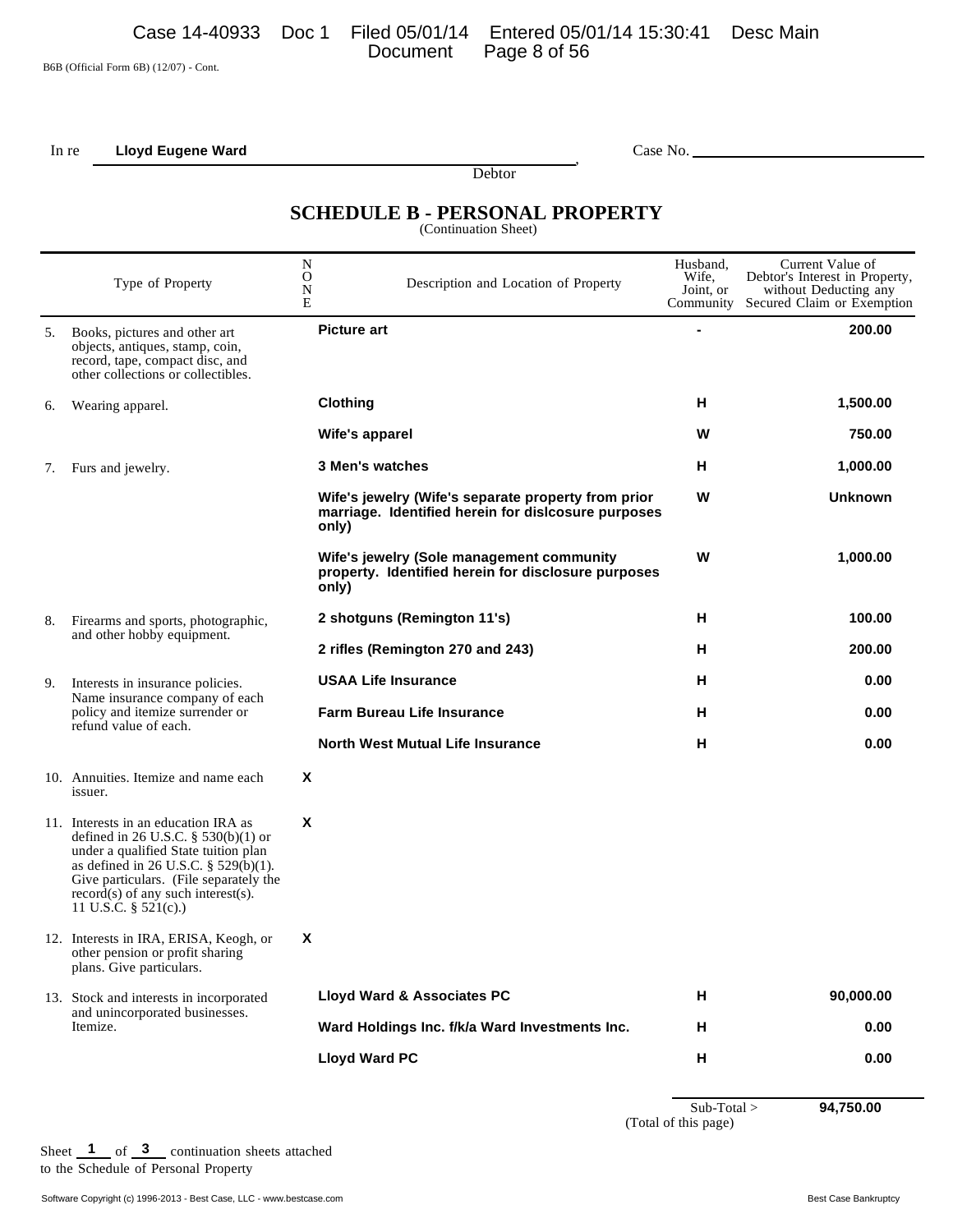B6B (Official Form 6B) (12/07) - Cont.

| Debtor<br><b>SCHEDULE B - PERSONAL PROPERTY</b><br>(Continuation Sheet)<br>N<br>Husband,<br>$\mathbf{O}$<br>Wife,<br>Type of Property<br>Description and Location of Property<br>$\mathbf N$<br>Joint, or<br>E<br><b>Lloyd Ward Group PC</b><br>н<br><b>VL Capital LLC</b><br>н<br>W<br>Glenn Properties Corp. (Wife's separate property.<br>Identified herein for disclosure purposes only)<br><b>Best Account Receivables Management Solutions</b><br>W<br>LLC (100% owned by spouse - her sole<br>management community property - identified herein<br>for disclosure purposes only)<br>X<br>14. Interests in partnerships or joint<br>ventures. Itemize.<br>X<br>15. Government and corporate bonds<br>and other negotiable and<br>nonnegotiable instruments.<br>16. Accounts receivable.<br>X<br>X<br>17. Alimony, maintenance, support, and<br>property settlements to which the<br>debtor is or may be entitled. Give<br>particulars.<br>18. Other liquidated debts owed to debtor X<br>including tax refunds. Give particulars.<br>X<br>19. Equitable or future interests, life<br>estates, and rights or powers<br>exercisable for the benefit of the<br>debtor other than those listed in<br>Schedule A - Real Property.<br>X<br>20. Contingent and noncontingent<br>interests in estate of a decedent,<br>death benefit plan, life insurance<br>policy, or trust.<br>н<br>Claims against Michael Miles (Cause No.<br>21. Other contingent and unliquidated<br>429-02653-2011; 429th District Court, Collin Cty);<br>claims of every nature, including<br>request for default judgment for \$300,000 pending<br>tax refunds, counterclaims of the<br>on counterclaim<br>debtor, and rights to setoff claims.<br>Give estimated value of each.<br>22. Patents, copyrights, and other<br>X<br>intellectual property. Give<br>particulars. | In re | <b>Lloyd Eugene Ward</b> |  | Case No. |                                                                                                                     |
|---------------------------------------------------------------------------------------------------------------------------------------------------------------------------------------------------------------------------------------------------------------------------------------------------------------------------------------------------------------------------------------------------------------------------------------------------------------------------------------------------------------------------------------------------------------------------------------------------------------------------------------------------------------------------------------------------------------------------------------------------------------------------------------------------------------------------------------------------------------------------------------------------------------------------------------------------------------------------------------------------------------------------------------------------------------------------------------------------------------------------------------------------------------------------------------------------------------------------------------------------------------------------------------------------------------------------------------------------------------------------------------------------------------------------------------------------------------------------------------------------------------------------------------------------------------------------------------------------------------------------------------------------------------------------------------------------------------------------------------------------------------------------------------------------------------------------------------------------|-------|--------------------------|--|----------|---------------------------------------------------------------------------------------------------------------------|
|                                                                                                                                                                                                                                                                                                                                                                                                                                                                                                                                                                                                                                                                                                                                                                                                                                                                                                                                                                                                                                                                                                                                                                                                                                                                                                                                                                                                                                                                                                                                                                                                                                                                                                                                                                                                                                                   |       |                          |  |          |                                                                                                                     |
|                                                                                                                                                                                                                                                                                                                                                                                                                                                                                                                                                                                                                                                                                                                                                                                                                                                                                                                                                                                                                                                                                                                                                                                                                                                                                                                                                                                                                                                                                                                                                                                                                                                                                                                                                                                                                                                   |       |                          |  |          |                                                                                                                     |
|                                                                                                                                                                                                                                                                                                                                                                                                                                                                                                                                                                                                                                                                                                                                                                                                                                                                                                                                                                                                                                                                                                                                                                                                                                                                                                                                                                                                                                                                                                                                                                                                                                                                                                                                                                                                                                                   |       |                          |  |          | Current Value of<br>Debtor's Interest in Property,<br>without Deducting any<br>Community Secured Claim or Exemption |
|                                                                                                                                                                                                                                                                                                                                                                                                                                                                                                                                                                                                                                                                                                                                                                                                                                                                                                                                                                                                                                                                                                                                                                                                                                                                                                                                                                                                                                                                                                                                                                                                                                                                                                                                                                                                                                                   |       |                          |  |          | 0.00                                                                                                                |
|                                                                                                                                                                                                                                                                                                                                                                                                                                                                                                                                                                                                                                                                                                                                                                                                                                                                                                                                                                                                                                                                                                                                                                                                                                                                                                                                                                                                                                                                                                                                                                                                                                                                                                                                                                                                                                                   |       |                          |  |          | 0.00                                                                                                                |
|                                                                                                                                                                                                                                                                                                                                                                                                                                                                                                                                                                                                                                                                                                                                                                                                                                                                                                                                                                                                                                                                                                                                                                                                                                                                                                                                                                                                                                                                                                                                                                                                                                                                                                                                                                                                                                                   |       |                          |  |          | 0.00                                                                                                                |
|                                                                                                                                                                                                                                                                                                                                                                                                                                                                                                                                                                                                                                                                                                                                                                                                                                                                                                                                                                                                                                                                                                                                                                                                                                                                                                                                                                                                                                                                                                                                                                                                                                                                                                                                                                                                                                                   |       |                          |  |          | 0.00                                                                                                                |
|                                                                                                                                                                                                                                                                                                                                                                                                                                                                                                                                                                                                                                                                                                                                                                                                                                                                                                                                                                                                                                                                                                                                                                                                                                                                                                                                                                                                                                                                                                                                                                                                                                                                                                                                                                                                                                                   |       |                          |  |          |                                                                                                                     |
|                                                                                                                                                                                                                                                                                                                                                                                                                                                                                                                                                                                                                                                                                                                                                                                                                                                                                                                                                                                                                                                                                                                                                                                                                                                                                                                                                                                                                                                                                                                                                                                                                                                                                                                                                                                                                                                   |       |                          |  |          |                                                                                                                     |
|                                                                                                                                                                                                                                                                                                                                                                                                                                                                                                                                                                                                                                                                                                                                                                                                                                                                                                                                                                                                                                                                                                                                                                                                                                                                                                                                                                                                                                                                                                                                                                                                                                                                                                                                                                                                                                                   |       |                          |  |          |                                                                                                                     |
|                                                                                                                                                                                                                                                                                                                                                                                                                                                                                                                                                                                                                                                                                                                                                                                                                                                                                                                                                                                                                                                                                                                                                                                                                                                                                                                                                                                                                                                                                                                                                                                                                                                                                                                                                                                                                                                   |       |                          |  |          |                                                                                                                     |
|                                                                                                                                                                                                                                                                                                                                                                                                                                                                                                                                                                                                                                                                                                                                                                                                                                                                                                                                                                                                                                                                                                                                                                                                                                                                                                                                                                                                                                                                                                                                                                                                                                                                                                                                                                                                                                                   |       |                          |  |          |                                                                                                                     |
|                                                                                                                                                                                                                                                                                                                                                                                                                                                                                                                                                                                                                                                                                                                                                                                                                                                                                                                                                                                                                                                                                                                                                                                                                                                                                                                                                                                                                                                                                                                                                                                                                                                                                                                                                                                                                                                   |       |                          |  |          |                                                                                                                     |
|                                                                                                                                                                                                                                                                                                                                                                                                                                                                                                                                                                                                                                                                                                                                                                                                                                                                                                                                                                                                                                                                                                                                                                                                                                                                                                                                                                                                                                                                                                                                                                                                                                                                                                                                                                                                                                                   |       |                          |  |          |                                                                                                                     |
|                                                                                                                                                                                                                                                                                                                                                                                                                                                                                                                                                                                                                                                                                                                                                                                                                                                                                                                                                                                                                                                                                                                                                                                                                                                                                                                                                                                                                                                                                                                                                                                                                                                                                                                                                                                                                                                   |       |                          |  |          | <b>Unknown</b>                                                                                                      |
|                                                                                                                                                                                                                                                                                                                                                                                                                                                                                                                                                                                                                                                                                                                                                                                                                                                                                                                                                                                                                                                                                                                                                                                                                                                                                                                                                                                                                                                                                                                                                                                                                                                                                                                                                                                                                                                   |       |                          |  |          |                                                                                                                     |
| $Sub-Total$                                                                                                                                                                                                                                                                                                                                                                                                                                                                                                                                                                                                                                                                                                                                                                                                                                                                                                                                                                                                                                                                                                                                                                                                                                                                                                                                                                                                                                                                                                                                                                                                                                                                                                                                                                                                                                       |       |                          |  |          | 0.00                                                                                                                |

Sheet  $\frac{2}{5}$  of  $\frac{3}{5}$  continuation sheets attached to the Schedule of Personal Property **2 3**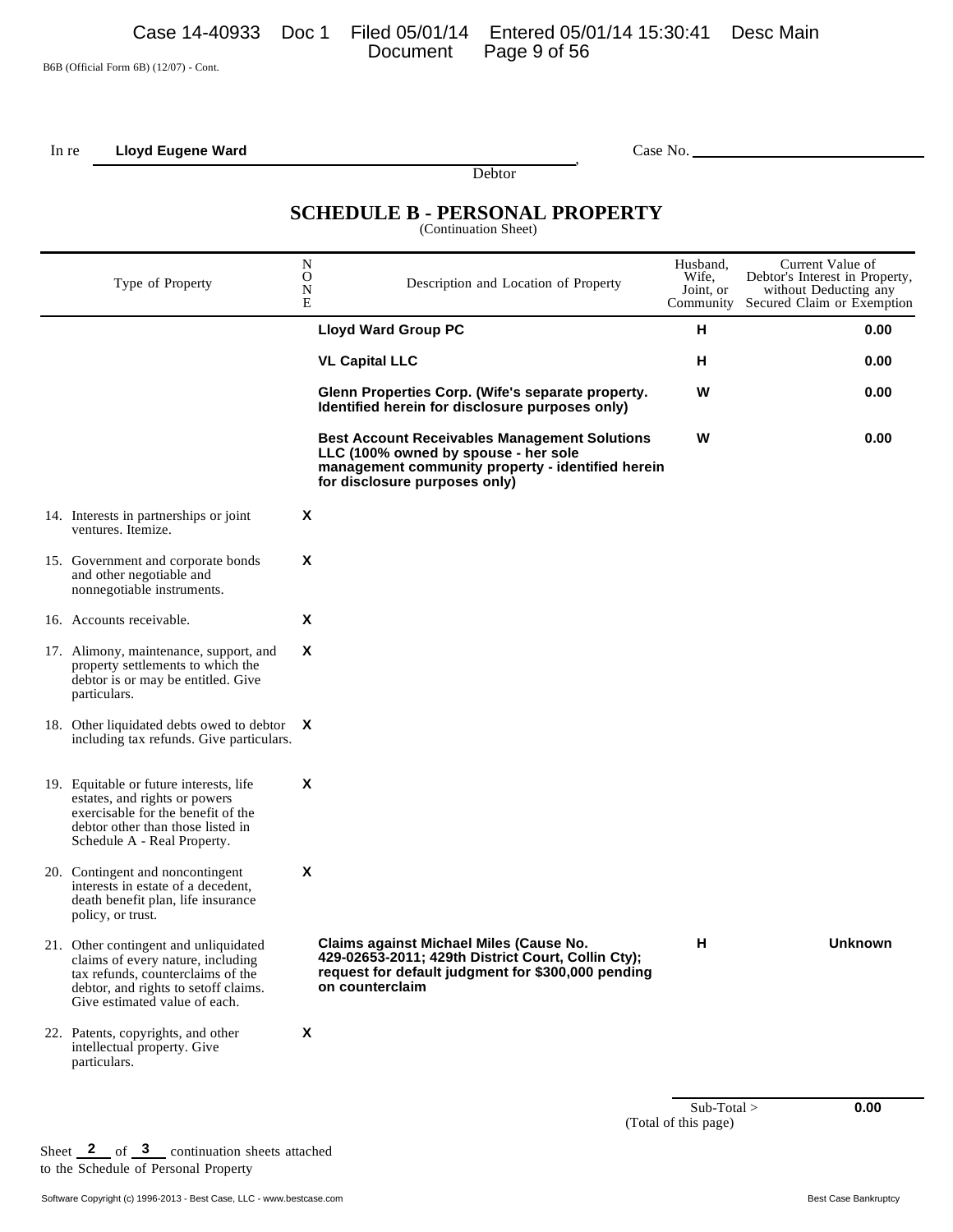B6B (Official Form 6B) (12/07) - Cont.

| In re | <b>Lloyd Eugene Ward</b>                                                                                                                                                                                                                                                                                            |                             |                                                                                                                 | Case No.                                    |                                                                                                           |
|-------|---------------------------------------------------------------------------------------------------------------------------------------------------------------------------------------------------------------------------------------------------------------------------------------------------------------------|-----------------------------|-----------------------------------------------------------------------------------------------------------------|---------------------------------------------|-----------------------------------------------------------------------------------------------------------|
|       |                                                                                                                                                                                                                                                                                                                     |                             | Debtor                                                                                                          |                                             |                                                                                                           |
|       |                                                                                                                                                                                                                                                                                                                     |                             | <b>SCHEDULE B - PERSONAL PROPERTY</b><br>(Continuation Sheet)                                                   |                                             |                                                                                                           |
|       | Type of Property                                                                                                                                                                                                                                                                                                    | N<br>$\mathbf{O}$<br>N<br>Ε | Description and Location of Property                                                                            | Husband,<br>Wife,<br>Joint, or<br>Community | Current Value of<br>Debtor's Interest in Property,<br>without Deducting any<br>Secured Claim or Exemption |
|       | 23. Licenses, franchises, and other<br>general intangibles. Give<br>particulars.                                                                                                                                                                                                                                    | X                           |                                                                                                                 |                                             |                                                                                                           |
|       | 24. Customer lists or other compilations<br>containing personally identifiable<br>information (as defined in 11 U.S.C.<br>§ $101(41A)$ ) provided to the debtor<br>by individuals in connection with<br>obtaining a product or service from<br>the debtor primarily for personal,<br>family, or household purposes. | X                           |                                                                                                                 |                                             |                                                                                                           |
|       | 25. Automobiles, trucks, trailers, and                                                                                                                                                                                                                                                                              |                             | 2011 Mercedes Benz GL450                                                                                        | н                                           | 30,600.00                                                                                                 |
|       | other vehicles and accessories.                                                                                                                                                                                                                                                                                     |                             | 2011 BMW 328i (Wife's sole management<br>community property. Identified herein for<br>disclosure purposes only) | w                                           | 25,500.00                                                                                                 |
|       | 26. Boats, motors, and accessories.                                                                                                                                                                                                                                                                                 | X                           |                                                                                                                 |                                             |                                                                                                           |
|       | 27. Aircraft and accessories.                                                                                                                                                                                                                                                                                       | X                           |                                                                                                                 |                                             |                                                                                                           |
|       | 28. Office equipment, furnishings, and<br>supplies.                                                                                                                                                                                                                                                                 | X                           |                                                                                                                 |                                             |                                                                                                           |
|       | 29. Machinery, fixtures, equipment, and<br>supplies used in business.                                                                                                                                                                                                                                               | X                           |                                                                                                                 |                                             |                                                                                                           |
|       | 30. Inventory.                                                                                                                                                                                                                                                                                                      | X                           |                                                                                                                 |                                             |                                                                                                           |
|       | 31. Animals.                                                                                                                                                                                                                                                                                                        | X                           |                                                                                                                 |                                             |                                                                                                           |
|       | 32. Crops - growing or harvested. Give<br>particulars.                                                                                                                                                                                                                                                              | X.                          |                                                                                                                 |                                             |                                                                                                           |
|       | 33. Farming equipment and<br>implements.                                                                                                                                                                                                                                                                            | $\pmb{\mathsf{X}}$          |                                                                                                                 |                                             |                                                                                                           |
|       | 34. Farm supplies, chemicals, and feed.                                                                                                                                                                                                                                                                             | X                           |                                                                                                                 |                                             |                                                                                                           |
|       | 35. Other personal property of any kind<br>not already listed. Itemize.                                                                                                                                                                                                                                             | $\pmb{\mathsf{X}}$          |                                                                                                                 |                                             |                                                                                                           |

**56,100.00**

**153,937.00**

(Report also on Summary of Schedules)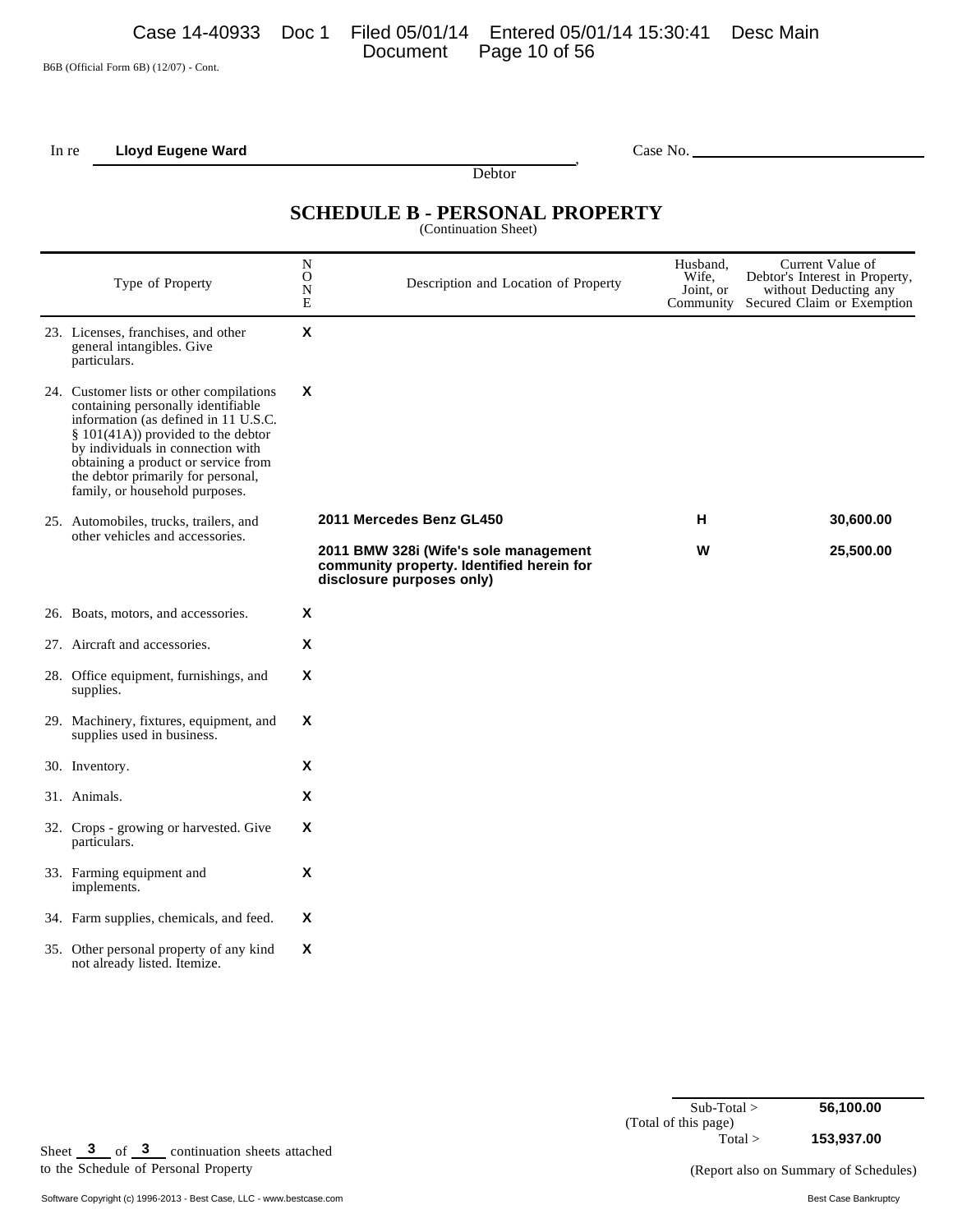Case 14-40933 Doc 1 Filed 05/01/14 Entered 05/01/14 15:30:41 Desc Main<br>Document Page 11 of 56 Page 11 of 56

B6C (Official Form 6C) (4/13)

In re

 $\ddot{\phantom{}}$ 

**Lloyd Eugene Ward Case No. Case No. Case No. Case No. Case No. Case No. Case No. Case No. Case No.** 

**Debtor** 

,

### **SCHEDULE C - PROPERTY CLAIMED AS EXEMPT**

Debtor claims the exemptions to which debtor is entitled under:  $\Box$  Check if debtor claims a homestead exemption that exceeds

(Check one box)<br>
\$155,675. *(Amount subject to adjustment on 4/1/16, and every three years thereafter*<br>
T 11 II S C 8522(b)(2) *with respect to cases commenced on or after the date of adjustment.*)

Current Value of

Value of

|  | $\Box$ 11 0.5.C. $9322(0)(2)$ |
|--|-------------------------------|
|  | 11 U.S.C. $\S522(b)(3)$       |

| Description of Property                                                                           | Specify Law Providing<br>Each Exemption               | Value of<br>Claimed<br>Exemption | Current Value of<br><b>Property Without</b><br>Deducting Exemption |
|---------------------------------------------------------------------------------------------------|-------------------------------------------------------|----------------------------------|--------------------------------------------------------------------|
| <b>Household Goods and Furnishings</b><br>Living Room (television, couch, armoire, 2<br>chairs)   | Tex. Prop. Code §§ 42.001(a)(1), (2),<br>42.002(a)(1) | 250.00                           | 250.00                                                             |
| Dining Room (table, 6 chairs hutch)                                                               | Tex. Prop. Code §§ 42.001(a)(1), (2),<br>42.002(a)(1) | 500.00                           | 500.00                                                             |
| Family Room (couch, armoir, 2 chairs, computer<br>desk, computer)                                 | Tex. Prop. Code §§ 42.001(a)(1), (2),<br>42.002(a)(1) | 300.00                           | 300.00                                                             |
| Kitchen (table, 6 chairs, dishes, cooking and<br>eating utensils, pots, pans)                     | Tex. Prop. Code §§ 42.001(a)(1), (2),<br>42.002(a)(1) | 200.00                           | 200.00                                                             |
| Laundry Room (washer and dryer)                                                                   | Tex. Prop. Code §§ 42.001(a)(1), (2),<br>42.002(a)(1) | 200.00                           | 200.00                                                             |
| Master Bedroom (bed, television, chest of<br>drawers, night stand, desk, 2 chairs and<br>dresser) | Tex. Prop. Code §§ 42.001(a)(1), (2),<br>42.002(a)(1) | 500.00                           | 500.00                                                             |
| Bedroom 1 (twin beds, desk, chair and display<br>cabinet)                                         | Tex. Prop. Code §§ 42.001(a)(1), (2),<br>42.002(a)(1) | 200.00                           | 200.00                                                             |
| Bedroom 2 (bed, desk, dresser)                                                                    | Tex. Prop. Code §§ 42.001(a)(1), (2),<br>42.002(a)(1) | 200.00                           | 200.00                                                             |
| Bedroom 3 (bed, night stand, chest of drawers,<br>dresser)                                        | Tex. Prop. Code §§ 42.001(a)(1), (2),<br>42.002(a)(1) | 250.00                           | 250.00                                                             |
| Study (desk, 2 chairs and 2 book cases)                                                           | Tex. Prop. Code §§ 42.001(a)(1), (2),<br>42.002(a)(1) | 300.00                           | 300.00                                                             |
| <b>Wearing Apparel</b><br><b>Clothing</b>                                                         | Tex. Prop. Code §§ 42.001(a)(1), (2),<br>42.002(a)(5) | 1,250.00                         | 1,500.00                                                           |
| Wife's apparel                                                                                    | Tex. Prop. Code §§ 42.001(a)(1), (2),<br>42.002(a)(5) | 250.00                           | 750.00                                                             |
| <b>Furs and Jewelry</b><br><b>3 Men's watches</b>                                                 | Tex. Prop. Code §§ 42.001(a)(1), (2),<br>42.002(a)(6) | 1,000.00                         | 1.000.00                                                           |
| <b>Firearms and Sports, Photographic and Other Hobby Equipment</b><br>2 shotguns (Remington 11's) | Tex. Prop. Code §§ 42.001(a)(1), (2),<br>42.002(a)(7) | 100.00                           | 100.00                                                             |
| Automobiles, Trucks, Trailers, and Other Vehicles<br>2011 Mercedes Benz GL450                     | Tex. Prop. Code §§ 42.001(a)(1), (2),<br>42.002(a)(9) | 29,500.00                        | 30,600.00                                                          |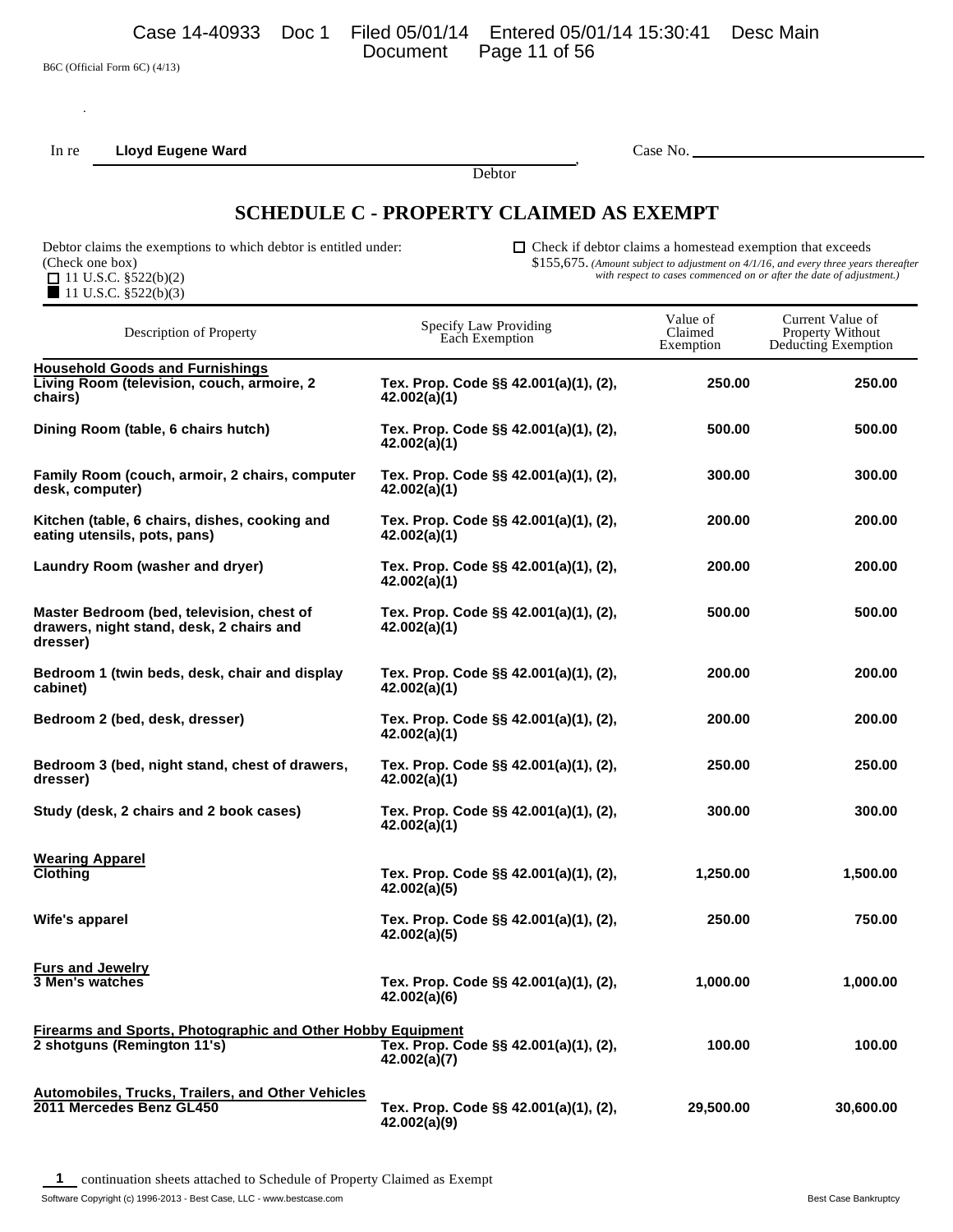B6C (Official Form 6C) (4/13) -- Cont.

In re **Lloyd Eugene Ward Case No. Case No. Case No. Case No. Case No. Case No. Case No. Case No. Case No.** 

### Debtor

### **SCHEDULE C - PROPERTY CLAIMED AS EXEMPT**

(Continuation Sheet)

| Description of Property                                                                                         | Specify Law Providing<br>Each Exemption               | Value of<br>Claimed<br>Exemption | Current Value of<br><b>Property Without</b><br>Deducting Exemption |
|-----------------------------------------------------------------------------------------------------------------|-------------------------------------------------------|----------------------------------|--------------------------------------------------------------------|
| 2011 BMW 328i (Wife's sole management<br>community property. Identified herein for<br>disclosure purposes only) | Tex. Prop. Code §§ 42.001(a)(1), (2),<br>42.002(a)(9) | 25,000,00                        | 25,500.00                                                          |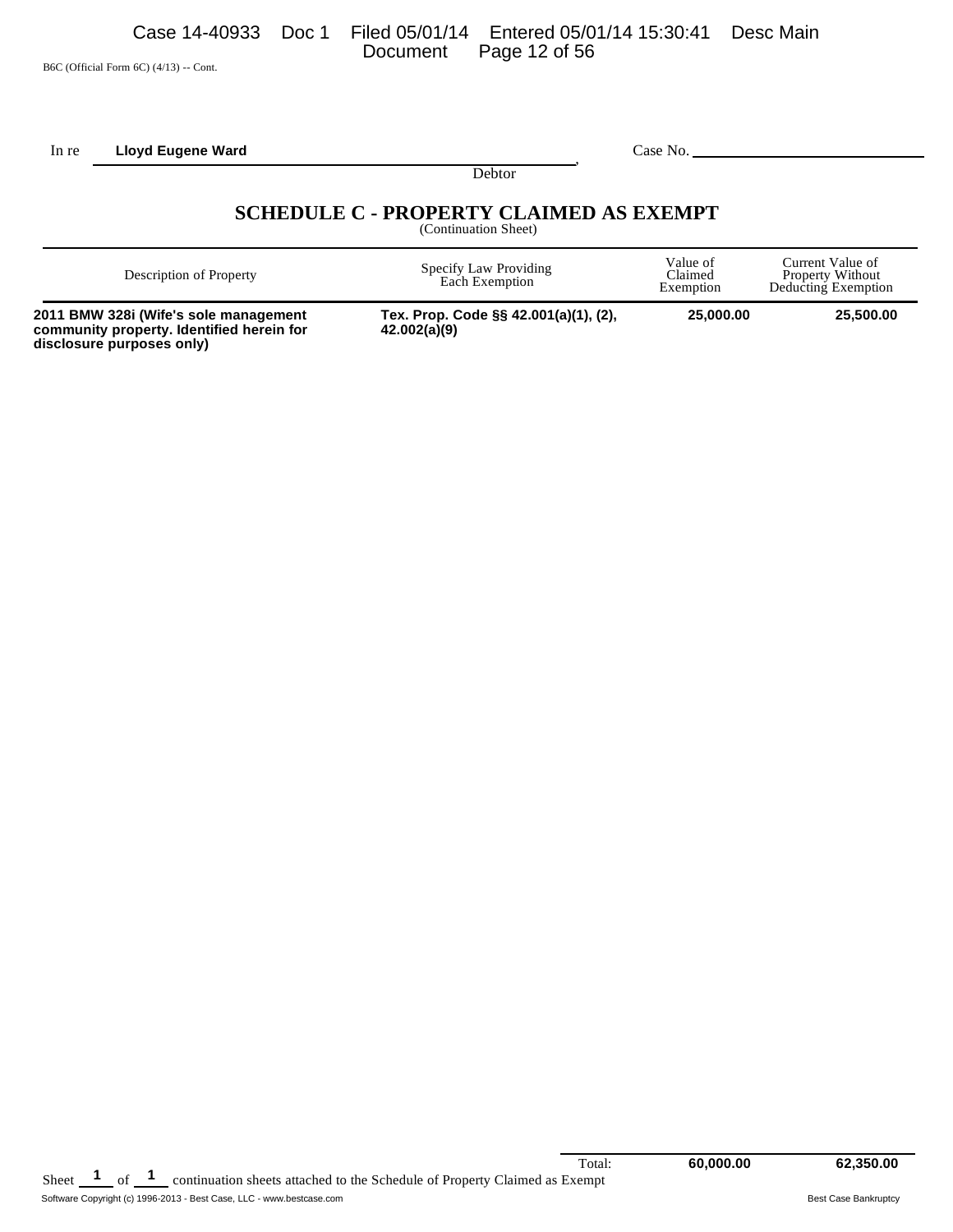B6D (Official Form 6D) (12/07)

In re

#### **Lloyd Eugene Ward Case No. Case No. Case No. Case No. Case No. Case No.**

Debtor

### **SCHEDULE D - CREDITORS HOLDING SECURED CLAIMS**

State the name, mailing address, including zip code, and last four digits of any account number of all entities holding claims secured by property of the debtor as of the date of filing of the petition. The complete accoun if the debtor chooses to do so. List creditors holding all types of secured interests such as judgment liens, garnishments, statutory liens, mortgages, deeds of trust, and other security interests.

List creditors in alphabetical order to the extent practicable. If a minor child is a creditor, the child's initials and the name and address of the child's parent or guardian, such as "A.B., a minor child, by John Doe, gu creditors will not fit on this page, use the continuation sheet provided.

If any entity other than a spouse in a joint case may be jointly liable on a claim, place an "X" in the column labeled "Codebtor", include the entity on the appropriate schedule of creditors, and complete Schedule H - Code  $\Box$ 

Check this box if debtor has no creditors holding secured claims to report on this Schedule D.

| <b>CREDITOR'S NAME</b><br>AND MAILING ADDRESS<br><b>INCLUDING ZIP CODE,</b><br>AND ACCOUNT NUMBER<br>(See instructions above.) | CODEBTOR | $\mathsf H$<br>W<br>$\mathsf J$<br>$\mathtt{C}$ | Husband, Wife, Joint, or Community<br>DATE CLAIM WAS INCURRED,<br>NATURE OF LIEN, AND<br>DESCRIPTION AND VALUE<br>OF PROPERTY<br><b>SUBJECT TO LIEN</b> | C<br>D<br>T<br>T<br>$\mathbf{I}$<br>2mQZ | $\overline{D}$   | D | <b>AMOUNT OF</b><br><b>CLAIM</b><br><b>WITHOUT</b><br><b>DEDUCTING</b><br><b>VALUE OF</b><br><b>COLLATERAL</b> | <b>UNSECURED</b><br>PORTION, IF<br><b>ANY</b> |
|--------------------------------------------------------------------------------------------------------------------------------|----------|-------------------------------------------------|---------------------------------------------------------------------------------------------------------------------------------------------------------|------------------------------------------|------------------|---|----------------------------------------------------------------------------------------------------------------|-----------------------------------------------|
| Account No.                                                                                                                    |          |                                                 | Lloyd Ward & Associates PC and FFE<br>and AR's                                                                                                          | T.                                       | A<br>T<br>E<br>D |   |                                                                                                                |                                               |
| M Real Estate, Inc.<br><b>c/o Allen Monroe</b><br>257 S. Riverfront Blvd.<br><b>Dallas, TX 75207</b>                           |          | н                                               |                                                                                                                                                         |                                          |                  |   |                                                                                                                |                                               |
|                                                                                                                                |          |                                                 | Value \$<br>90,000.00                                                                                                                                   |                                          |                  |   | 213,000.00                                                                                                     | <b>Unknown</b>                                |
| Account No.<br>M Real Estate, Inc.<br>141 W. Commerce St.<br><b>Dallas, TX 75208</b>                                           |          |                                                 | <b>Representing:</b><br>M Real Estate, Inc.                                                                                                             |                                          |                  |   | <b>Notice Only</b>                                                                                             |                                               |
| Account No.                                                                                                                    |          |                                                 | Value \$                                                                                                                                                |                                          |                  |   |                                                                                                                |                                               |
|                                                                                                                                |          |                                                 |                                                                                                                                                         |                                          |                  |   |                                                                                                                |                                               |
|                                                                                                                                |          |                                                 | Value \$                                                                                                                                                |                                          |                  |   |                                                                                                                |                                               |
| Account No.                                                                                                                    |          |                                                 | Value \$                                                                                                                                                |                                          |                  |   |                                                                                                                |                                               |
| 0<br>continuation sheets attached                                                                                              |          |                                                 | (Total of this page)                                                                                                                                    | Subtotal                                 |                  |   | 213,000.00                                                                                                     | 0.00                                          |
|                                                                                                                                |          |                                                 |                                                                                                                                                         |                                          | Total            |   | 213.000.00                                                                                                     | 0.00                                          |

(Report on Summary of Schedules)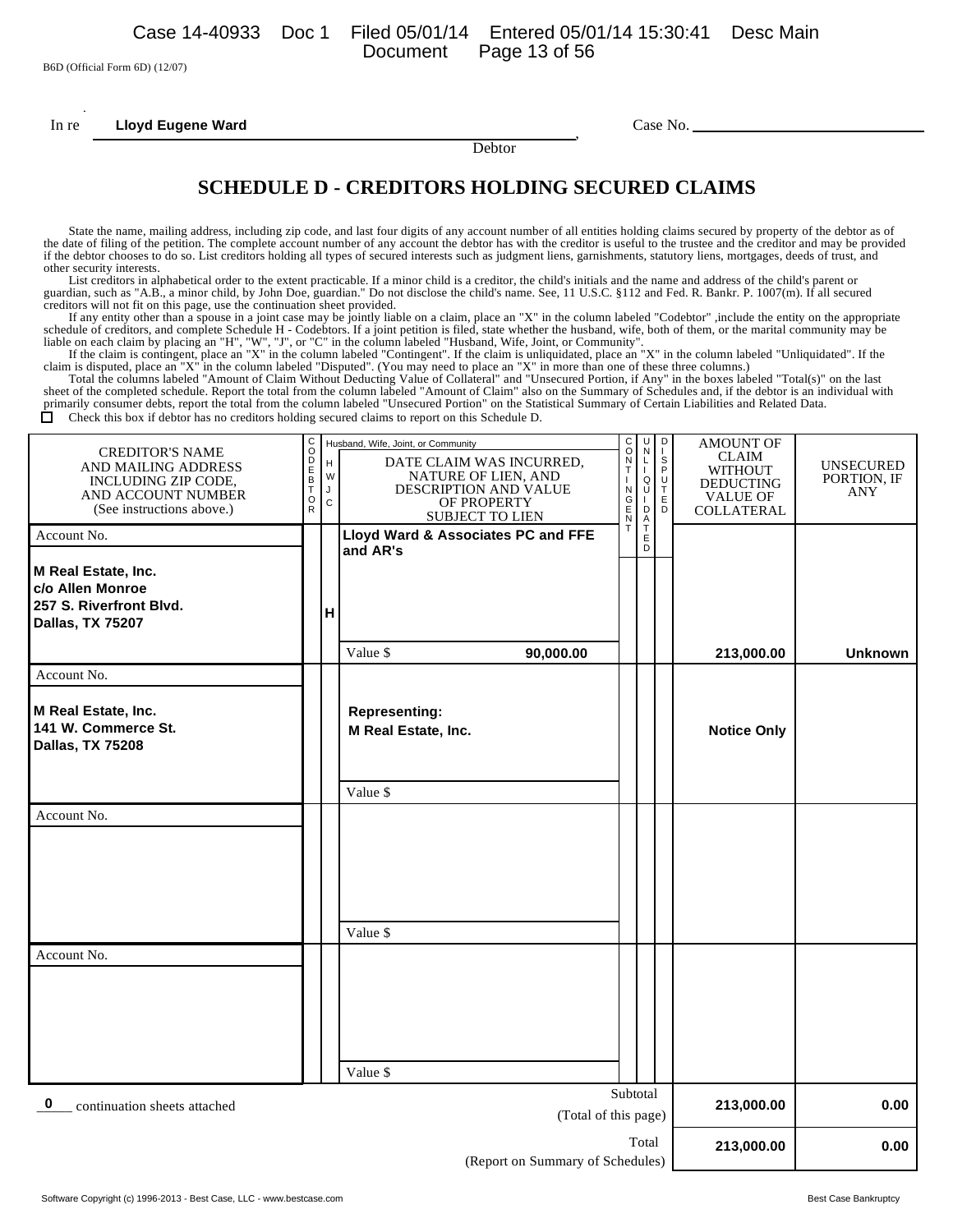B6E (Official Form 6E) (4/13)

In re

**Lloyd Eugene Ward Case No. 2 Case No. 2 Case No. 2 Case No. 2 Case No. 2 Case No. 2** 

,

#### **Debtor**

### **SCHEDULE E - CREDITORS HOLDING UNSECURED PRIORITY CLAIMS**

A complete list of claims entitled to priority, listed separately by type of priority, is to be set forth on the sheets provided. Only holders of unsecured claims entitled to priority should be listed in this schedule. In the boxes provided on the attached sheets, state the name, mailing address, including zip code, and last four digits of the account number, if any, of all entities holding priority claims against the debtor or the property of the debtor, as of the date of the filing of the petition. Use a separate continuation sheet for each type of priority and label each with the type of priority.

The complete account number of any account the debtor has with the creditor is useful to the trustee and the creditor and may be provided if the debtor chooses to do so. If a minor child is a creditor, state the child's initials and the name and address of the child's parent or guardian, such as "A.B., a minor child, by John Doe, guardian." Do not disclose the child's name. See, 11 U.S.C. §112 and Fed. R. Bankr. P. 1007(m).

If any entity other than a spouse in a joint case may be jointly liable on a claim, place an "X" in the column labeled "Codebtor," include the entity on the appropriate schedule of creditors, and complete Schedule H-Codebtors. If a joint petition is filed, state whether the husband, wife, both of them, or the marital community may be liable on each claim by placing an "H," "W," "J," or "C" in the column labeled "Husband, Wife, Joint, or Community." If the claim is contingent, place an "X" in the column labeled "Contingent." If the claim is unliquidated, place an "X" in the column labeled "Unliquidated." If the claim is disputed, place an "X" in the column labeled "Disputed." (You may need to place an "X" in more than one of these three columns.)

Report the total of claims listed on each sheet in the box labeled "Subtotals" on each sheet. Report the total of all claims listed on this Schedule E in the box labeled "Total" on the last sheet of the completed schedule. Report this total also on the Summary of Schedules.

Report the total of amounts entitled to priority listed on each sheet in the box labeled "Subtotals" on each sheet. Report the total of all amounts entitled to priority listed on this Schedule E in the box labeled "Totals" on the last sheet of the completed schedule. Individual debtors with primarily consumer debts report this total also on the Statistical Summary of Certain Liabilities and Related Data.

Report the total of amounts not entitled to priority listed on each sheet in the box labeled "Subtotals" on each sheet. Report the total of all amounts not entitled to priority listed on this Schedule E in the box labeled "Totals" on the last sheet of the completed schedule. Individual debtors with primarily consumer debts report this total also on the Statistical Summary of Certain Liabilities and Related Data.

Check this box if debtor has no creditors holding unsecured priority claims to report on this Schedule E.

**TYPES OF PRIORITY CLAIMS** (Check the appropriate box(es) below if claims in that category are listed on the attached sheets)

#### **Domestic support obligations**

Claims for domestic support that are owed to or recoverable by a spouse, former spouse, or child of the debtor, or the parent, legal guardian, or responsible relative of such a child, or a governmental unit to whom such a domestic support claim has been assigned to the extent provided in 11 U.S.C. § 507(a)(1).

#### **Extensions of credit in an involuntary case**

Claims arising in the ordinary course of the debtor's business or financial affairs after the commencement of the case but before the earlier of the appointment of a trustee or the order for relief. 11 U.S.C.  $\S$  507(a)(3).

#### **Wages, salaries, and commissions**

Wages, salaries, and commissions, including vacation, severance, and sick leave pay owing to employees and commissions owing to qualifying independent sales representatives up to \$12,475\* per person earned within 180 days immediately preceding the filing of the original petition, or the cessation of business, whichever occurred first, to the extent provided in 11 U.S.C. § 507(a)(4).

#### **Contributions to employee benefit plans**

Money owed to employee benefit plans for services rendered within 180 days immediately preceding the filing of the original petition, or the cessation of business, whichever occurred first, to the extent provided in 11 U.S.C. § 507(a)(5).

#### **Certain farmers and fishermen**

Claims of certain farmers and fishermen, up to  $$6,150*$  per farmer or fisherman, against the debtor, as provided in 11 U.S.C. § 507(a)(6).

#### **Deposits by individuals**

Claims of individuals up to \$2,775\* for deposits for the purchase, lease, or rental of property or services for personal, family, or household use, that were not delivered or provided. 11 U.S.C.  $\S$  507(a)(7).

#### **Taxes and certain other debts owed to governmental units**

Taxes, customs duties, and penalties owing to federal, state, and local governmental units as set forth in 11 U.S.C. § 507(a)(8).

#### **Commitments to maintain the capital of an insured depository institution**

Claims based on commitments to the FDIC, RTC, Director of the Office of Thrift Supervision, Comptroller of the Currency, or Board of Governors of the Federal Reserve System, or their predecessors or successors, to maintain the capital of an insured depository institution. 11 U.S.C. § 507 (a)(9).

#### **Claims for death or personal injury while debtor was intoxicated**

Claims for death or personal injury resulting from the operation of a motor vehicle or vessel while the debtor was intoxicated from using alcohol, a drug, or another substance. 11 U.S.C.  $\S$  507(a)(10).

\* *Amount subject to adjustment on 4/01/16, and every three years thereafter with respect to cases commenced on or after the date of adjustment.*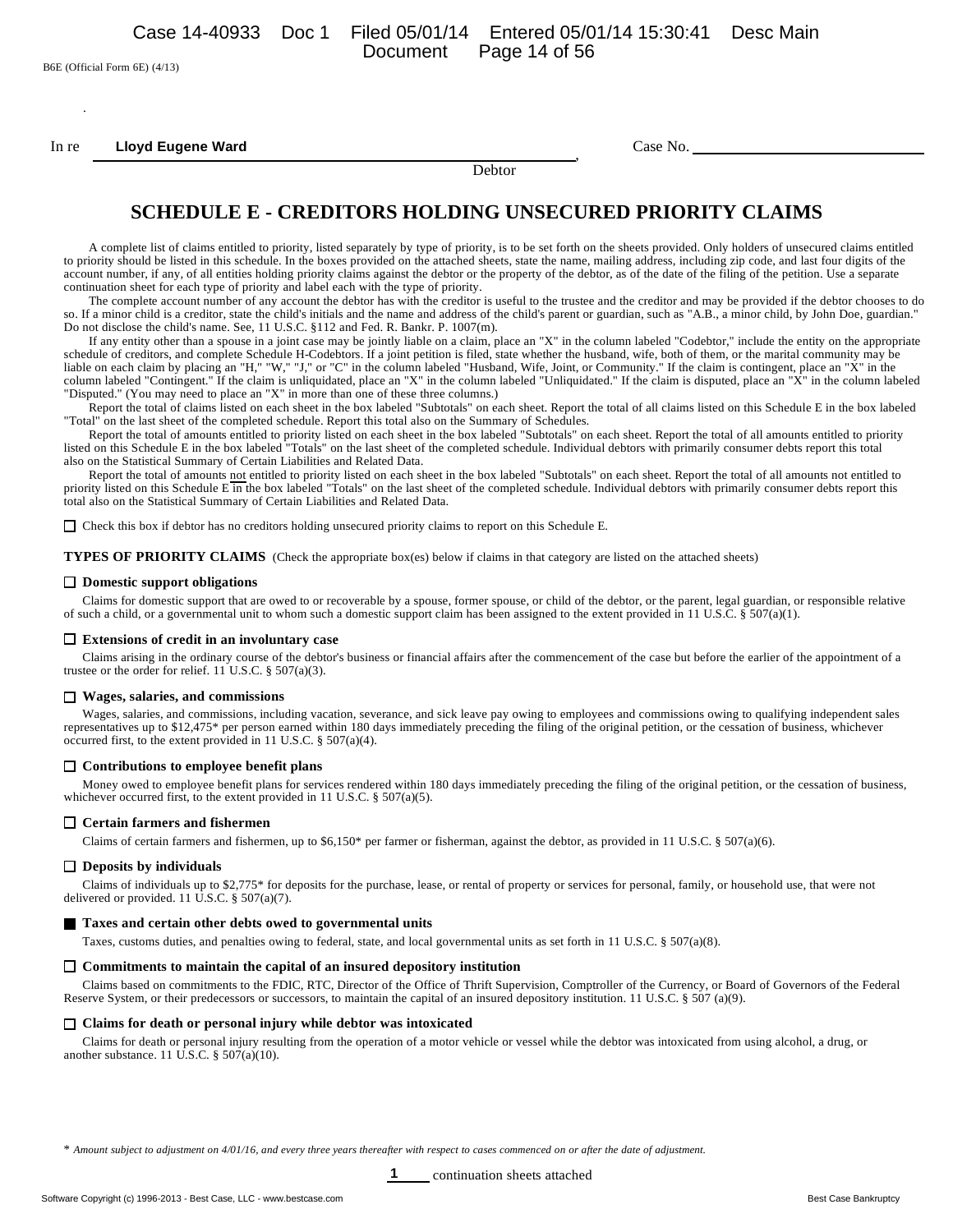B6E (Official Form 6E) (4/13) - Cont.

In re

**Lloyd Eugene Ward** Case No. **Case No. Case No. Case No. Case No. Case No. Case No. Case No. Case No. Case No. Case No. Case No. Case No. Case No. Case No. Case No. Case No. Case No. Case** 

### **SCHEDULE E - CREDITORS HOLDING UNSECURED PRIORITY CLAIMS**

Debtor

(Continuation Sheet)

**Taxes and Certain Other Debts Owed to Governmental Units**

|                                                                                                                                     |                |                                    |                                                                                              |                |                                              |                            | TYPE OF PRIORITY          |                                                                                                                |
|-------------------------------------------------------------------------------------------------------------------------------------|----------------|------------------------------------|----------------------------------------------------------------------------------------------|----------------|----------------------------------------------|----------------------------|---------------------------|----------------------------------------------------------------------------------------------------------------|
| <b>CREDITOR'S NAME,</b><br>AND MAILING ADDRESS<br>INCLUDING ZIP CODE,<br>AND ACCOUNT NUMBER<br>(See instructions.)                  | $\overline{R}$ | H<br>${\sf W}$<br>J<br>$\mathbf C$ | Husband, Wife, Joint, or Community<br>DATE CLAIM WAS INCURRED<br>AND CONSIDERATION FOR CLAIM | $-120$<br>2mQZ | $-\sum_{i=1}^{n}$<br>$_{\rm U}^{\rm Q}$<br>L | D<br>$D \equiv 0 \pmod{1}$ | <b>AMOUNT</b><br>OF CLAIM | <b>AMOUNT NOT</b><br>ENTITLED TO<br>PRIORITY, IF ANY<br><b>AMOUNT</b><br><b>ENTITLED TO</b><br><b>PRIORITY</b> |
| Account No.                                                                                                                         |                |                                    |                                                                                              | T.             | D<br>A<br>T<br>E<br>D                        |                            |                           |                                                                                                                |
| <b>Internal Revenue Service</b><br><b>Special Procedures</b><br>1100 Commerce, Room 951<br>STOP 5025 DAL<br><b>Dallas, TX 75242</b> |                |                                    |                                                                                              |                |                                              |                            | <b>Unknown</b>            | <b>Unknown</b><br>0.00                                                                                         |
| Account No.                                                                                                                         |                |                                    |                                                                                              |                |                                              |                            |                           |                                                                                                                |
| <b>Internal Revenue Service</b><br><b>Centralized Insolvency Operations</b><br>PO Box 21126<br>Philadelphia, PA 19114-0326          |                |                                    |                                                                                              |                |                                              |                            |                           | <b>Unknown</b>                                                                                                 |
|                                                                                                                                     |                |                                    |                                                                                              |                |                                              |                            | <b>Unknown</b>            | 0.00                                                                                                           |
| Account No.                                                                                                                         |                |                                    |                                                                                              |                |                                              |                            |                           |                                                                                                                |
| Account No.                                                                                                                         |                |                                    |                                                                                              |                |                                              |                            |                           |                                                                                                                |
| Account No.                                                                                                                         |                |                                    |                                                                                              |                |                                              |                            |                           |                                                                                                                |
| Sheet 1<br>$-$ of $\overline{1}$<br>continuation sheets attached to                                                                 |                |                                    |                                                                                              | Subtotal       |                                              |                            |                           | 0.00                                                                                                           |
| Schedule of Creditors Holding Unsecured Priority Claims                                                                             |                |                                    | (Total of this page)                                                                         |                |                                              |                            | 0.00                      | 0.00                                                                                                           |
|                                                                                                                                     |                |                                    | (Report on Summary of Schedules)                                                             |                | Total                                        |                            | 0.00                      | $0.00\,$<br>0.00                                                                                               |
|                                                                                                                                     |                |                                    |                                                                                              |                |                                              |                            |                           |                                                                                                                |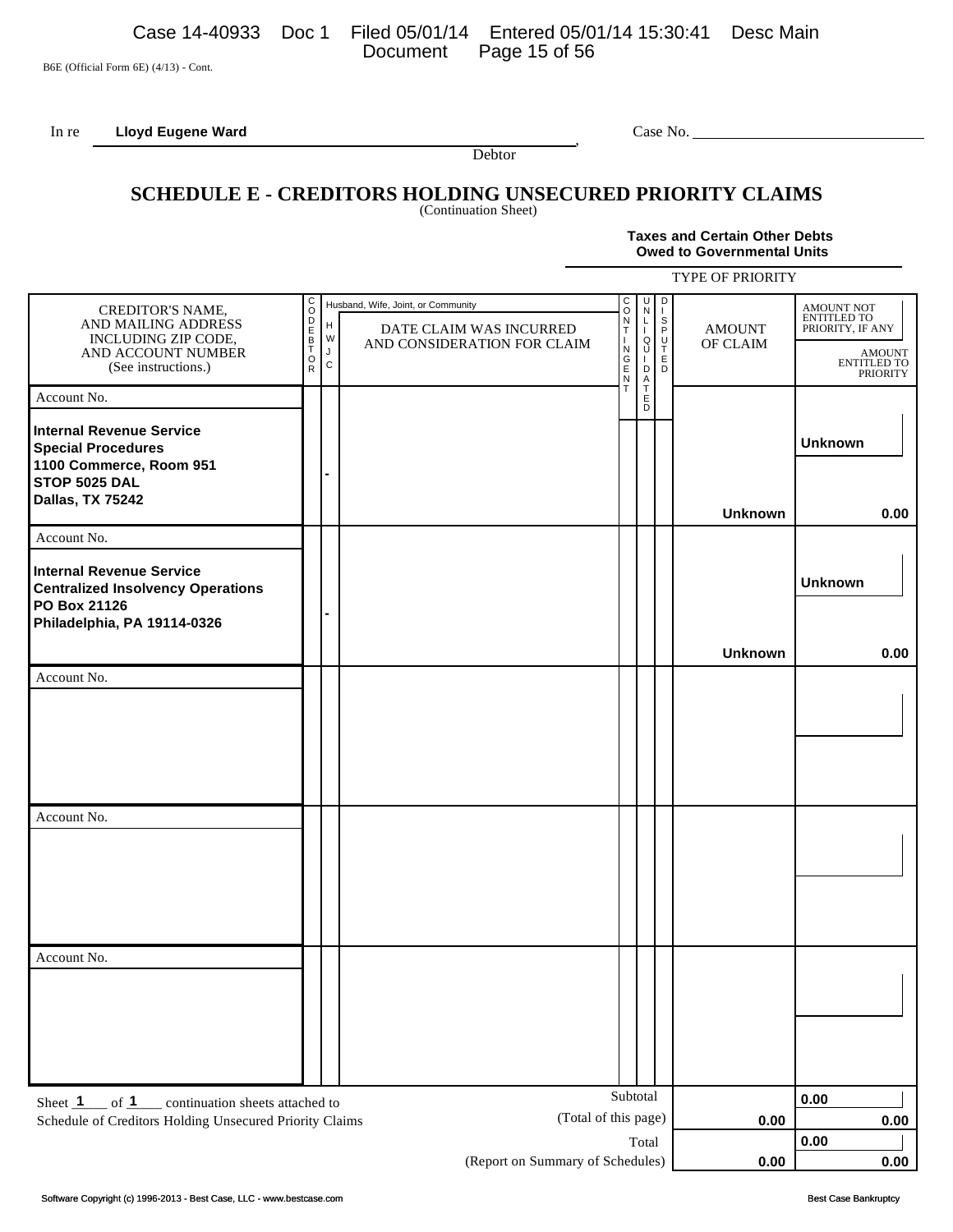Document Page 16 of 56

**Lloyd Eugene Ward** Case No.

,

### **SCHEDULE F - CREDITORS HOLDING UNSECURED NONPRIORITY CLAIMS**

Debtor

State the name, mailing address, including zip code, and last four digits of any account number, of all entities holding unsecured claims without priority against the debtor or the property of the debtor, as of the date of filing of the petition. The complete account number of any account the debtor has with the creditor is useful to the trustee and the creditor and may be provided if the debtor chooses to do so. If a minor child is a creditor, state the child's initials and the name and address of the child's parent or guardian, such as "A.B., a minor child, by John Doe, guardian." Do not disclose the child's name. See, 11 U.S.C. §112 and Fed. R. Bankr. P. 1007(m). Do not include claims listed in Schedules D and E. If all creditors will not fit on this page, use the continuation sheet provided.

If any entity other than a spouse in a joint case may be jointly liable on a claim, place an "X" in the column labeled "Codebtor," include the entity on the appropriate schedule of creditors, and complete Schedule H - Codebtors. If a joint petition is filed, state whether the husband, wife, both of them, or the marital community may be liable on each claim by placing an "H," "W," "J," or "C" in the column labeled "Husband, Wife, Joint, or Community."

If the claim is contingent, place an "X" in the column labeled "Contingent." If the claim is unliquidated, place an "X" in the column labeled "Unliquidated." If the claim is disputed, place an "X" in the column labeled "Disputed." (You may need to place an "X" in more than one of these three columns.)

Report the total of all claims listed on this schedule in the box labeled "Total" on the last sheet of the completed schedule. Report this total also on the Summary of Schedules and, if the debtor is an individual with primarily consumer debts, report this total also on the Statistical Summary of Certain Liabilities and Related Data.

Check this box if debtor has no creditors holding unsecured claims to report on this Schedule F.

| <b>CREDITOR'S NAME,</b><br><b>MAILING ADDRESS</b><br>INCLUDING ZIP CODE,<br>AND ACCOUNT NUMBER<br>(See instructions above.)<br>Account No. | C<br>ODEBTO<br>$\overline{R}$ | H<br>W<br>J<br>$\mathbf C$ | Husband, Wife, Joint, or Community<br>DATE CLAIM WAS INCURRED AND<br>CONSIDERATION FOR CLAIM. IF CLAIM<br>IS SUBJECT TO SETOFF, SO STATE.<br>lawsuit | $\mathbf C$<br>$\circ$<br>$\frac{N}{T}$<br>$\mathbf{L}$<br>N<br>G<br>E<br>N<br>T | $U$ D<br>$\begin{array}{c c}\n-\mathsf{P} & \mathsf{D}\n\end{array}$<br>$\begin{bmatrix} 0 \\ 0 \end{bmatrix}$<br>$\mathbf{L}$<br>$\frac{D}{A}$<br>$_{\rm D}^{\rm E}$ | IЕ<br>l D | <b>AMOUNT OF CLAIM</b> |
|--------------------------------------------------------------------------------------------------------------------------------------------|-------------------------------|----------------------------|------------------------------------------------------------------------------------------------------------------------------------------------------|----------------------------------------------------------------------------------|-----------------------------------------------------------------------------------------------------------------------------------------------------------------------|-----------|------------------------|
| <b>Better Business Bureau</b><br>of Metropolitan Dallas, Inc.<br>1601 Elm St., #3838<br><b>Dallas, TX 75201</b>                            |                               |                            |                                                                                                                                                      |                                                                                  |                                                                                                                                                                       |           | 155,435.50             |
| Account No.<br><b>Charles Babcock</b><br><b>Jackson Walker LLP</b><br>901 Main Street, Suite 6000<br><b>Dallas, TX 75201</b>               |                               |                            | <b>Representing:</b><br><b>Better Business Bureau</b>                                                                                                |                                                                                  |                                                                                                                                                                       |           | <b>Notice Only</b>     |
| Account No.<br><b>Brian Parker</b><br>1114 N. Gloucester Ct.<br>Irving, TX 75062                                                           |                               |                            | <b>Judgment (Lead Plaintiff in class action)</b>                                                                                                     |                                                                                  |                                                                                                                                                                       |           | 782,838.25             |
| Account No.<br><b>Charles Branham</b><br>3900 Elm Street<br><b>Dallas, TX 75226</b>                                                        |                               |                            | <b>Representing:</b><br><b>Brian Parker</b>                                                                                                          |                                                                                  |                                                                                                                                                                       |           | <b>Notice Only</b>     |
| <b>6</b> continuation sheets attached                                                                                                      |                               |                            | (Total of this page)                                                                                                                                 | Subtotal                                                                         |                                                                                                                                                                       |           | 938,273.75             |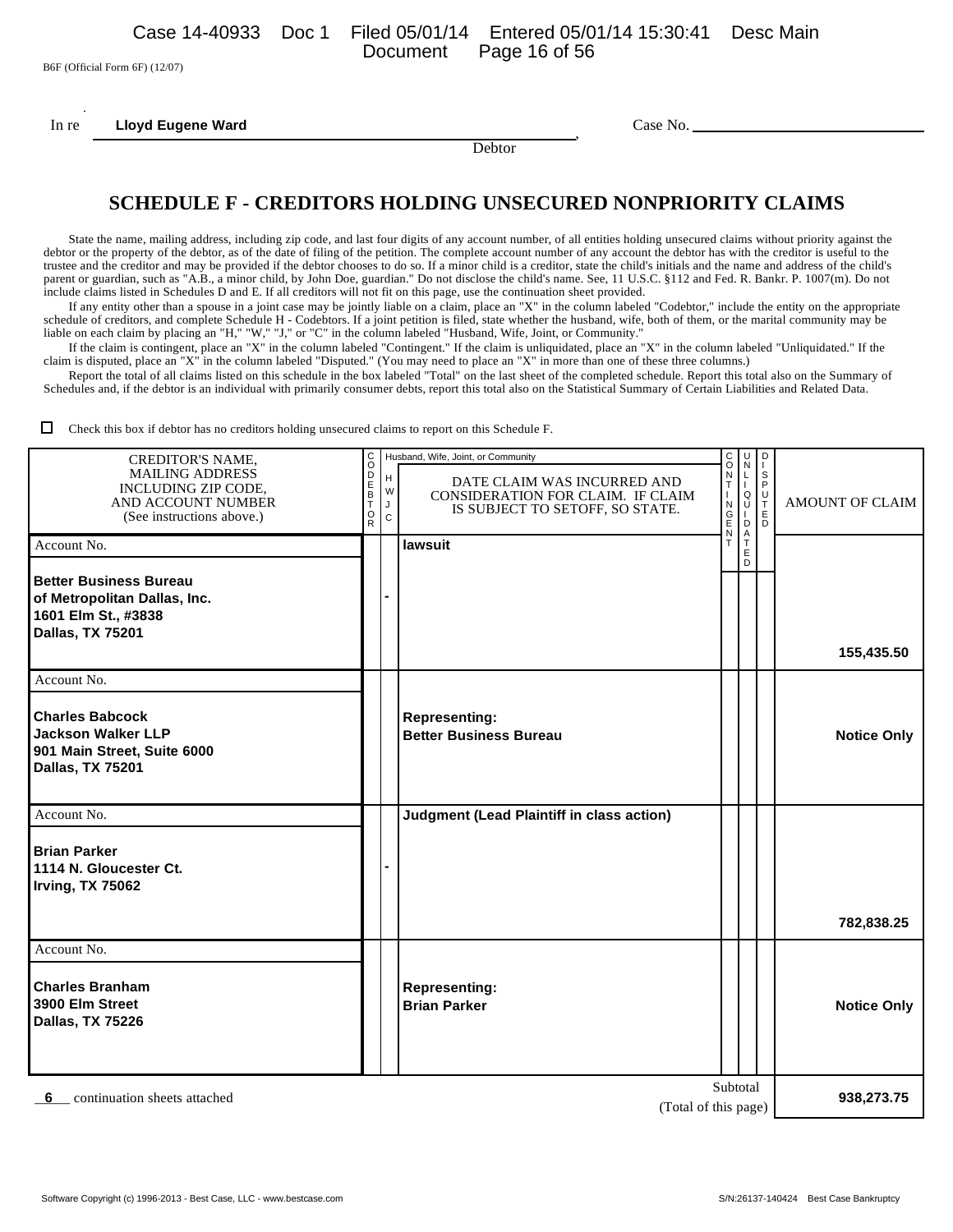B6F (Official Form 6F) (12/07) - Cont.

In re **Lloyd Eugene Ward** Case No. 2008 **Case No. 2008** 

**Debtor** 

#### **SCHEDULE F - CREDITORS HOLDING UNSECURED NONPRIORITY CLAIMS** (Continuation Sheet)

C O D E B T O R CONT INGENT U N L I Q U I D A T E D D I S P U T E D Husband, Wife, Joint, or Community H W J C CREDITOR'S NAME, MAILING ADDRESS INCLUDING ZIP CODE, AND ACCOUNT NUMBER (See instructions above.) Account No. Account No. Account No. Account No. Account No. Sheet no. <u>1 of 6 sheets</u> attached to Schedule of Subtotal Subtotal Subtotal Subtotal Subtotal Subtotal Subtotal Subtotal Subtotal Subtotal Subtotal Subtotal Subtotal Subtotal Subtotal Subtotal Subtotal Subtotal Subtotal S DATE CLAIM WAS INCURRED AND CONSIDERATION FOR CLAIM. IF CLAIM **ISSUBBEATION FOR CLAIM.** IF CLAIM  $\begin{bmatrix} \ddot{a} & \ddot{b} & \ddot{c} \\ \ddot{b} & \ddot{c} & \ddot{c} \end{bmatrix}$  AMOUNT OF CLAIM IS SUBJECT TO SETOFF, SO STATE. **lawsuit Carolyn Corpening 38 Hazel Ave. Spokane, WA 99214**  $\mathbf{x} \times \mathbf{x}$ **20,000.00 Representing: Carolyn Corpening Notice Only Jeremiah Heck Luftman, Heck & Associates LLP 580 East Rich Street Columbus, OH 43215 Judgment (Part of Parker Judgment) Christophe Pitre c/o Charles Branham 3900 Elm St. Dallas, TX 75226 - 0.00 Judgment (Part of Parker Judgment) Coddi Dean c/o Charles Branham 3900 Elm St. Dallas, TX 75226 - 0.00 Judgment (Part of Parker Judgment) Dana Block 4124 Sherwood Mesquite, TX 75150 - 0.00**

Creditors Holding Unsecured Nonpriority Claims (Total of this page)

**20,000.00**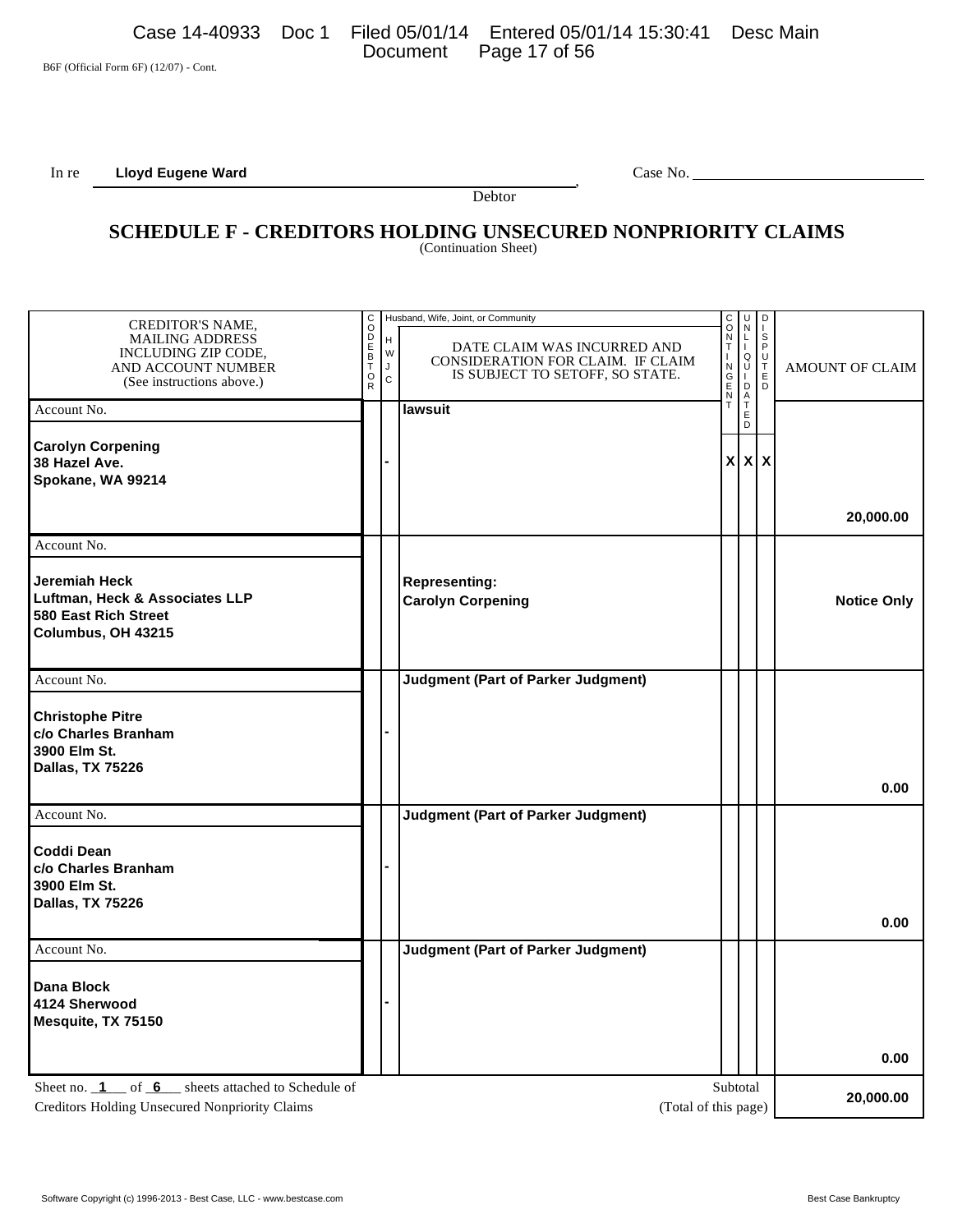B6F (Official Form 6F) (12/07) - Cont.

In re **Lloyd Eugene Ward** Case No. 2008 **Case No. 2008** Case No. 2008 **Case No. 2008** 

**Debtor** 

#### **SCHEDULE F - CREDITORS HOLDING UNSECURED NONPRIORITY CLAIMS** (Continuation Sheet)

C O D E B T O R CONT INGENT U N L I Q U I D A T E D D I S P U T E D Husband, Wife, Joint, or Community H W J C CREDITOR'S NAME, MAILING ADDRESS INCLUDING ZIP CODE, AND ACCOUNT NUMBER (See instructions above.) Account No. Account No. Account No. Account No. Account No. DATE CLAIM WAS INCURRED AND CONSIDERATION FOR CLAIM. IF CLAIM **ISSUBBEATION FOR CLAIM.** IF CLAIM  $\begin{bmatrix} \ddot{a} & \ddot{b} & \ddot{c} \\ \ddot{b} & \ddot{c} & \ddot{c} \end{bmatrix}$  AMOUNT OF CLAIM IS SUBJECT TO SETOFF, SO STATE. **legal services Davis Miles McGuire Gardner 80 E. Ro Salado Parkway, Ste. 401 Tempe, AZ 85218 - 20,752.55 legal services Freimund Jackson & Tardif PLLC 711 Capitol Way S., Suite 602 Olympia, WA 98501 - 22,994.72 Judgment (Part of Parker Judgment) Gregory Burk c/o Charles Branham 3900 Elm St. Dallas, TX 75226 - 0.00 guaranty on office lease Hartman Income Property Holdings, LLC 2909 Hillcroft St., Ste 420 Houston, TX 77057 X - 273,160.00 Representing:** Hartman Income Property Holdings, LLC **Notice Only Bethany York 12655 N. Central Exprwy, Ste 722 Dallas, TX 75243**

Sheet no. <u>2 of 6</u> sheets attached to Schedule of Subtotal

Creditors Holding Unsecured Nonpriority Claims (Total of this page)

**316,907.27**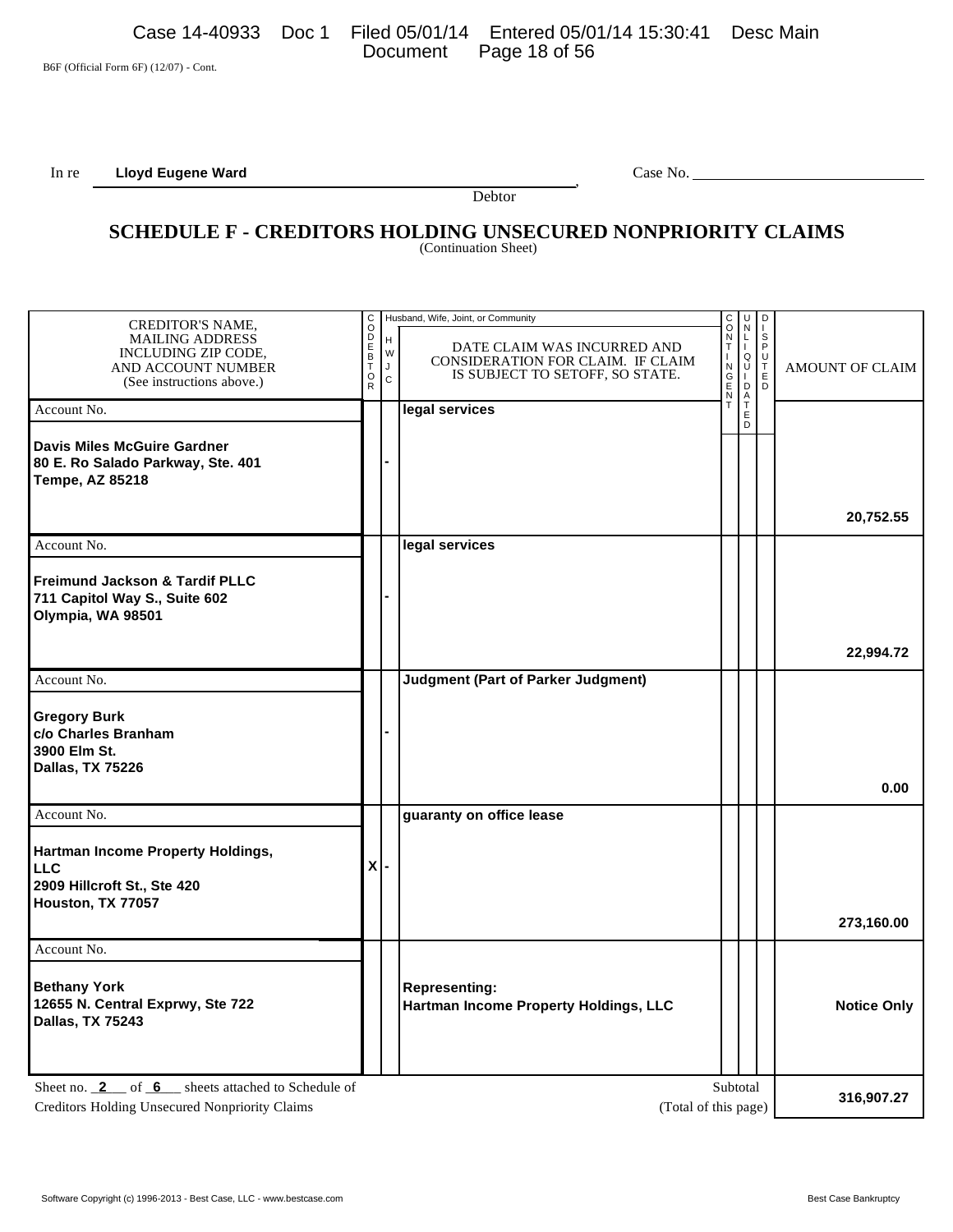B6F (Official Form 6F) (12/07) - Cont.

In re **Lloyd Eugene Ward** Case No. 2008 **Case No. 2008** 

**Debtor** 

#### **SCHEDULE F - CREDITORS HOLDING UNSECURED NONPRIORITY CLAIMS** (Continuation Sheet)

C O D E B T O R CONT INGENT U N L I Q U I D A T E D D I S P U T E D Husband, Wife, Joint, or Community H W J C CREDITOR'S NAME, MAILING ADDRESS INCLUDING ZIP CODE, AND ACCOUNT NUMBER (See instructions above.) Account No. Account No. Account No. Account No. Account No. DATE CLAIM WAS INCURRED AND CONSIDERATION FOR CLAIM. IF CLAIM **ISSUBBEATION FOR CLAIM.** IF CLAIM  $\begin{bmatrix} \ddot{a} & \ddot{b} & \ddot{c} \\ \ddot{b} & \ddot{c} & \ddot{c} \end{bmatrix}$  AMOUNT OF CLAIM IS SUBJECT TO SETOFF, SO STATE. **lawsuit Jane Guay 2736 Wood Leaf Lane Reynoldsburg, OH 43068**  $\mathbf{x} \times \mathbf{x}$ **20,000.00 Representing: Jane Guay Notice Only Notice Only Jeremiah Heck Luftman, Heck & Associates LLP 580 East Rich Street Columbus, OH 43215 Judgment (Part of Parker Judgment) Jeremy Cozart c/o Charles Branham 3900 Elm St. Dallas, TX 75226 - 0.00 Judgment (Part of Parker Judgment) Jessica Casey 17717 Vail St. #1728D Dallas, TX 75287 - 0.00 Judgment (Part of Parker Judgment) Jo Minaya c/o Charles Branham 3900 Elm St. Dallas, TX 75226 - 0.00**

Sheet no. <u>3</u> of 6 sheets attached to Schedule of Subtotal

Creditors Holding Unsecured Nonpriority Claims (Total of this page)

**20,000.00**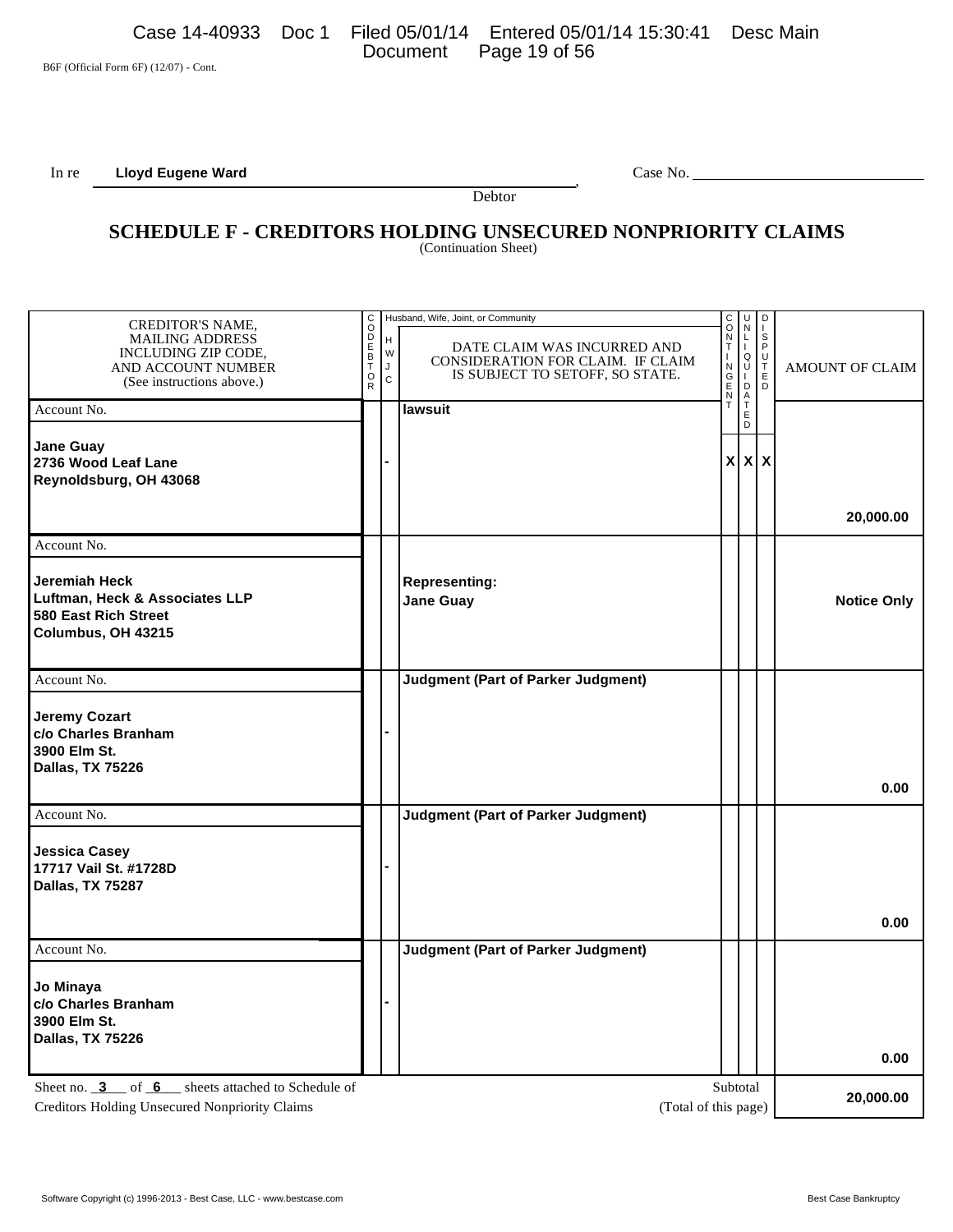B6F (Official Form 6F) (12/07) - Cont.

In re **Lloyd Eugene Ward** Case No. 2008 **Case No. 2008** 

Debtor

#### **SCHEDULE F - CREDITORS HOLDING UNSECURED NONPRIORITY CLAIMS** (Continuation Sheet)

C O D E B T O R CONT INGENT U N L I Q U I D A T E D D I S P U T E D Husband, Wife, Joint, or Community H W J C CREDITOR'S NAME, MAILING ADDRESS INCLUDING ZIP CODE, AND ACCOUNT NUMBER (See instructions above.) Account No. Account No. Account No. Account No. Account No. DATE CLAIM WAS INCURRED AND CONSIDERATION FOR CLAIM. IF CLAIM **ISSUBBEATION FOR CLAIM.** IF CLAIM  $\begin{bmatrix} \ddot{a} & \ddot{b} & \ddot{c} \\ \ddot{b} & \ddot{c} & \ddot{c} \end{bmatrix}$  AMOUNT OF CLAIM IS SUBJECT TO SETOFF, SO STATE. **Judgment (Part of Parker Judgment) John Nelson c/o Charles Branham 3900 Elm St. Dallas, TX 75226 - 0.00 Judgment (Part of Parker Judgment) Johnny Keel 320 E. Wintergreen Rd., Apt. 8-D DeSoto, TX 75115 - 0.00 lawsuit Lauren A. Helbring, Trustee 1370 Ontario Street, Suite 600 Cleveland, OH 44113**  $\mathbf{x} \times \mathbf{x}$ **20,000.00 Representing:** Lauren A. Helbring, Trustee **Notice Communist Reserves Algebra** Notice Only **Jeremiah Heck Luftman, Heck & Associates LLP 580 East Rich Street Columbus, OH 43215 Judgment (Part of Parker Judgment) Michael Frank 650 E. Vista Ridge Mail Dr. #316 Lewisville, TX 75067 - 0.00**

Sheet no. <u>4 of 6 sheets</u> attached to Schedule of Subtotal

Creditors Holding Unsecured Nonpriority Claims (Total of this page)

**20,000.00**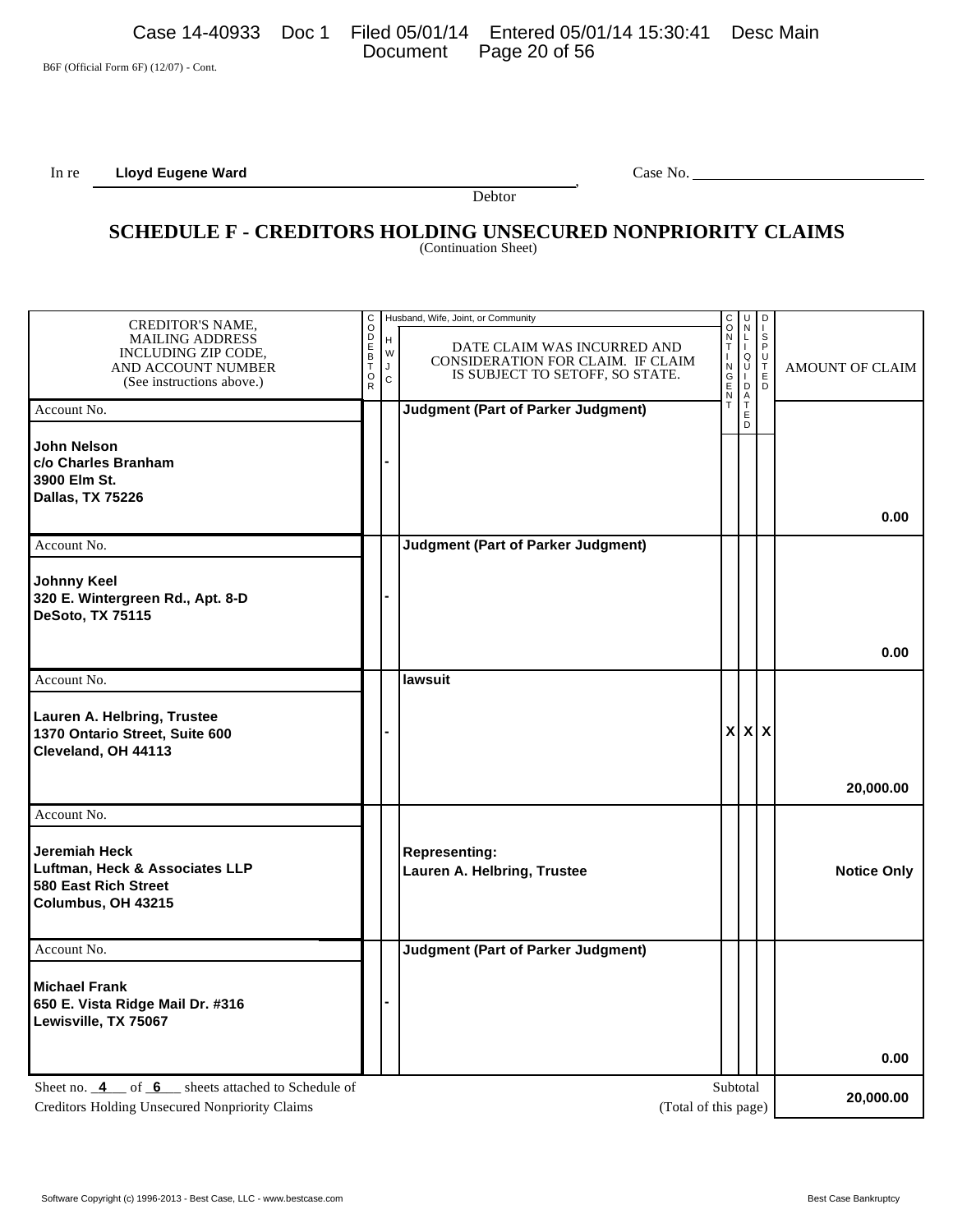B6F (Official Form 6F) (12/07) - Cont.

In re **Lloyd Eugene Ward** Case No.

Debtor

#### **SCHEDULE F - CREDITORS HOLDING UNSECURED NONPRIORITY CLAIMS** (Continuation Sheet)

| <b>CREDITOR'S NAME,</b><br><b>MAILING ADDRESS</b>                                                                                 | CODEBTO   | H                     | Husband, Wife, Joint, or Community<br>DATE CLAIM WAS INCURRED AND    | C<br>O<br>T<br>T     | $CD = 2C$    | D<br>$\frac{1}{p}$ |                    |
|-----------------------------------------------------------------------------------------------------------------------------------|-----------|-----------------------|----------------------------------------------------------------------|----------------------|--------------|--------------------|--------------------|
| <b>INCLUDING ZIP CODE,</b><br>AND ACCOUNT NUMBER<br>(See instructions above.)                                                     | ${\sf R}$ | W<br>J<br>$\mathbf C$ | CONSIDERATION FOR CLAIM. IF CLAIM<br>IS SUBJECT TO SETOFF, SO STATE. | $\mathbf{L}$<br>200Z | $\mathbf{I}$ | $\frac{1}{T}$      | AMOUNT OF CLAIM    |
| Account No.                                                                                                                       |           |                       | lawsuit                                                              | T                    |              |                    |                    |
| l Paul Michael Trillo<br>2707 Glacier Ct.<br>Wichita, KS 67215                                                                    |           |                       |                                                                      |                      | x x          |                    |                    |
|                                                                                                                                   |           |                       |                                                                      |                      |              |                    | 11,068.53          |
| Account No.                                                                                                                       |           |                       |                                                                      |                      |              |                    |                    |
| Karin Amyx<br>300 W. Douglas Ave., Ste 650<br>Wichita, KS 67202                                                                   |           |                       | <b>Representing:</b><br><b>Paul Michael Trillo</b>                   |                      |              |                    | <b>Notice Only</b> |
| Account No.                                                                                                                       |           |                       | lawsuit                                                              |                      |              |                    |                    |
| <b>Peggy Stewart</b><br>c/o Christopher A. Cosper<br>801 Broad Street, 7th Floor<br>Augusta, GA 30901                             |           |                       |                                                                      |                      | x x          |                    |                    |
| Account No.                                                                                                                       |           |                       |                                                                      |                      |              |                    | 4,867,517.07       |
| <b>Christopher A. Cosper</b><br><b>David Hudson</b><br><b>Hull Barrett PC</b><br>801 Broad Street, 7th Floor<br>Augusta, GA 30901 |           |                       | <b>Representing:</b><br><b>Peggy Stewart</b>                         |                      |              |                    | <b>Notice Only</b> |
| Account No.                                                                                                                       |           |                       | accounting services                                                  |                      |              |                    |                    |
| Pyke & Pyke PC<br>c/o Bill Pyke<br>12655 N. Central Exprwy., Ste 700<br>Dallas, TX 75243                                          |           |                       |                                                                      |                      |              |                    |                    |
|                                                                                                                                   |           |                       |                                                                      |                      |              |                    | 24,871.91          |
| Sheet no. 5 of 6 sheets attached to Schedule of<br><b>CONTACT AND STRUCTURES</b><br>$\alpha$ is the set of $\alpha$               |           |                       | $\sim$ $\sim$ $\sim$ $\sim$                                          | Subtotal             |              |                    | 4,903,457.51       |

Creditors Holding Unsecured Nonpriority Claims (Total of this page)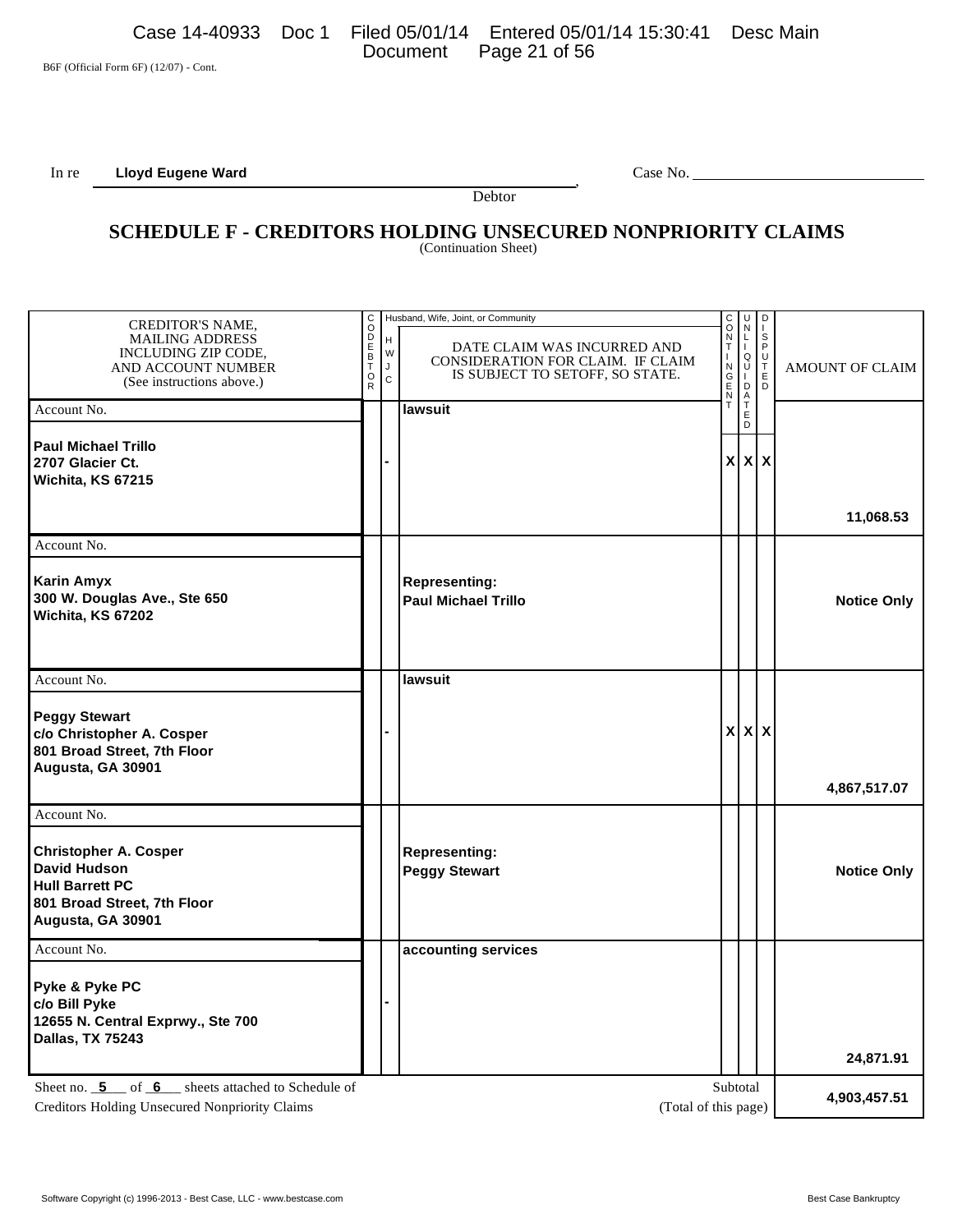B6F (Official Form 6F) (12/07) - Cont.

In re **Lloyd Eugene Ward** Case No.

Debtor

#### **SCHEDULE F - CREDITORS HOLDING UNSECURED NONPRIORITY CLAIMS** (Continuation Sheet)

C O D E B T O R CONT INGENT U N L I Q U I D A T E D D I S P U T E D Husband, Wife, Joint, or Community H W J C CREDITOR'S NAME, MAILING ADDRESS INCLUDING ZIP CODE, AND ACCOUNT NUMBER (See instructions above.) Account No. Account No. Account No. Account No. Account No. Sheet no. <u>6 of 6 sheets</u> attached to Schedule of Subtotal Subtotal Subtotal Subtotal Subtotal Subtotal Subtotal Subtotal Subtotal Subtotal Subtotal Subtotal Subtotal Subtotal Subtotal Subtotal Subtotal Subtotal Subtotal S Creditors Holding Unsecured Nonpriority Claims (Total of this page) DATE CLAIM WAS INCURRED AND CONSIDERATION FOR CLAIM. IF CLAIM **ISSUBBEATION FOR CLAIM.** IF CLAIM  $\begin{bmatrix} \ddot{a} & \ddot{b} & \ddot{c} \\ \ddot{b} & \ddot{c} & \ddot{c} \end{bmatrix}$  AMOUNT OF CLAIM IS SUBJECT TO SETOFF, SO STATE. **lawsuit Sherry Kay Gorden PO Box 14411 Spokane, WA 99214**  $\mathbf{x} \times \mathbf{x}$ **10,000.00 Representing: Sherry Kay Gorden Notice Only Notice Only Darrell W. Scott The Scott Law Group PS 926 W. Sprague Ave., Ste 680 Spokane, WA 99201 Judgment (Part of Parker Judgment) Tim Carr c/o Charles Branham 3900 Elm St. Dallas, TX 75226 - 0.00 Judgment (Part of Parker Judgment) Vallery Mann c/o Charles Branham 3900 Elm St. Dallas, TX 75226 - 0.00 Judgment (Part of Parker Judgment) Victoria Castillo 5959 E. Northwest Hwy., Apt. 2018 Dallas, TX 75231 - 0.00 10,000.00**

### (Report on Summary of Schedules)

Total

**6,228,638.53**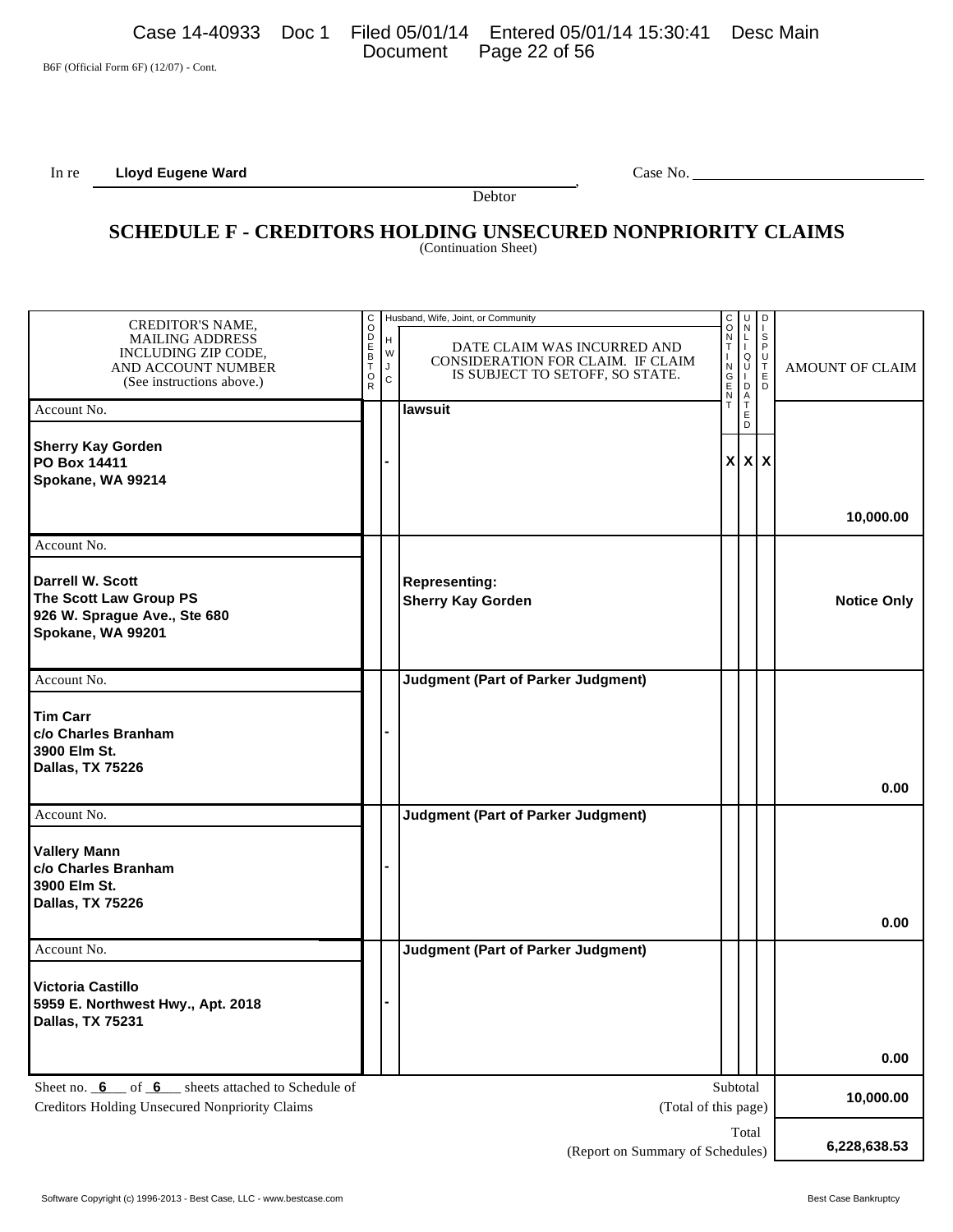Case 14-40933 Doc 1 Filed 05/01/14 Entered 05/01/14 15:30:41 Desc Main Page 23 of 56

,

B6G (Official Form 6G) (12/07)

In re

**0**

**Lloyd Eugene Ward Case No. 2008 Case No. 2008 Case No. 2008 Case No. 2008** 

**Debtor** 

## **SCHEDULE G - EXECUTORY CONTRACTS AND UNEXPIRED LEASES**

Describe all executory contracts of any nature and all unexpired leases of real or personal property. Include any timeshare interests. State nature of debtor's interest in contract, i.e., "Purchaser", "Agent", etc. State whether debtor is the lessor or lessee of a lease. Provide the names and complete mailing addresses of all other parties to each lease or contract described. If a minor child is a party to one of the leases or contracts, state the child's initials and the name and address of the child's parent or guardian, such as "A.B., a minor child, by John Doe, guardian." Do not disclose the child's name. See, 11 U.S.C. §112 and Fed. R. Bankr. P. 1007(m). Check this box if debtor has no executory contracts or unexpired leases.

Name and Mailing Address, Including Zip Code,

of Other Parties to Lease or Contract

Description of Contract or Lease and Nature of Debtor's Interest. State whether lease is for nonresidential real property. State contract number of any government contract.

**Hartman Income REIT 12655 N. Central Exprwy., Ste 722 Dallas, TX 75243**

**Commercial office lease for Lloyd Ward & Associates PC, guaranteed by Debtor**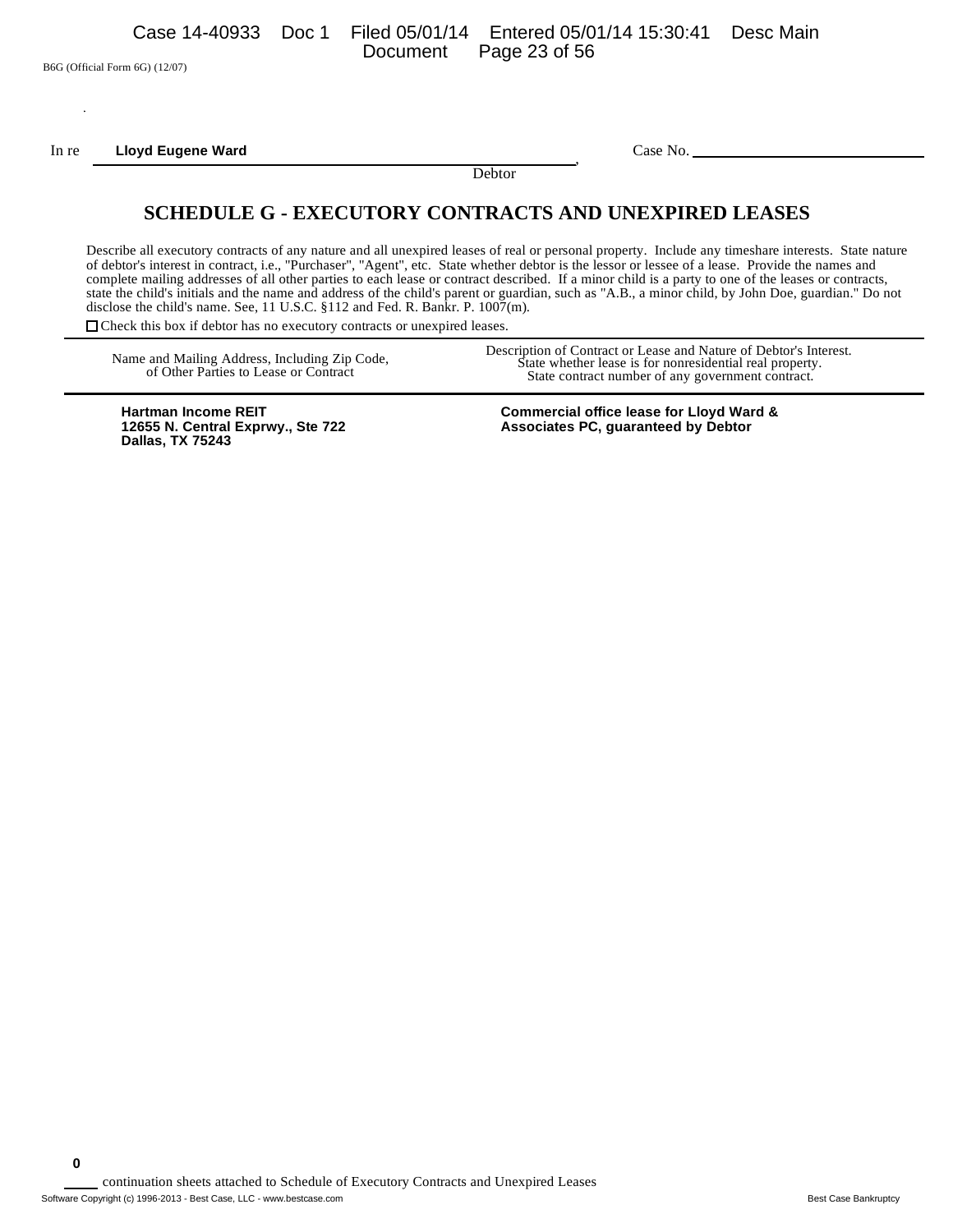Case 14-40933 Doc 1 Filed 05/01/14 Entered 05/01/14 15:30:41 Desc Main Page 24 of 56

,

B6H (Official Form 6H) (12/07)

In re **Lloyd Eugene Ward** Case No. 2008 **Case No. 2008** Case No. 2008 **Case No. 2008** 

Debtor

### **SCHEDULE H - CODEBTORS**

Provide the information requested concerning any person or entity, other than a spouse in a joint case, that is also liable on any debts listed by debtor in the schedules of creditors. Include all guarantors and co-signers. If the debtor resides or resided in a community property state, commonwealth, or territory (including Alaska, Arizona, California, Idaho, Louisiana, Nevada, New Mexico, Puerto Rico, Texas, Washington, or Wisconsin) within the eight year period immediately preceding the commencement of the case, identify the name of the debtor's spouse and of any former spouse who resides or resided with the debtor in the community property state, commonwealth, or territory. Include all names used by the nondebtor spouse during the eight years immediately preceding the commencement of this case. If a minor child is a codebtor or a creditor, state the child's initials and the name and address of the child's parent or guardian, such as "A.B., a minor child, by John Doe, guardian." Do not disclose the child's name. See, 11 U.S.C. §112 and Fed. R. Bankr. P. 1007(m).

 $\Box$  Check this box if debtor has no codebtors.

**Lloyd Ward & Associates PC 12655 N. Central Exprwy., Ste 1000 Dallas, TX 75243**

NAME AND ADDRESS OF CODEBTOR NAME AND ADDRESS OF CREDITOR

**Hartman Income Property Holdings, LLC 2909 Hillcroft St., Ste 420 Houston, TX 77057**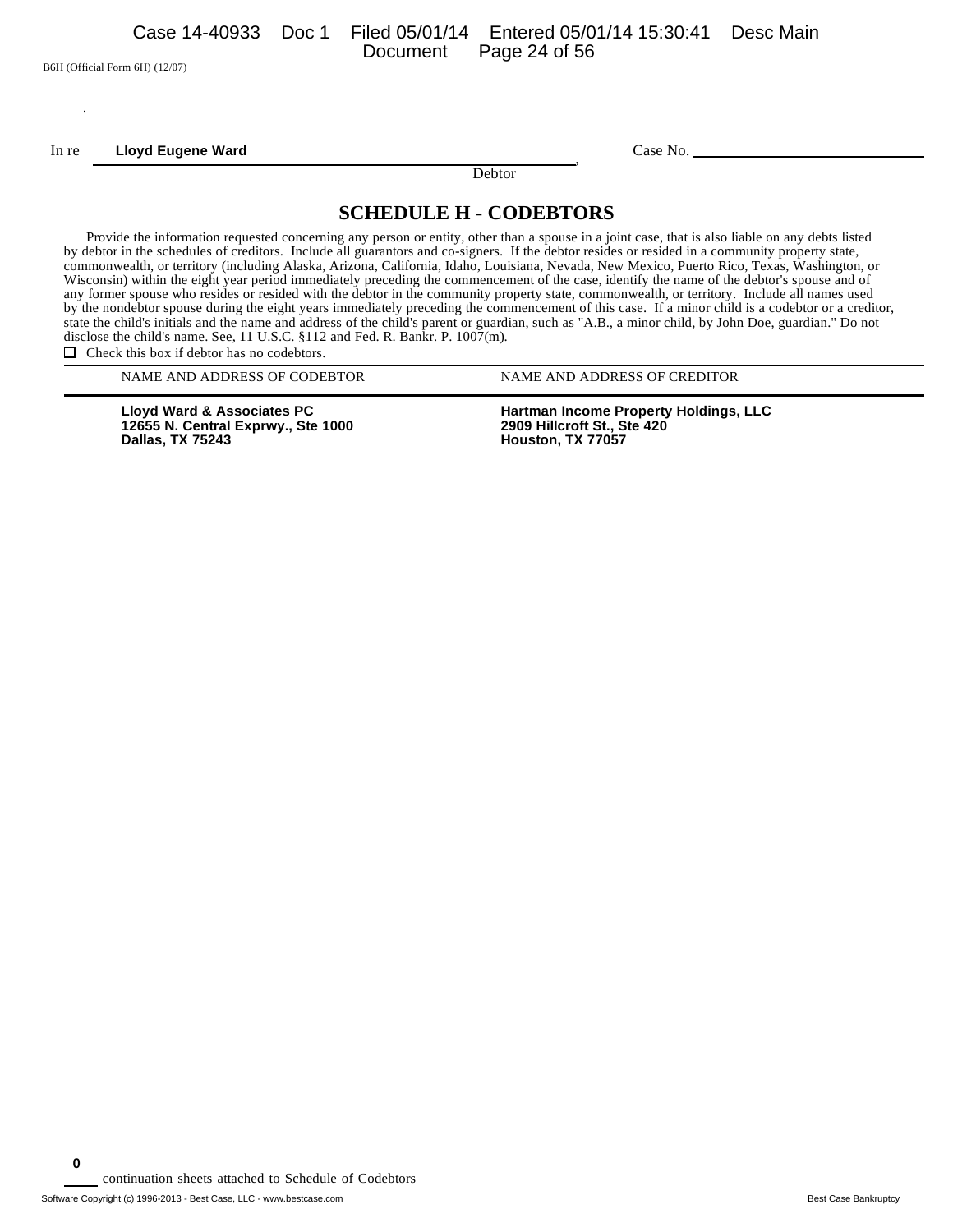Case 14-40933 Doc 1 Filed 05/01/14 Entered 05/01/14 15:30:41 Desc Main Page 25 of 56

|                                 | Fill in this information to identify your case:                   |                                                                                                  |
|---------------------------------|-------------------------------------------------------------------|--------------------------------------------------------------------------------------------------|
| Debtor 1                        | Lloyd Eugene Ward                                                 |                                                                                                  |
| Debtor 2<br>(Spouse, if filing) |                                                                   |                                                                                                  |
|                                 | United States Bankruptcy Court for the: EASTERN DISTRICT OF TEXAS |                                                                                                  |
| Case number<br>(If known)       |                                                                   | Check if this is:<br>$\Box$ An amended filing<br>A supplement showing post-petition chapter<br>□ |
| -------                         | - - -                                                             | 13 income as of the following date:                                                              |

# $\frac{1}{\text{MM/DD/YYYY}}$

## **Schedule I: Your Income 12/13**

**Be as complete and accurate as possible. If two married people are filing together (Debtor 1 and Debtor 2), both are equally responsible for supplying correct information. If you are married and not filing jointly, and your spouse is living with you, include information about your spouse. If you are separated and your spouse is not filing with you, do not include information about your spouse. If more space is needed, attach a separate sheet to this form. On the top of any additional pages, write your name and case number (if known). Answer every question.**

#### **Part 1: Describe Employment**

| 1. | Fill in your employment<br>information.                                                       |                           | Debtor 1                                                        |                                       | Debtor 2 or non-filing spouse                                |  |  |  |  |  |
|----|-----------------------------------------------------------------------------------------------|---------------------------|-----------------------------------------------------------------|---------------------------------------|--------------------------------------------------------------|--|--|--|--|--|
|    | If you have more than one job,<br>attach a separate page with<br>information about additional | <b>Employment status</b>  | $\blacksquare$ Employed                                         | $\Box$ Not employed                   | Employed<br>$\Box$ Not employed                              |  |  |  |  |  |
|    | employers.                                                                                    | <b>Occupation</b>         | <b>Attorney</b>                                                 |                                       | <b>Business Owner</b>                                        |  |  |  |  |  |
|    | Include part-time, seasonal, or<br>self-employed work.                                        | <b>Employer's name</b>    |                                                                 | <b>Lloyd Ward &amp; Associates PC</b> | <b>Best Receivables Management</b>                           |  |  |  |  |  |
|    | Occupation may include student<br>or homemaker, if it applies.                                | <b>Employer's address</b> | 12655 N. Central Exprwy, Ste<br>1000<br><b>Dallas, TX 75243</b> |                                       | 12655 N. Central Exprwy., Ste 315<br><b>Dallas, TX 75243</b> |  |  |  |  |  |
|    |                                                                                               | How long employed there?  |                                                                 | 20 years                              | 2 years                                                      |  |  |  |  |  |
|    | Part 2:<br><b>Give Details About Monthly Income</b>                                           |                           |                                                                 |                                       |                                                              |  |  |  |  |  |

**Estimate monthly income as of the date you file this form.** If you have nothing to report for any line, write \$0 in the space. Include your non-filing spouse unless you are separated.

If you or your non-filing spouse have more than one employer, combine the information for all employers for that person on the lines below. If you need more space, attach a separate sheet to this form.

|    |                                                                                                                                                      |    |     | For Debtor 1 |     | For Debtor 2 or<br>non-filing spouse |  |
|----|------------------------------------------------------------------------------------------------------------------------------------------------------|----|-----|--------------|-----|--------------------------------------|--|
| 2. | List monthly gross wages, salary, and commissions (before all payroll<br>deductions). If not paid monthly, calculate what the monthly wage would be. |    |     | 2.000.00     |     | 2,200.00                             |  |
| 3. | Estimate and list monthly overtime pay.                                                                                                              | 3. | +\$ | 0.00         | +\$ | 0.00                                 |  |
| 4. | <b>Calculate gross Income.</b> Add line $2 +$ line 3.                                                                                                | 4. |     | 2.000.00     |     | 2,200.00                             |  |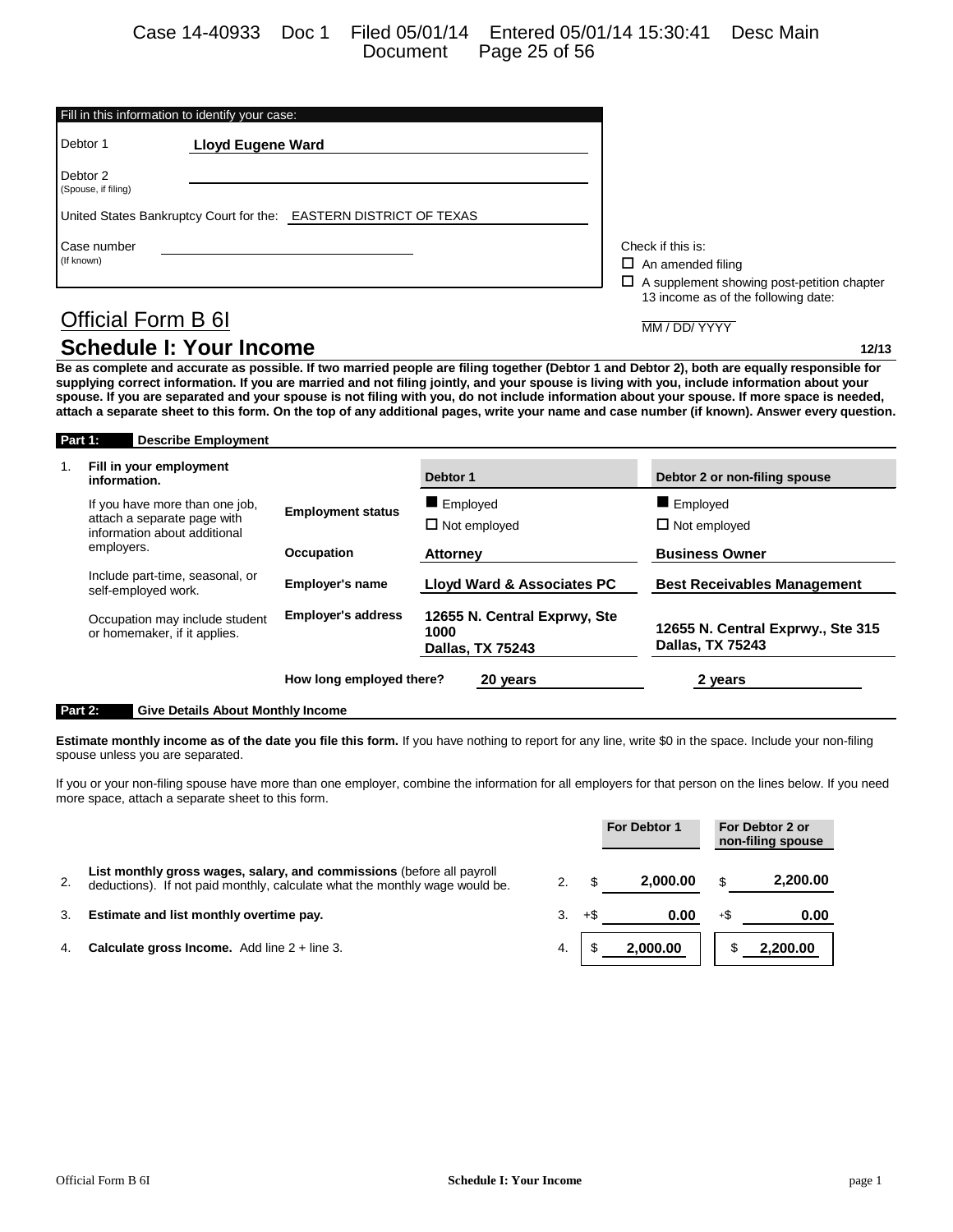Case 14-40933 Doc 1 Filed 05/01/14 Entered 05/01/14 15:30:41 Desc Main Document Page 26 of 56

|     | Debtor 1   | <b>Lloyd Eugene Ward</b>                                                                                                                                                                                                                                                                                                                                                                   |               |          | Case number (if known) |          |                                      |          |
|-----|------------|--------------------------------------------------------------------------------------------------------------------------------------------------------------------------------------------------------------------------------------------------------------------------------------------------------------------------------------------------------------------------------------------|---------------|----------|------------------------|----------|--------------------------------------|----------|
|     |            |                                                                                                                                                                                                                                                                                                                                                                                            |               |          | For Debtor 1           |          | For Debtor 2 or<br>non-filing spouse |          |
|     |            | Copy line 4 here                                                                                                                                                                                                                                                                                                                                                                           | 4.            | \$       | 2,000.00               | \$       | 2,200.00                             |          |
| 5.  |            | List all payroll deductions:                                                                                                                                                                                                                                                                                                                                                               |               |          |                        |          |                                      |          |
|     | 5a.        | Tax, Medicare, and Social Security deductions                                                                                                                                                                                                                                                                                                                                              | 5а.           | \$       | 183.84                 | \$       | 191.74                               |          |
|     | 5b.        | Mandatory contributions for retirement plans                                                                                                                                                                                                                                                                                                                                               | 5b.           | \$       | 0.00                   | \$       | 0.00                                 |          |
|     | 5c.        | Voluntary contributions for retirement plans                                                                                                                                                                                                                                                                                                                                               | 5c.           | \$       | 0.00                   | \$       | 0.00                                 |          |
|     | 5d.        | Required repayments of retirement fund loans                                                                                                                                                                                                                                                                                                                                               | 5d.           | \$       | 0.00                   | \$       | 0.00                                 |          |
|     | 5е.        | <b>Insurance</b>                                                                                                                                                                                                                                                                                                                                                                           | 5e.           | \$       | 0.00                   | \$       | 355.00                               |          |
|     | 5f.<br>5g. | <b>Domestic support obligations</b><br>Union dues                                                                                                                                                                                                                                                                                                                                          | 5f.           | \$<br>\$ | 0.00                   | \$<br>\$ | 0.00                                 |          |
|     | 5h.        | Other deductions. Specify:                                                                                                                                                                                                                                                                                                                                                                 | 5g.<br>$5h.+$ | \$       | 0.00<br>$0.00 +$       | \$       | 0.00<br>0.00                         |          |
| 6.  |            | Add the payroll deductions. Add lines 5a+5b+5c+5d+5e+5f+5g+5h.                                                                                                                                                                                                                                                                                                                             | 6.            | \$       | 183.84                 | \$       | 546.74                               |          |
| 7.  |            | Calculate total monthly take-home pay. Subtract line 6 from line 4.                                                                                                                                                                                                                                                                                                                        | 7.            | \$       | 1,816.16               | \$       | 1,653.26                             |          |
| 8.  |            | List all other income regularly received:                                                                                                                                                                                                                                                                                                                                                  |               |          |                        |          |                                      |          |
|     | 8a.        | Net income from rental property and from operating a business,<br>profession, or farm                                                                                                                                                                                                                                                                                                      |               |          |                        |          |                                      |          |
|     |            | Attach a statement for each property and business showing gross                                                                                                                                                                                                                                                                                                                            |               |          |                        |          |                                      |          |
|     |            | receipts, ordinary and necessary business expenses, and the total<br>monthly net income.                                                                                                                                                                                                                                                                                                   | 8a.           | \$       | 0.00                   | \$       | 0.00                                 |          |
|     | 8b.        | <b>Interest and dividends</b>                                                                                                                                                                                                                                                                                                                                                              | 8b.           | \$       | 0.00                   | \$       | 0.00                                 |          |
|     | 8c.        | Family support payments that you, a non-filing spouse, or a dependent<br>reqularly receive                                                                                                                                                                                                                                                                                                 |               |          |                        |          |                                      |          |
|     |            | Include alimony, spousal support, child support, maintenance, divorce<br>settlement, and property settlement.                                                                                                                                                                                                                                                                              |               | \$       | 0.00                   | \$       | 0.00                                 |          |
|     | 8d.        | <b>Unemployment compensation</b>                                                                                                                                                                                                                                                                                                                                                           | 8c.<br>8d.    | \$       | 0.00                   | \$       | 0.00                                 |          |
|     | 8e.        | <b>Social Security</b>                                                                                                                                                                                                                                                                                                                                                                     | 8e.           | \$       | 0.00                   | \$       | 0.00                                 |          |
|     | 8f.        | Other government assistance that you regularly receive<br>Include cash assistance and the value (if known) of any non-cash assistance<br>that you receive, such as food stamps (benefits under the Supplemental<br>Nutrition Assistance Program) or housing subsidies.<br>Specify:                                                                                                         | 8f.           | \$       | 0.00                   | \$       | 0.00                                 |          |
|     | 8g.        | Pension or retirement income                                                                                                                                                                                                                                                                                                                                                               | 8g.           | \$       | 0.00                   | \$       | 0.00                                 |          |
|     | 8h.        | Other monthly income. Specify:                                                                                                                                                                                                                                                                                                                                                             | 8h.+          | \$       | $0.00 +$               | \$       | 0.00                                 |          |
| 9.  |            | Add all other income. Add lines 8a+8b+8c+8d+8e+8f+8g+8h.                                                                                                                                                                                                                                                                                                                                   | 9.            | \$       | 0.00                   | \$       | 0.00                                 |          |
|     |            | 10. <b>Calculate monthly income.</b> Add line $7 +$ line 9.                                                                                                                                                                                                                                                                                                                                | $10.$ \\$     |          | $1,816.16$ + \$        |          | 1,653.26 $=$ \$                      | 3,469.42 |
|     |            | Add the entries in line 10 for Debtor 1 and Debtor 2 or non-filing spouse.                                                                                                                                                                                                                                                                                                                 |               |          |                        |          |                                      |          |
|     |            | 11. State all other regular contributions to the expenses that you list in Schedule J.<br>Include contributions from an unmarried partner, members of your household, your dependents, your roommates, and<br>other friends or relatives.<br>Do not include any amounts already included in lines 2-10 or amounts that are not available to pay expenses listed in Schedule J.<br>Specify: |               |          |                        |          | 11.<br>-+\$                          | 0.00     |
|     | applies    | 12. Add the amount in the last column of line 10 to the amount in line 11. The result is the combined monthly income.<br>Write that amount on the Summary of Schedules and Statistical Summary of Certain Liabilities and Related Data, if it                                                                                                                                              |               |          |                        |          | 12.<br>S                             | 3,469.42 |
|     |            |                                                                                                                                                                                                                                                                                                                                                                                            |               |          |                        |          | <b>Combined</b><br>monthly income    |          |
| 13. |            | Do you expect an increase or decrease within the year after you file this form?<br>No.                                                                                                                                                                                                                                                                                                     |               |          |                        |          |                                      |          |
|     | П          | Yes. Explain:                                                                                                                                                                                                                                                                                                                                                                              |               |          |                        |          |                                      |          |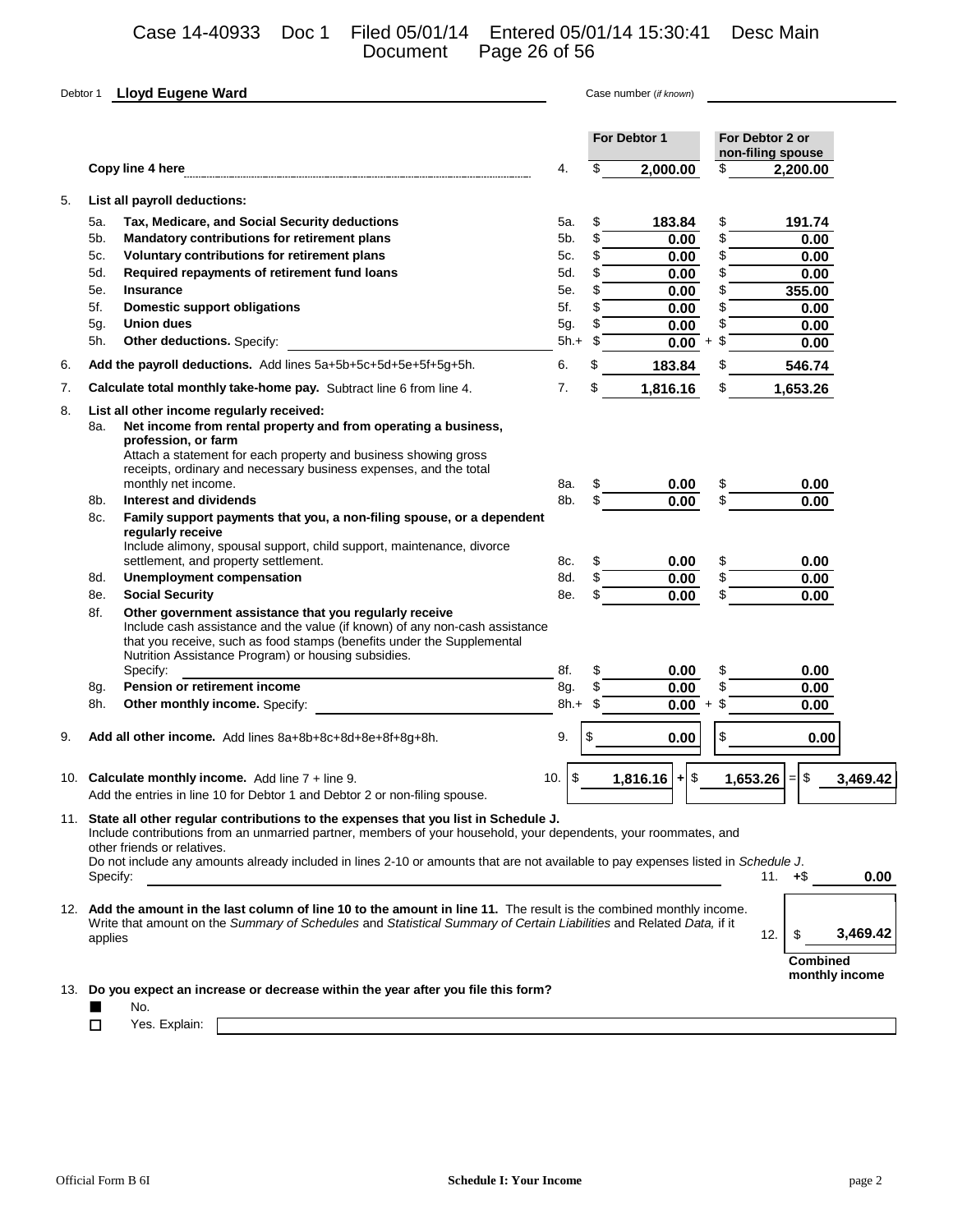### Case 14-40933 Doc 1 Filed 05/01/14 Entered 05/01/14 15:30:41 Desc Main Page 27 of 56

| Fill in this information to identify your case: |                                           |
|-------------------------------------------------|-------------------------------------------|
| Debtor 1<br><b>Lloyd Eugene Ward</b>            | Check if this is:                         |
| Debtor 2                                        | $\Box$ An amended<br>$\Box$ A suppleme    |
| (Spouse, if filing)                             | expenses as                               |
| United States Bankruptcy Court for the:         | <b>EASTERN DISTRICT OF TEXAS</b><br>MM/DD |
| Case number<br>(If known)                       | $\Box$ A separate f<br>maintains a        |

# Official Form B 6J

### **Schedule J: Your Expenses 12/13**

**Be as complete and accurate as possible. If two married people are filing together, both are equally responsible for supplying correct information. If more space is needed, attach another sheet to this form. On the top of any additional pages, write your name and case number (if known). Answer every question.**

### Part 1: **Describe Your Household**

1. **Is this a joint case?**

No. Go to line 2.

#### Yes. **Does Debtor 2 live in a separate household?**

 $\square$  No

Yes. Debtor 2 must file a separate Schedule J.

2. **Do you have dependents?**  $\Box$  No

| Do not list Debtor 1 and<br>Debtor 2.  | $\blacksquare$ Yes. Fill out this information for<br>each dependent | Dependent's relationship to<br>Debtor 1 or Debtor 2 | Dependent's<br>age | Does dependent<br>live with you? |
|----------------------------------------|---------------------------------------------------------------------|-----------------------------------------------------|--------------------|----------------------------------|
| Do not state the dependents'<br>names. |                                                                     | <b>Daughter</b>                                     | 9                  | $\square$ No<br>Yes              |
|                                        |                                                                     | Son                                                 | 11                 | $\Box$ No<br>Yes                 |
|                                        |                                                                     | <b>Son</b>                                          | 20                 | $\blacksquare$ No<br>$\Box$ Yes  |
|                                        |                                                                     | Wife                                                | 44                 | $\Box$ No<br>Yes                 |
| Do your expenses include               | $N_0$                                                               |                                                     |                    |                                  |

3. **Do your expenses include expenses of people other than yourself and your dependents?**

#### Part 2: **Estimate Your Ongoing Monthly Expenses**

Yes

**Estimate your expenses as of your bankruptcy filing date unless you are using this form as a supplement in a Chapter 13 case to report expenses as of a date after the bankruptcy is filed. If this is a supplemental** *Schedule J***, check the box at the top of the form and fill in the applicable date.**

|    | Include expenses paid for with non-cash government assistance if you know the value of<br>such assistance and have included it on <i>Schedule I: Your Income</i> (Official Form 6I.) |                                                                                   |          |           | Your expenses |
|----|--------------------------------------------------------------------------------------------------------------------------------------------------------------------------------------|-----------------------------------------------------------------------------------|----------|-----------|---------------|
| 4. | The rental or home ownership expenses for your residence. Include first mortgage payments<br>and any rent for the ground or lot.                                                     |                                                                                   |          | -\$<br>4. | 0.00          |
|    |                                                                                                                                                                                      | If not included in line 4:                                                        |          |           |               |
|    | 4a.                                                                                                                                                                                  | Real estate taxes                                                                 | 4a. \$   |           | 0.00          |
|    | 4b.                                                                                                                                                                                  | Property, homeowner's, or renter's insurance                                      | 4b.      |           | 0.00          |
|    | 4c.                                                                                                                                                                                  | Home maintenance, repair, and upkeep expenses                                     | $4c. \S$ |           | 0.00          |
|    | 4d.                                                                                                                                                                                  | Homeowner's association or condominium dues                                       | $4d. \S$ |           | 0.00          |
| 5. |                                                                                                                                                                                      | <b>Additional mortgage payments for your residence, such as home equity loans</b> | 5.       | -\$       | 0.00          |
|    |                                                                                                                                                                                      |                                                                                   |          |           |               |

 $\Box$  An amended filing

 $\Box$  A supplement showing post-petition chapter 13 expenses as of the following date:

MM / DD / YYYY

 $\Box$  A separate filing for Debtor 2 because Debtor 2 maintains a separate household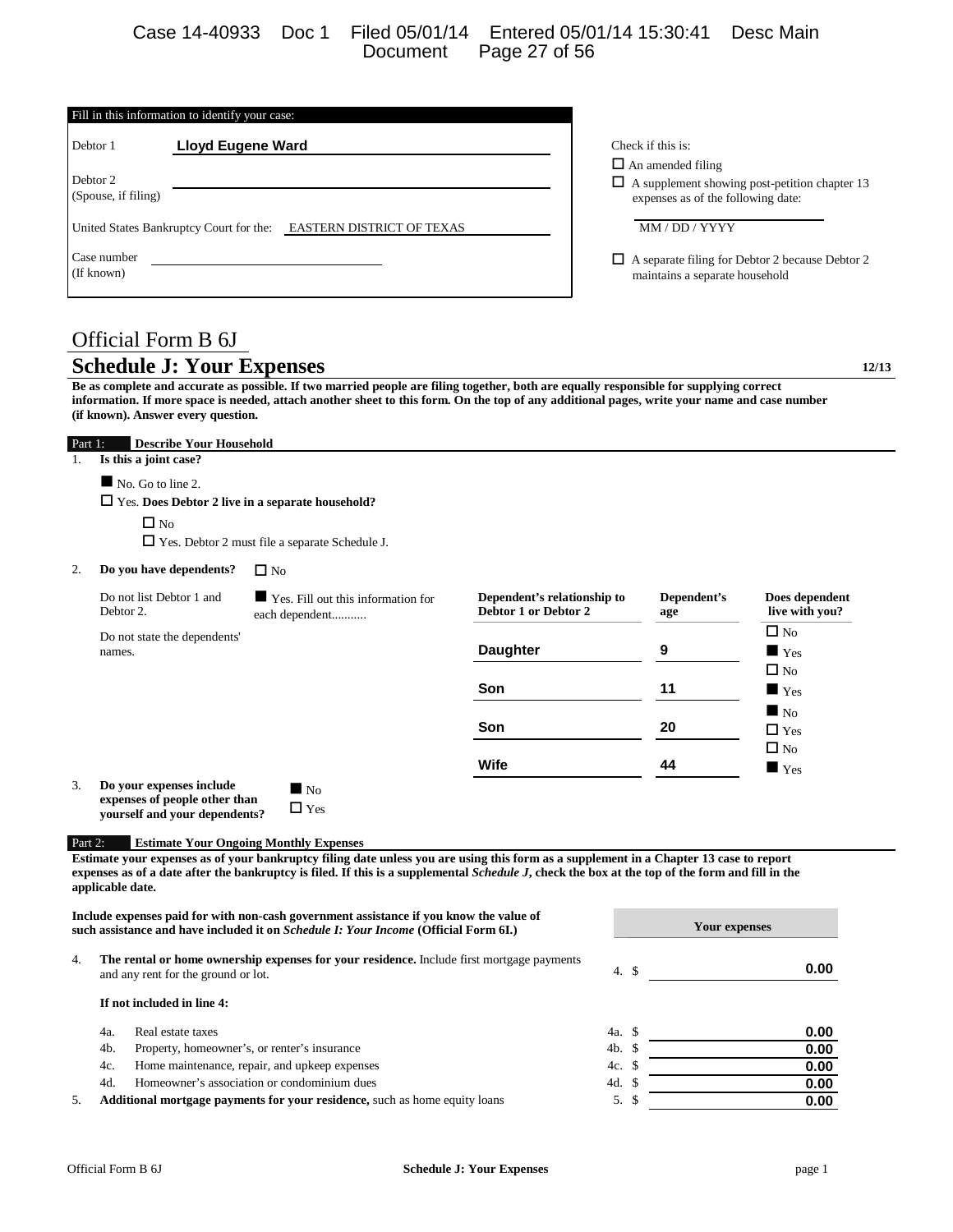### Case 14-40933 Doc 1 Filed 05/01/14 Entered 05/01/14 15:30:41 Desc Main Document Page 28 of 56

| Debtor 1 | Lloyd Eugene Ward                                                                                              |           | Case number (if known) |              |
|----------|----------------------------------------------------------------------------------------------------------------|-----------|------------------------|--------------|
| 6.       | <b>Utilities:</b>                                                                                              |           |                        |              |
|          | Electricity, heat, natural gas<br>6a.                                                                          | 6a.       | -\$                    | 425.00       |
|          | Water, sewer, garbage collection<br>6b.                                                                        | 6b.       | $\mathcal{S}$          | 125.00       |
|          | 6c.<br>Telephone, cell phone, Internet, satellite, and cable services                                          | 6c. \$    |                        | 189.00       |
|          | 6d.<br>Other. Specify:                                                                                         | 6d. \$    |                        | 0.00         |
| 7.       | Food and housekeeping supplies                                                                                 |           | $7. \,$ \$             | 300.00       |
| 8.       | Childcare and children's education costs                                                                       | 8.        | $\mathcal{S}$          | 500.00       |
| 9.       | Clothing, laundry, and dry cleaning                                                                            | 9.        | \$                     | 150.00       |
| 10.      | Personal care products and services                                                                            | 10.       | $\mathcal{S}$          | 100.00       |
| 11.      | <b>Medical and dental expenses</b>                                                                             | $11. \ S$ |                        | 90.00        |
| 12.      | Transportation. Include gas, maintenance, bus or train fare.                                                   |           |                        |              |
|          | Do not include car payments.                                                                                   | $12. \ S$ |                        | 200.00       |
| 13.      | Entertainment, clubs, recreation, newspapers, magazines, and books                                             | 13.       | $\mathcal{S}$          | 185.00       |
| 14.      | Charitable contributions and religious donations                                                               | 14.       | $\mathcal{S}$          | 0.00         |
| 15.      | Insurance.                                                                                                     |           |                        |              |
|          | Do not include insurance deducted from your pay or included in lines 4 or 20.                                  |           |                        |              |
|          | Life insurance<br>15a.                                                                                         | 15a. \$   |                        | 225.00       |
|          | $15b$ .<br>Health insurance                                                                                    | 15b. \$   |                        | 0.00         |
|          | 15c.<br>Vehicle insurance                                                                                      | 15c. \$   |                        | 225.00       |
|          | 15d. Other insurance. Specify:                                                                                 | 15d. \$   |                        | 0.00         |
| 16.      | Taxes. Do not include taxes deducted from your pay or included in lines 4 or 20.                               |           |                        |              |
|          | Specify:                                                                                                       | 16.       | - \$                   | 0.00         |
|          | 17. Installment or lease payments:<br>Car payments for Vehicle 1<br>17a.                                       | 17a. S    |                        |              |
|          | 17b.<br>Car payments for Vehicle 2                                                                             | 17b. \$   |                        | 0.00<br>0.00 |
|          | 17c.<br>Other. Specify:                                                                                        | 17c. \$   |                        | 0.00         |
|          |                                                                                                                | 17d. \$   |                        |              |
| 18.      | 17d. Other. Specify:<br>Your payments of alimony, maintenance, and support that you did not report as deducted |           |                        | 0.00         |
|          | from your pay on line 5, Schedule I, Your Income (Official Form 6I).                                           | 18. \$    |                        | 0.00         |
|          | 19. Other payments you make to support others who do not live with you.                                        |           | \$                     | 0.00         |
|          | Specify:                                                                                                       | 19.       |                        |              |
|          | 20. Other real property expenses not included in lines 4 or 5 of this form or on Schedule I: Your Income.      |           |                        |              |
|          | Mortgages on other property<br>20a.                                                                            | $20a.$ \$ |                        | 0.00         |
|          | $20b$ .<br>Real estate taxes                                                                                   | 20b. S    |                        | 0.00         |
|          | 20c.<br>Property, homeowner's, or renter's insurance                                                           | 20c. \$   |                        | 150.00       |
|          | 20d.<br>Maintenance, repair, and upkeep expenses                                                               | 20d. \$   |                        | 106.00       |
|          | 20e.<br>Homeowner's association or condominium dues                                                            | 20e. \$   |                        | 0.00         |
| 21.      | <b>Other:</b> Specify:                                                                                         | 21.       | $+$ \$                 | 0.00         |
|          | 22. Your monthly expenses. Add lines 4 through 21.                                                             | 22.       | \$                     | 2,970.00     |
|          | The result is your monthly expenses.                                                                           |           |                        |              |
|          | 23. Calculate your monthly net income.                                                                         |           |                        |              |
|          | 23a.<br>Copy line 12 (your combined monthly income) from Schedule I.                                           | 23a. \$   |                        | 3,469.42     |
|          | $23b$ .<br>Copy your monthly expenses from line 22 above.                                                      | $23b$ .   | -\$                    | 2,970.00     |
|          |                                                                                                                |           |                        |              |
|          | 23c.<br>Subtract your monthly expenses from your monthly income.                                               |           |                        |              |
|          | The result is your <i>monthly net income</i> .                                                                 | 23c.      | \$                     | 499.42       |
|          |                                                                                                                |           |                        |              |

24. **Do you expect an increase or decrease in your expenses within the year after you file this form?**<br>For example, do you expect to finish paying for your car loan within the year or do you expect your mortgage payment to your mortgage?

 $\blacksquare$  No.

Yes. Explain: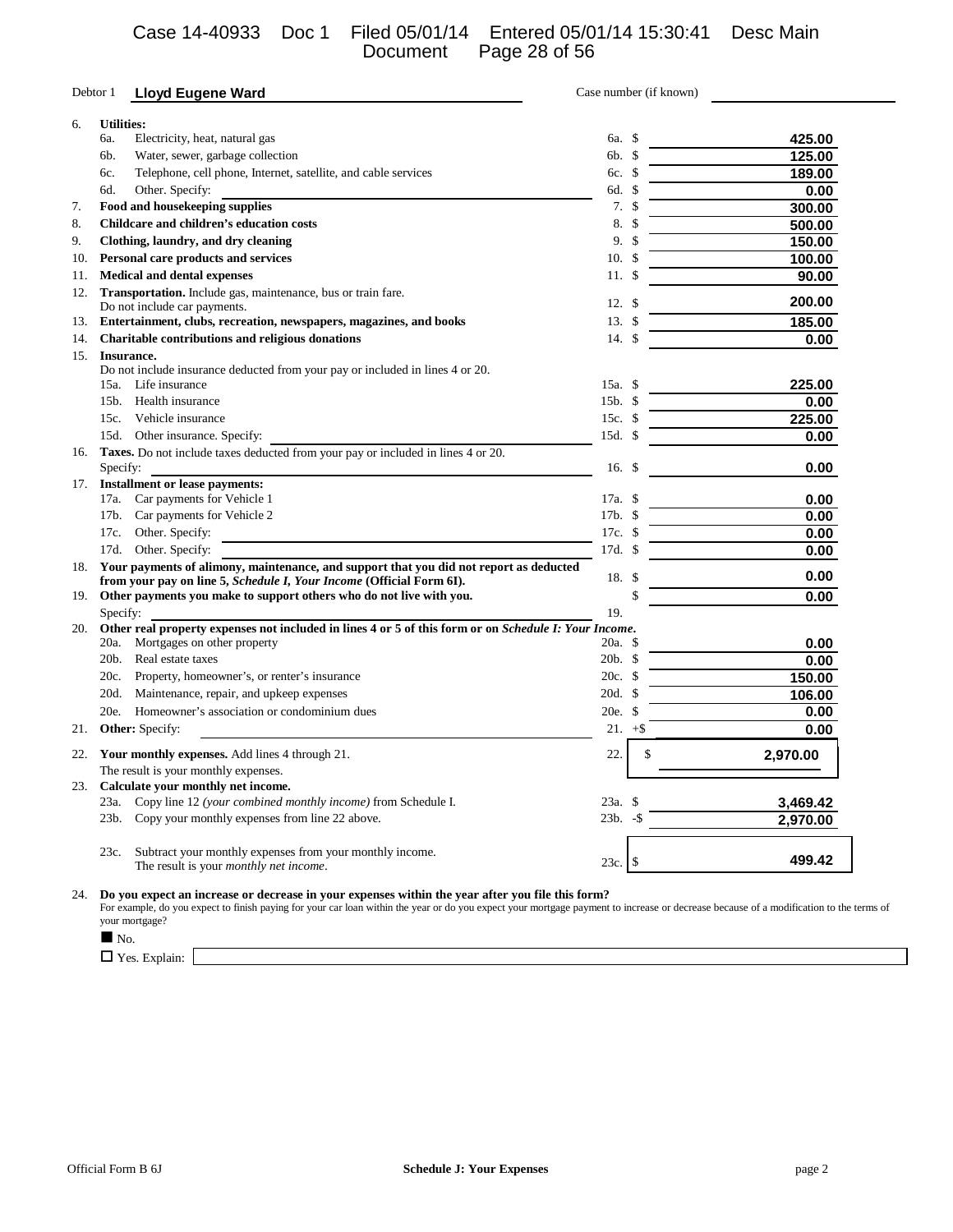Case 14-40933 Doc 1 Filed 05/01/14 Entered 05/01/14 15:30:41 Desc Main Page 29 of 56

B7 (Official Form 7) (04/13)

### **United States Bankruptcy Court Eastern District of Texas**

In re **Lloyd Eugene Ward** Case No.

Debtor(s) Chapter **7**

### **STATEMENT OF FINANCIAL AFFAIRS**

This statement is to be completed by every debtor. Spouses filing a joint petition may file a single statement on which the information for both spouses is combined. If the case is filed under chapter 12 or chapter 13, a married debtor must furnish information for both spouses whether or not a joint petition is filed, unless the spouses are separated and a joint petition is not filed. An individual debtor engaged in business as a sole proprietor, partner, family farmer, or self-employed professional, should provide the information requested on this statement concerning all such activities as well as the individual's personal affairs. To indicate payments, transfers and the like to minor children, state the child's initials and the name and address of the child's parent or guardian, such as "A.B., a minor child, by John Doe, guardian." Do not disclose the child's name. See, 11 U.S.C. § 112; Fed. R. Bankr. P. 1007(m).

Questions 1 - 18 are to be completed by all debtors. Debtors that are or have been in business, as defined below, also must complete Questions 19 - 25. **If the answer to an applicable question is "None," mark the box labeled "None."** If additional space is needed for the answer to any question, use and attach a separate sheet properly identified with the case name, case number (if known), and the number of the question.

#### *DEFINITIONS*

*"In business."* A debtor is "in business" for the purpose of this form if the debtor is a corporation or partnership. An individual debtor is "in business" for the purpose of this form if the debtor is or has been, within six years immediately preceding the filing of this bankruptcy case, any of the following: an officer, director, managing executive, or owner of 5 percent or more of the voting or equity securities of a corporation; a partner, other than a limited partner, of a partnership; a sole proprietor or self-employed full-time or part-time. An individual debtor also may be "in business" for the purpose of this form if the debtor engages in a trade, business, or other activity, other than as an employee, to supplement income from the debtor's primary employment.

*"Insider."* The term "insider" includes but is not limited to: relatives of the debtor; general partners of the debtor and their relatives; corporations of which the debtor is an officer, director, or person in control; officers, directors, and any persons in control of a corporate debtor and their relatives; affiliates of the debtor and insiders of such affiliates; and any managing agent of the debtor. 11 U.S.C. § 101(2), (31).

#### **1. Income from employment or operation of business**

None  $\Box$ State the gross amount of income the debtor has received from employment, trade, or profession, or from operation of the debtor's business, including part-time activities either as an employee or in independent trade or business, from the beginning of this calendar year to the date this case was commenced. State also the gross amounts received during the **two years** immediately preceding this calendar year. (A debtor that maintains, or has maintained, financial records on the basis of a fiscal rather than a calendar year may report fiscal year income. Identify the beginning and ending dates of the debtor's fiscal year.) If a joint petition is filed, state income for each spouse separately. (Married debtors filing under chapter 12 or chapter 13 must state income of both spouses whether or not a joint petition is filed, unless the spouses are separated and a joint petition is not filed.)

| AMOUNT<br>\$42,271.50 | <b>SOURCE</b><br><b>Wages/distributions</b> | 2012       |
|-----------------------|---------------------------------------------|------------|
| \$41,180.11           | <b>Wages/distributions</b>                  | 2013       |
| \$7,964.60            | <b>Wages/distributions</b>                  | 2014 (YTD) |

**2. Income other than from employment or operation of business**

None 

State the amount of income received by the debtor other than from employment, trade, profession, or operation of the debtor's business during the **two years** immediately preceding the commencement of this case. Give particulars. If a joint petition is filed, state income for each spouse separately. (Married debtors filing under chapter 12 or chapter 13 must state income for each spouse whether or not a joint petition is filed, unless the spouses are separated and a joint petition is not filed.)

AMOUNT SOURCE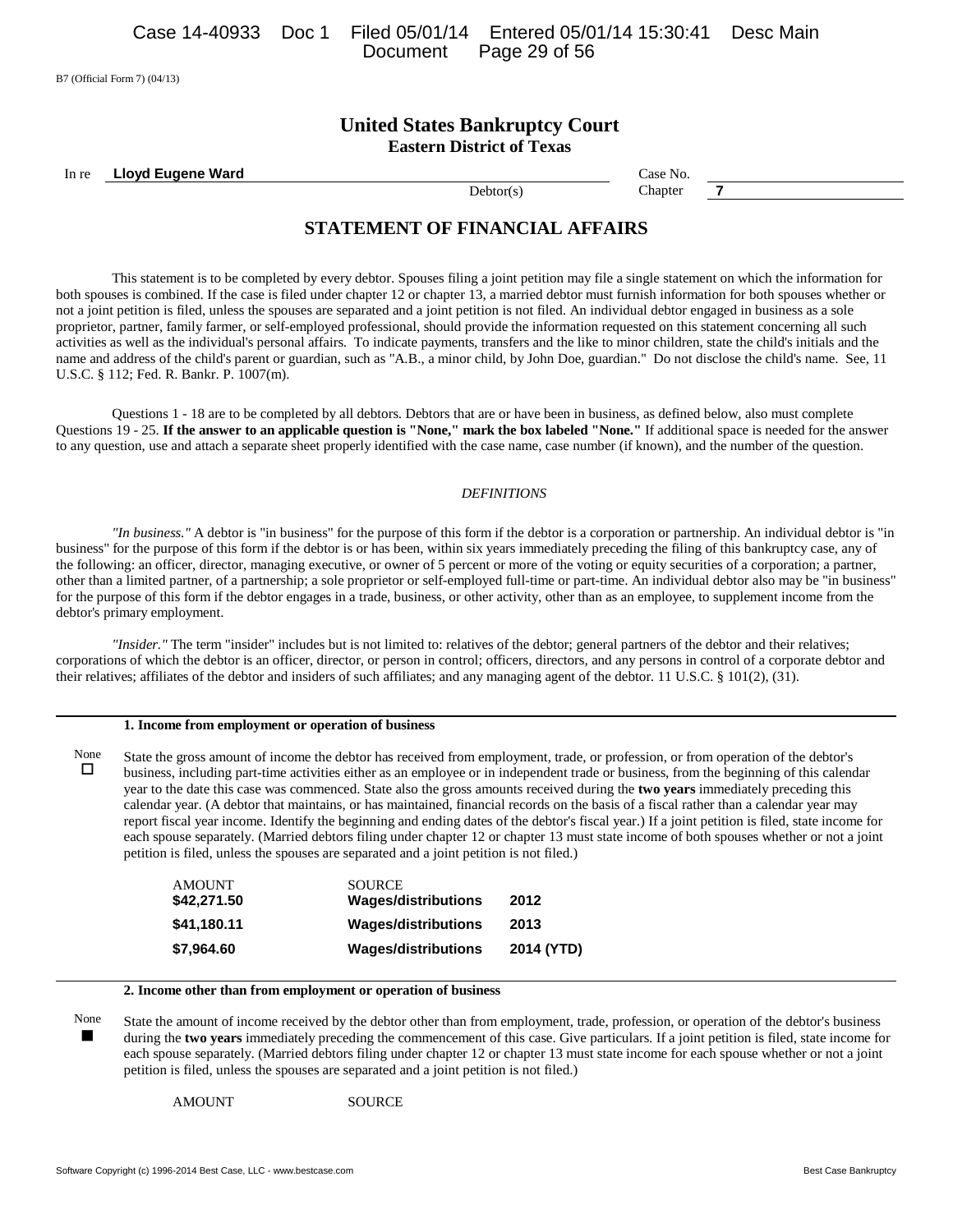| B7 (Official Form 7) (04/13) |  |  |
|------------------------------|--|--|
|------------------------------|--|--|

2

#### **3. Payments to creditors**

#### None *Complete a. or b., as appropriate, and c.*

a. *Individual or joint debtor(s) with primarily consumer debts:* List all payments on loans, installment purchases of goods or services, and other debts to any creditor made within **90 days** immediately preceding the commencement of this case unless the aggregate value of all property that constitutes or is affected by such transfer is less than \$600. Indicate with an asterisk  $(*)$  any payments that were made to a creditor on account of a domestic support obligation or as part of an alternative repayment schedule under a plan by an approved nonprofit budgeting and credit counseling agency. (Married debtors filing under chapter 12 or chapter 13 must include payments by either or both spouses whether or not a joint petition is filed, unless the spouses are separated and a joint petition is not filed.)

| NAME AND<br><b>ADDRESS</b> | <b>)ATES OF</b><br>.)A' |                | <b>AMOUNT STILL</b> |
|----------------------------|-------------------------|----------------|---------------------|
| <b>CREDITOR</b><br>ЭF      | <b>AVMENTS</b><br>ΡΔ    | PAID<br>AMOUNT | OWING<br>____       |

None b. *Debtor whose debts are not primarily consumer debts:* List each payment or other transfer to any creditor made within **90 days** immediately preceding the commencement of the case unless the aggregate value of all property that constitutes or is affected by such transfer is less than \$6,225\* . If the debtor is an individual, indicate with an asterisk (\*) any payments that were made to a creditor on account of a domestic support obligation or as part of an alternative repayment schedule under a plan by an approved nonprofit budgeting and credit counseling agency. (Married debtors filing under chapter 12 or chapter 13 must include payments and other transfers by either or both spouses whether or not a joint petition is filed, unless the spouses are separated and a joint petition is not filed.)

| NAME AND ADDRESS OF CREDITOR | <b>DATES OF</b><br>PAYMENTS/<br><b>TRANSFERS</b> | AMOUNT<br><b>PAID OR</b><br><b>VALUE OF</b><br><b>TRANSFERS</b> | <b>AMOUNT STILL</b><br>OWING |
|------------------------------|--------------------------------------------------|-----------------------------------------------------------------|------------------------------|
|------------------------------|--------------------------------------------------|-----------------------------------------------------------------|------------------------------|

None П c. *All debtors:* List all payments made within **one year** immediately preceding the commencement of this case to or for the benefit of creditors who are or were insiders. (Married debtors filing under chapter 12 or chapter 13 must include payments by either or both spouses whether or not a joint petition is filed, unless the spouses are separated and a joint petition is not filed.)

| NAME AND ADDRESS OF CREDITOR AND |                 |                    | <b>AMOUNT STILL</b> |
|----------------------------------|-----------------|--------------------|---------------------|
| <b>RELATIONSHIP TO DEBTOR</b>    | DATE OF PAYMENT | <b>AMOUNT PAIL</b> | OWING               |
|                                  |                 |                    |                     |

#### **4. Suits and administrative proceedings, executions, garnishments and attachments**

None  $\Box$ a. List all suits and administrative proceedings to which the debtor is or was a party within **one year** immediately preceding the filing of this bankruptcy case. (Married debtors filing under chapter 12 or chapter 13 must include information concerning either or both spouses whether or not a joint petition is filed, unless the spouses are separated and a joint petition is not filed.)

| <b>CAPTION OF SUIT</b><br>AND CASE NUMBER<br>Parker et al v. ABC Debt Relief Ltd.; Cause No.<br>$3:10$ -cv-1332-P | <b>NATURE OF</b><br><b>PROCEEDING</b><br><b>Violation of</b><br><b>FLSA (class)</b><br>action) | COURT OR AGENCY<br>AND LOCATION<br>U.S. District Court, N.D. Tex.       | <b>STATUS OR</b><br><b>DISPOSITION</b><br><b>Judgment</b><br>entered (April<br>9, 2014) |
|-------------------------------------------------------------------------------------------------------------------|------------------------------------------------------------------------------------------------|-------------------------------------------------------------------------|-----------------------------------------------------------------------------------------|
| Gorden et al. v. Lloyd Ward & Associates, PC et<br>al.; Cause No. 12-2-01551-6                                    | adjustment act.                                                                                | Claim under debt Superior Court, State of Washington,<br><b>Spokane</b> | pending                                                                                 |
| Corpening v. Lloyd Ward et al.; Cause No.<br>cv-20120487                                                          | claim under debt<br>adjustment act                                                             | <b>Court of Common Pleas, Allen County,</b><br><b>Ohio</b>              | pending                                                                                 |
| Guay v. Lloyd Ward et al.; Cause No. 12-cv-637                                                                    | claim under debt<br>adjustment act                                                             | <b>Court of Common Pleas, Fairfield</b><br>County, Ohio                 | pending                                                                                 |
| Helbring, Trustee v. Lloyd Ward et al.; Cause No.<br>cv-12797787                                                  | claim under debt<br>adjustment act                                                             | <b>Court of Common Pleas, Cuyahoga</b><br><b>County, Ohio</b>           | pending                                                                                 |
| Stewart et al. v. Lloyd Ward et al; Cause No.<br>12-cv-00529                                                      | claim under debt<br>adjustment act                                                             | <b>Superior Court of Jefferson County.</b><br>Georgia                   | pending                                                                                 |
| In re Trillo; adversary no. 14-0503                                                                               | claim under debt<br>adjustment act                                                             | U.S. Bankruptcy Court, District of<br>Kansas                            | pending                                                                                 |

 *\* Amount subject to adjustment on 4/01/16, and every three years thereafter with respect to cases commenced on or after the date of adjustment.*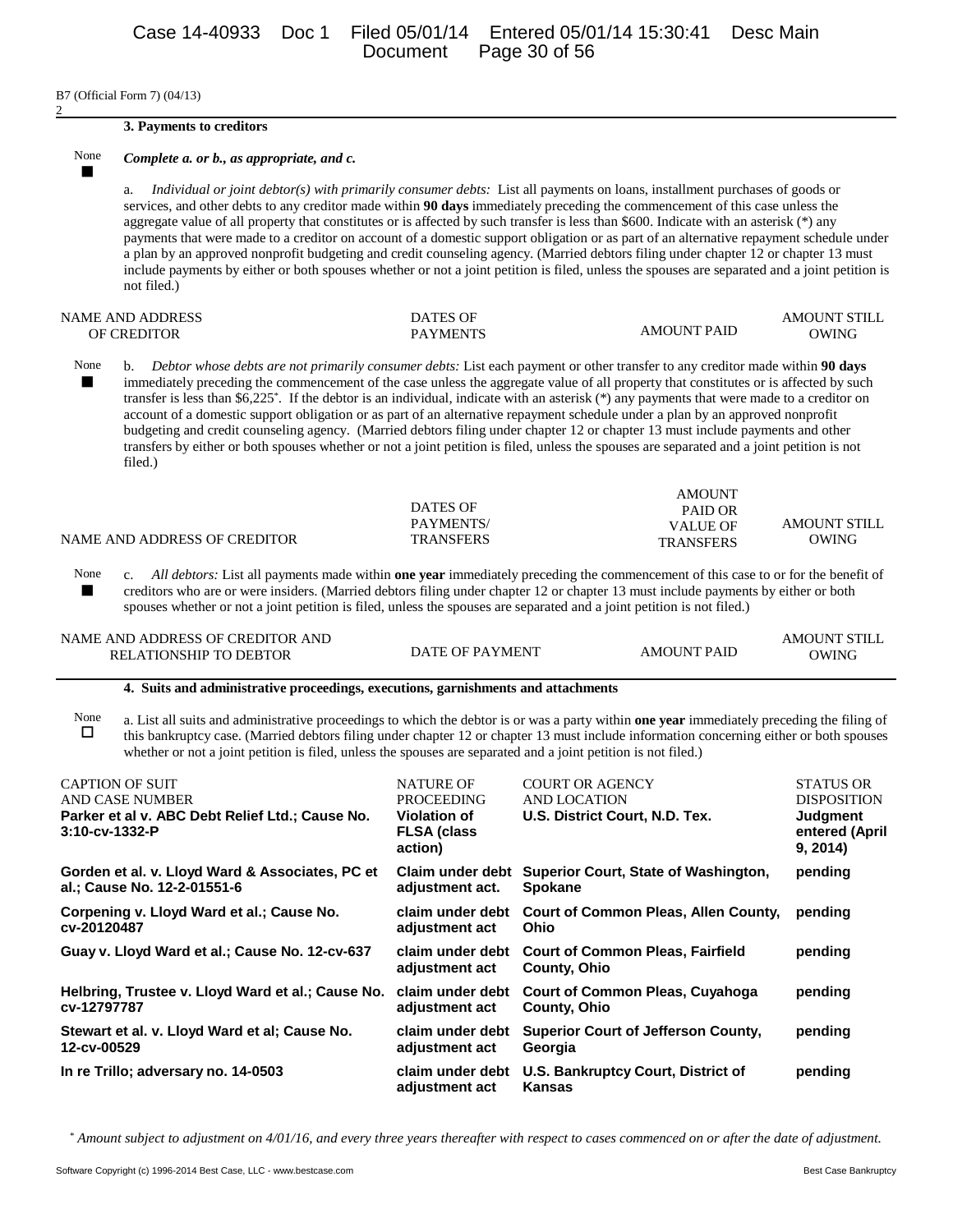|                                                                                                                                                                                                                                                                                                                                                                                                                                           | Case 14-40933                                                                                                                            | Doc 1 | Filed 05/01/14<br>Document                                                                                    | Entered 05/01/14 15:30:41<br>Page 31 of 56                                                                                                                                                                                                                                                                                                                                                                                                                                                                                                                   | Desc Main                                          |                                                            |
|-------------------------------------------------------------------------------------------------------------------------------------------------------------------------------------------------------------------------------------------------------------------------------------------------------------------------------------------------------------------------------------------------------------------------------------------|------------------------------------------------------------------------------------------------------------------------------------------|-------|---------------------------------------------------------------------------------------------------------------|--------------------------------------------------------------------------------------------------------------------------------------------------------------------------------------------------------------------------------------------------------------------------------------------------------------------------------------------------------------------------------------------------------------------------------------------------------------------------------------------------------------------------------------------------------------|----------------------------------------------------|------------------------------------------------------------|
|                                                                                                                                                                                                                                                                                                                                                                                                                                           | B7 (Official Form 7) $(04/13)$                                                                                                           |       |                                                                                                               |                                                                                                                                                                                                                                                                                                                                                                                                                                                                                                                                                              |                                                    |                                                            |
| 3                                                                                                                                                                                                                                                                                                                                                                                                                                         | <b>CAPTION OF SUIT</b><br><b>AND CASE NUMBER</b><br>Lloyd Ward & Associates PC v. Better Business<br>Bureau of Metropolitan Dallas, Inc. |       | NATURE OF<br><b>PROCEEDING</b><br>claim for<br>attorneys' fees<br>under Ch. 27,<br>Tex. Pract. &<br>Rem. Code | <b>COURT OR AGENCY</b><br><b>AND LOCATION</b>                                                                                                                                                                                                                                                                                                                                                                                                                                                                                                                |                                                    | <b>STATUS OR</b><br><b>DISPOSITION</b><br>pending          |
| CC-14-03912                                                                                                                                                                                                                                                                                                                                                                                                                               | Parker et al. v. Lloyd Ward, et al; Cause No.                                                                                            |       | <b>Collection</b><br>ip                                                                                       | 160th Judicial District, District Court,<br>action/receiversh Dallas County, Texas                                                                                                                                                                                                                                                                                                                                                                                                                                                                           |                                                    | pending;<br>receivership<br>order signed<br>April 25, 2014 |
| None<br>■                                                                                                                                                                                                                                                                                                                                                                                                                                 | filed.)                                                                                                                                  |       |                                                                                                               | b. Describe all property that has been attached, garnished or seized under any legal or equitable process within one year immediately<br>preceding the commencement of this case. (Married debtors filing under chapter 12 or chapter 13 must include information concerning<br>property of either or both spouses whether or not a joint petition is filed, unless the spouses are separated and a joint petition is not                                                                                                                                    |                                                    |                                                            |
|                                                                                                                                                                                                                                                                                                                                                                                                                                           | NAME AND ADDRESS OF PERSON FOR WHOSE<br>BENEFIT PROPERTY WAS SEIZED                                                                      |       | <b>DATE OF SEIZURE</b>                                                                                        | DESCRIPTION AND VALUE OF<br><b>PROPERTY</b>                                                                                                                                                                                                                                                                                                                                                                                                                                                                                                                  |                                                    |                                                            |
|                                                                                                                                                                                                                                                                                                                                                                                                                                           | 5. Repossessions, foreclosures and returns                                                                                               |       |                                                                                                               |                                                                                                                                                                                                                                                                                                                                                                                                                                                                                                                                                              |                                                    |                                                            |
| None<br>■                                                                                                                                                                                                                                                                                                                                                                                                                                 | spouses are separated and a joint petition is not filed.)                                                                                |       |                                                                                                               | List all property that has been repossessed by a creditor, sold at a foreclosure sale, transferred through a deed in lieu of foreclosure or<br>returned to the seller, within one year immediately preceding the commencement of this case. (Married debtors filing under chapter 12<br>or chapter 13 must include information concerning property of either or both spouses whether or not a joint petition is filed, unless the                                                                                                                            |                                                    |                                                            |
|                                                                                                                                                                                                                                                                                                                                                                                                                                           | NAME AND ADDRESS OF<br><b>CREDITOR OR SELLER</b>                                                                                         |       | DATE OF REPOSSESSION,<br>FORECLOSURE SALE,<br><b>TRANSFER OR RETURN</b>                                       | DESCRIPTION AND VALUE OF<br><b>PROPERTY</b>                                                                                                                                                                                                                                                                                                                                                                                                                                                                                                                  |                                                    |                                                            |
|                                                                                                                                                                                                                                                                                                                                                                                                                                           | 6. Assignments and receiverships                                                                                                         |       |                                                                                                               |                                                                                                                                                                                                                                                                                                                                                                                                                                                                                                                                                              |                                                    |                                                            |
| None<br>■                                                                                                                                                                                                                                                                                                                                                                                                                                 | joint petition is filed, unless the spouses are separated and a joint petition is not filed.)                                            |       |                                                                                                               | a. Describe any assignment of property for the benefit of creditors made within 120 days immediately preceding the commencement of<br>this case. (Married debtors filing under chapter 12 or chapter 13 must include any assignment by either or both spouses whether or not a                                                                                                                                                                                                                                                                               |                                                    |                                                            |
|                                                                                                                                                                                                                                                                                                                                                                                                                                           | NAME AND ADDRESS OF ASSIGNEE                                                                                                             |       | <b>DATE OF</b><br><b>ASSIGNMENT</b>                                                                           |                                                                                                                                                                                                                                                                                                                                                                                                                                                                                                                                                              | TERMS OF ASSIGNMENT OR SETTLEMENT                  |                                                            |
| None<br>b. List all property which has been in the hands of a custodian, receiver, or court-appointed official within one year immediately<br>preceding the commencement of this case. (Married debtors filing under chapter 12 or chapter 13 must include information concerning<br>property of either or both spouses whether or not a joint petition is filed, unless the spouses are separated and a joint petition is not<br>filed.) |                                                                                                                                          |       |                                                                                                               |                                                                                                                                                                                                                                                                                                                                                                                                                                                                                                                                                              |                                                    |                                                            |
|                                                                                                                                                                                                                                                                                                                                                                                                                                           | <b>NAME AND ADDRESS</b><br>OF CUSTODIAN                                                                                                  |       | <b>NAME AND LOCATION</b><br>OF COURT<br><b>CASE TITLE &amp; NUMBER</b>                                        | <b>DATE OF</b><br><b>ORDER</b>                                                                                                                                                                                                                                                                                                                                                                                                                                                                                                                               | <b>DESCRIPTION AND VALUE OF</b><br><b>PROPERTY</b> |                                                            |
|                                                                                                                                                                                                                                                                                                                                                                                                                                           | 7. Gifts                                                                                                                                 |       |                                                                                                               |                                                                                                                                                                                                                                                                                                                                                                                                                                                                                                                                                              |                                                    |                                                            |
| None<br>■                                                                                                                                                                                                                                                                                                                                                                                                                                 |                                                                                                                                          |       |                                                                                                               | List all gifts or charitable contributions made within one year immediately preceding the commencement of this case except ordinary<br>and usual gifts to family members aggregating less than \$200 in value per individual family member and charitable contributions<br>aggregating less than \$100 per recipient. (Married debtors filing under chapter 12 or chapter 13 must include gifts or contributions by<br>either or both spouses whether or not a joint petition is filed, unless the spouses are separated and a joint petition is not filed.) |                                                    |                                                            |
|                                                                                                                                                                                                                                                                                                                                                                                                                                           | <b>NAME AND ADDRESS OF</b><br>PERSON OR ORGANIZATION                                                                                     |       | <b>RELATIONSHIP TO</b><br>DEBTOR, IF ANY                                                                      | <b>DATE OF GIFT</b>                                                                                                                                                                                                                                                                                                                                                                                                                                                                                                                                          | <b>DESCRIPTION AND</b><br><b>VALUE OF GIFT</b>     |                                                            |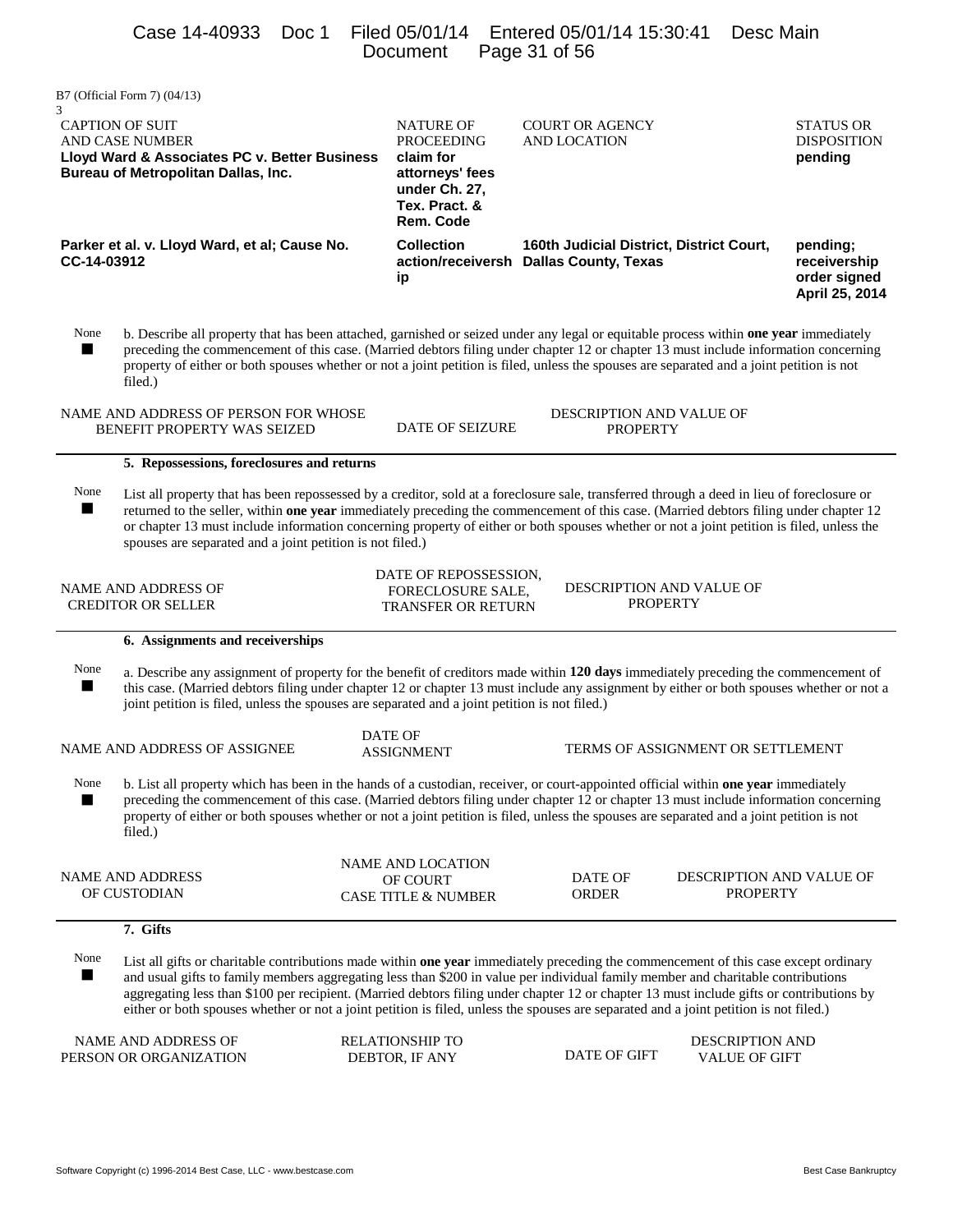### Case 14-40933 Doc 1 Filed 05/01/14 Entered 05/01/14 15:30:41 Desc Main Page 32 of 56

B7 (Official Form 7) (04/13)

#### **8. Losses**

None 

4

List all losses from fire, theft, other casualty or gambling within **one year** immediately preceding the commencement of this case **or since the commencement of this case.** (Married debtors filing under chapter 12 or chapter 13 must include losses by either or both spouses whether or not a joint petition is filed, unless the spouses are separated and a joint petition is not filed.)

DESCRIPTION AND VALUE OF PROPERTY

DESCRIPTION OF CIRCUMSTANCES AND, IF LOSS WAS COVERED IN WHOLE OR IN PART BY INSURANCE, GIVE PARTICULARS DATE OF LOSS

#### **9. Payments related to debt counseling or bankruptcy**

None  $\Box$ List all payments made or property transferred by or on behalf of the debtor to any persons, including attorneys, for consultation concerning debt consolidation, relief under the bankruptcy law or preparation of the petition in bankruptcy within **one year** immediately preceding the commencement of this case.

> DATE OF PAYMENT, NAME OF PAYER IF OTHER THAN DEBTOR

NAME AND ADDRESS OF PAYEE

**James S. Brouner 12770 Coit Road Suite 541 Dallas, TX 75251**

AMOUNT OF MONEY OR DESCRIPTION AND VALUE OF PROPERTY **5-1-14; Lloyd Ward \$2,800.00 plus \$306.00 filing fee**

#### **10. Other transfers**

None a. List all other property, other than property transferred in the ordinary course of the business or financial affairs of the debtor, transferred either absolutely or as security within **two years** immediately preceding the commencement of this case. (Married debtors filing under chapter 12 or chapter 13 must include transfers by either or both spouses whether or not a joint petition is filed, unless the spouses are separated and a joint petition is not filed.)

NAME AND ADDRESS OF TRANSFEREE, RELATIONSHIP TO DEBTOR DATE DESCRIBE PROPERTY TRANSFERRED AND VALUE RECEIVED None b. List all property transferred by the debtor within **ten years** immediately preceding the commencement of this case to a self-settled trust or similar device of which the debtor is a beneficiary.

| NAME OF TRUST OR OTHER |                           | AMOUNT OF MONEY OR DESCRIPTION AND                    |
|------------------------|---------------------------|-------------------------------------------------------|
| <b>DEVICE</b>          | DATE(S) OF<br>TRANSFER(S) | VALUE OF PROPERTY OR DEBTOR'S INTEREST<br>IN PROPERTY |

#### **11. Closed financial accounts**

None □ List all financial accounts and instruments held in the name of the debtor or for the benefit of the debtor which were closed, sold, or otherwise transferred within **one year** immediately preceding the commencement of this case. Include checking, savings, or other financial accounts, certificates of deposit, or other instruments; shares and share accounts held in banks, credit unions, pension funds, cooperatives, associations, brokerage houses and other financial institutions. (Married debtors filing under chapter 12 or chapter 13 must include information concerning accounts or instruments held by or for either or both spouses whether or not a joint petition is filed, unless the spouses are separated and a joint petition is not filed.)

NAME AND ADDRESS OF INSTITUTION

**First Community Bank 7995 LBJ Freeway, #103 Dallas, TX 75243**

TYPE OF ACCOUNT, LAST FOUR DIGITS OF ACCOUNT NUMBER, AND AMOUNT OF FINAL BALANCE **Checking Account \$1,200.00 approx Nov. 2013**

AMOUNT AND DATE OF SALE OR CLOSING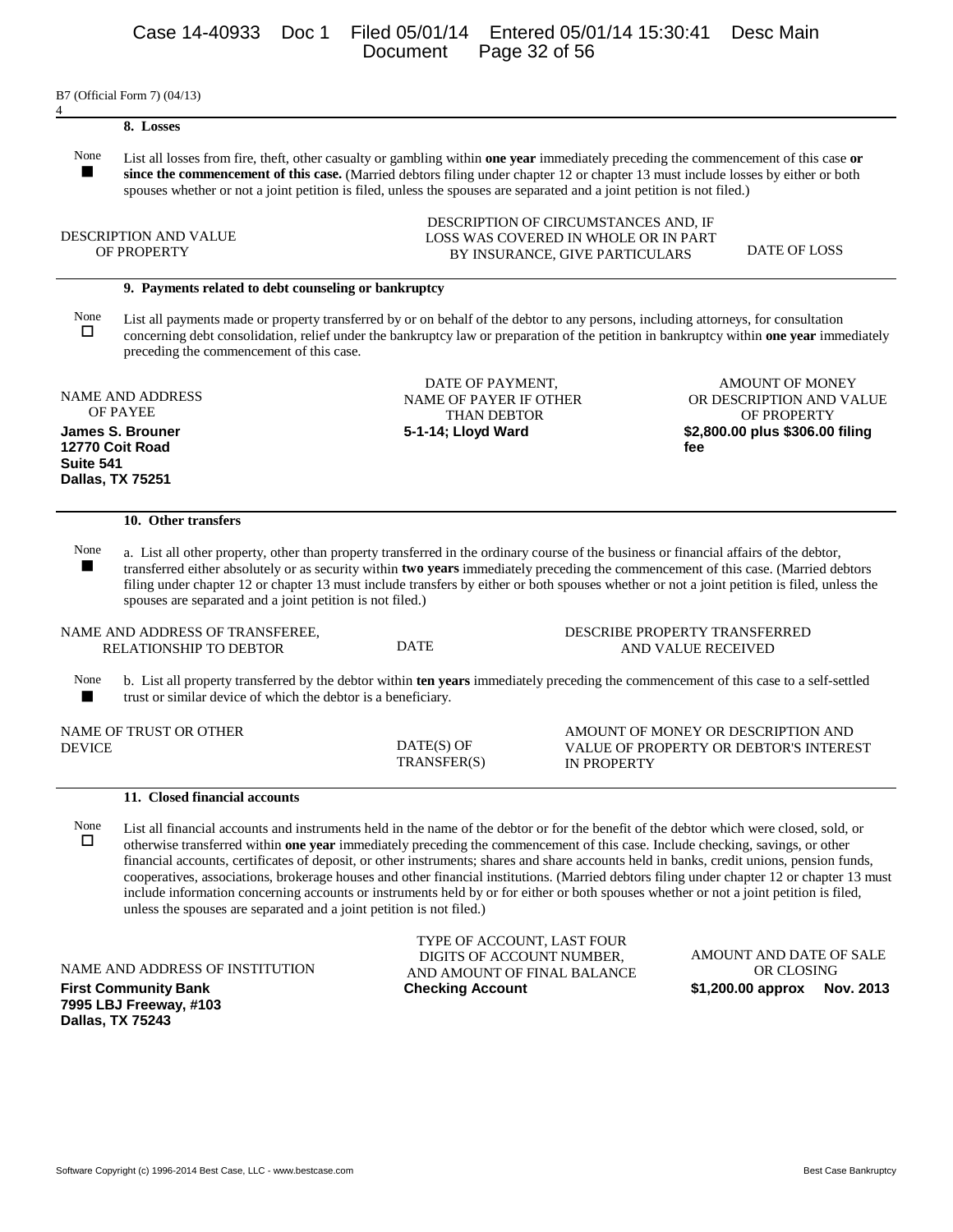#### B7 (Official Form 7) (04/13) 5

|                  | 12. Safe deposit boxes                                                                                                                                                                                                                                                                                                                                                                                                                 |                                                                                                                                                                                                                                                                                                                                                                                                                 |                                   |                                                 |  |  |  |
|------------------|----------------------------------------------------------------------------------------------------------------------------------------------------------------------------------------------------------------------------------------------------------------------------------------------------------------------------------------------------------------------------------------------------------------------------------------|-----------------------------------------------------------------------------------------------------------------------------------------------------------------------------------------------------------------------------------------------------------------------------------------------------------------------------------------------------------------------------------------------------------------|-----------------------------------|-------------------------------------------------|--|--|--|
| None<br>ш        | List each safe deposit or other box or depository in which the debtor has or had securities, cash, or other valuables within one year<br>immediately preceding the commencement of this case. (Married debtors filing under chapter 12 or chapter 13 must include boxes or<br>depositories of either or both spouses whether or not a joint petition is filed, unless the spouses are separated and a joint petition is not<br>filed.) |                                                                                                                                                                                                                                                                                                                                                                                                                 |                                   |                                                 |  |  |  |
|                  | NAME AND ADDRESS OF BANK<br>OR OTHER DEPOSITORY                                                                                                                                                                                                                                                                                                                                                                                        | <b>NAMES AND ADDRESSES</b><br>OF THOSE WITH ACCESS<br>TO BOX OR DEPOSITORY                                                                                                                                                                                                                                                                                                                                      | <b>DESCRIPTION</b><br>OF CONTENTS | DATE OF TRANSFER OR<br><b>SURRENDER, IF ANY</b> |  |  |  |
|                  | 13. Setoffs                                                                                                                                                                                                                                                                                                                                                                                                                            |                                                                                                                                                                                                                                                                                                                                                                                                                 |                                   |                                                 |  |  |  |
| None<br><b>A</b> |                                                                                                                                                                                                                                                                                                                                                                                                                                        | List all setoffs made by any creditor, including a bank, against a debt or deposit of the debtor within 90 days preceding the<br>commencement of this case. (Married debtors filing under chapter 12 or chapter 13 must include information concerning either or both<br>spouses whether or not a joint petition is filed, unless the spouses are separated and a joint petition is not filed.)                 |                                   |                                                 |  |  |  |
|                  | NAME AND ADDRESS OF CREDITOR                                                                                                                                                                                                                                                                                                                                                                                                           | <b>DATE OF SETOFF</b>                                                                                                                                                                                                                                                                                                                                                                                           |                                   | <b>AMOUNT OF SETOFF</b>                         |  |  |  |
|                  | 14. Property held for another person                                                                                                                                                                                                                                                                                                                                                                                                   |                                                                                                                                                                                                                                                                                                                                                                                                                 |                                   |                                                 |  |  |  |
| None             |                                                                                                                                                                                                                                                                                                                                                                                                                                        | List all property owned by another person that the debtor holds or controls.                                                                                                                                                                                                                                                                                                                                    |                                   |                                                 |  |  |  |
|                  | NAME AND ADDRESS OF OWNER                                                                                                                                                                                                                                                                                                                                                                                                              | DESCRIPTION AND VALUE OF PROPERTY                                                                                                                                                                                                                                                                                                                                                                               |                                   | <b>LOCATION OF PROPERTY</b>                     |  |  |  |
|                  | 15. Prior address of debtor                                                                                                                                                                                                                                                                                                                                                                                                            |                                                                                                                                                                                                                                                                                                                                                                                                                 |                                   |                                                 |  |  |  |
| None<br>ш        | If the debtor has moved within three years immediately preceding the commencement of this case, list all premises which the debtor<br>occupied during that period and vacated prior to the commencement of this case. If a joint petition is filed, report also any separate<br>address of either spouse.                                                                                                                              |                                                                                                                                                                                                                                                                                                                                                                                                                 |                                   |                                                 |  |  |  |
| <b>ADDRESS</b>   |                                                                                                                                                                                                                                                                                                                                                                                                                                        | <b>NAME USED</b>                                                                                                                                                                                                                                                                                                                                                                                                |                                   | DATES OF OCCUPANCY                              |  |  |  |
|                  | <b>16. Spouses and Former Spouses</b>                                                                                                                                                                                                                                                                                                                                                                                                  |                                                                                                                                                                                                                                                                                                                                                                                                                 |                                   |                                                 |  |  |  |
| None<br>□        | the community property state.                                                                                                                                                                                                                                                                                                                                                                                                          | If the debtor resides or resided in a community property state, commonwealth, or territory (including Alaska, Arizona, California, Idaho,<br>Louisiana, Nevada, New Mexico, Puerto Rico, Texas, Washington, or Wisconsin) within eight years immediately preceding the<br>commencement of the case, identify the name of the debtor's spouse and of any former spouse who resides or resided with the debtor in |                                   |                                                 |  |  |  |
| <b>NAME</b>      | Amanda Glenn Ward                                                                                                                                                                                                                                                                                                                                                                                                                      |                                                                                                                                                                                                                                                                                                                                                                                                                 |                                   |                                                 |  |  |  |
|                  | 17. Environmental Information.                                                                                                                                                                                                                                                                                                                                                                                                         |                                                                                                                                                                                                                                                                                                                                                                                                                 |                                   |                                                 |  |  |  |
|                  | For the purpose of this question, the following definitions apply:                                                                                                                                                                                                                                                                                                                                                                     |                                                                                                                                                                                                                                                                                                                                                                                                                 |                                   |                                                 |  |  |  |
|                  |                                                                                                                                                                                                                                                                                                                                                                                                                                        | "Environmental Law" means any federal, state, or local statute or regulation regulating pollution, contamination, releases of hazardous<br>or toxic substances, wastes or material into the air, land, soil, surface water, groundwater, or other medium, including, but not limited to,<br>statutes or regulations regulating the cleanup of these substances, wastes, or material.                            |                                   |                                                 |  |  |  |
|                  |                                                                                                                                                                                                                                                                                                                                                                                                                                        | "Site" means any location, facility, or property as defined under any Environmental Law, whether or not presently or formerly owned or<br>operated by the debtor, including, but not limited to, disposal sites.                                                                                                                                                                                                |                                   |                                                 |  |  |  |

"Hazardous Material" means anything defined as a hazardous waste, hazardous substance, toxic substance, hazardous material, pollutant, or contaminant or similar term under an Environmental Law

None a. List the name and address of every site for which the debtor has received notice in writing by a governmental unit that it may be liable or potentially liable under or in violation of an Environmental Law. Indicate the governmental unit, the date of the notice, and, if known, the Environmental Law: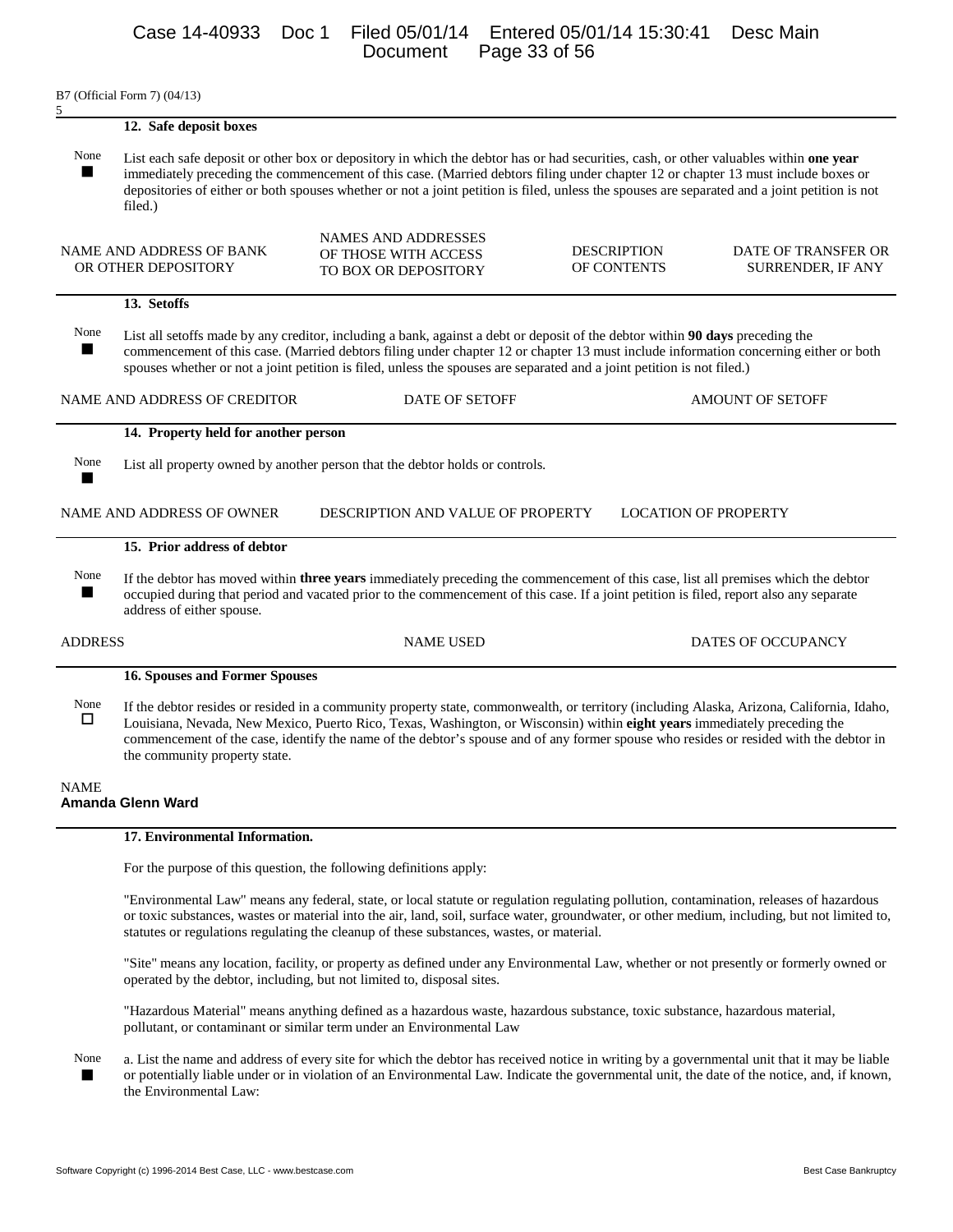|                                                                                                                                                                                                                                                                                                                                                                                                                                                                                                                                                                                                                                                                                                                                                                                                                                                                                                                                                                                                                                                                                                                                                                                                                                                                                                                                                                          | Case 14-40933                                   |           | Doc 1                                                                                                             | Filed 05/01/14<br><b>Document</b>                                                                 | Page 34 of 56 | Entered 05/01/14 15:30:41                                                                                                               | Desc Main                                                                                                                                                                                                                                                                        |
|--------------------------------------------------------------------------------------------------------------------------------------------------------------------------------------------------------------------------------------------------------------------------------------------------------------------------------------------------------------------------------------------------------------------------------------------------------------------------------------------------------------------------------------------------------------------------------------------------------------------------------------------------------------------------------------------------------------------------------------------------------------------------------------------------------------------------------------------------------------------------------------------------------------------------------------------------------------------------------------------------------------------------------------------------------------------------------------------------------------------------------------------------------------------------------------------------------------------------------------------------------------------------------------------------------------------------------------------------------------------------|-------------------------------------------------|-----------|-------------------------------------------------------------------------------------------------------------------|---------------------------------------------------------------------------------------------------|---------------|-----------------------------------------------------------------------------------------------------------------------------------------|----------------------------------------------------------------------------------------------------------------------------------------------------------------------------------------------------------------------------------------------------------------------------------|
| 6                                                                                                                                                                                                                                                                                                                                                                                                                                                                                                                                                                                                                                                                                                                                                                                                                                                                                                                                                                                                                                                                                                                                                                                                                                                                                                                                                                        | B7 (Official Form 7) (04/13)                    |           |                                                                                                                   |                                                                                                   |               |                                                                                                                                         |                                                                                                                                                                                                                                                                                  |
|                                                                                                                                                                                                                                                                                                                                                                                                                                                                                                                                                                                                                                                                                                                                                                                                                                                                                                                                                                                                                                                                                                                                                                                                                                                                                                                                                                          | <b>SITE NAME AND ADDRESS</b>                    |           |                                                                                                                   | NAME AND ADDRESS OF<br><b>GOVERNMENTAL UNIT</b>                                                   |               | DATE OF<br><b>NOTICE</b>                                                                                                                | <b>ENVIRONMENTAL</b><br>LAW                                                                                                                                                                                                                                                      |
| None<br>ш                                                                                                                                                                                                                                                                                                                                                                                                                                                                                                                                                                                                                                                                                                                                                                                                                                                                                                                                                                                                                                                                                                                                                                                                                                                                                                                                                                |                                                 |           |                                                                                                                   | Material. Indicate the governmental unit to which the notice was sent and the date of the notice. |               | b. List the name and address of every site for which the debtor provided notice to a governmental unit of a release of Hazardous        |                                                                                                                                                                                                                                                                                  |
|                                                                                                                                                                                                                                                                                                                                                                                                                                                                                                                                                                                                                                                                                                                                                                                                                                                                                                                                                                                                                                                                                                                                                                                                                                                                                                                                                                          | SITE NAME AND ADDRESS                           |           |                                                                                                                   | NAME AND ADDRESS OF<br><b>GOVERNMENTAL UNIT</b>                                                   |               | DATE OF<br><b>NOTICE</b>                                                                                                                | <b>ENVIRONMENTAL</b><br>LAW                                                                                                                                                                                                                                                      |
| None<br>▅                                                                                                                                                                                                                                                                                                                                                                                                                                                                                                                                                                                                                                                                                                                                                                                                                                                                                                                                                                                                                                                                                                                                                                                                                                                                                                                                                                | docket number.                                  |           |                                                                                                                   |                                                                                                   |               |                                                                                                                                         | c. List all judicial or administrative proceedings, including settlements or orders, under any Environmental Law with respect to which<br>the debtor is or was a party. Indicate the name and address of the governmental unit that is or was a party to the proceeding, and the |
|                                                                                                                                                                                                                                                                                                                                                                                                                                                                                                                                                                                                                                                                                                                                                                                                                                                                                                                                                                                                                                                                                                                                                                                                                                                                                                                                                                          | NAME AND ADDRESS OF<br><b>GOVERNMENTAL UNIT</b> |           |                                                                                                                   | <b>DOCKET NUMBER</b>                                                                              |               |                                                                                                                                         | <b>STATUS OR DISPOSITION</b>                                                                                                                                                                                                                                                     |
|                                                                                                                                                                                                                                                                                                                                                                                                                                                                                                                                                                                                                                                                                                                                                                                                                                                                                                                                                                                                                                                                                                                                                                                                                                                                                                                                                                          | 18. Nature, location and name of business       |           |                                                                                                                   |                                                                                                   |               |                                                                                                                                         |                                                                                                                                                                                                                                                                                  |
| a. If the debtor is an individual, list the names, addresses, taxpayer identification numbers, nature of the businesses, and beginning and<br>□<br>ending dates of all businesses in which the debtor was an officer, director, partner, or managing executive of a corporation, partner in a<br>partnership, sole proprietor, or was self-employed in a trade, profession, or other activity either full- or part-time within six years<br>immediately preceding the commencement of this case, or in which the debtor owned 5 percent or more of the voting or equity securities<br>within six years immediately preceding the commencement of this case.<br>If the debtor is a partnership, list the names, addresses, taxpayer identification numbers, nature of the businesses, and beginning and<br>ending dates of all businesses in which the debtor was a partner or owned 5 percent or more of the voting or equity securities, within six<br>years immediately preceding the commencement of this case.<br>If the debtor is a corporation, list the names, addresses, taxpayer identification numbers, nature of the businesses, and beginning and<br>ending dates of all businesses in which the debtor was a partner or owned 5 percent or more of the voting or equity securities within six<br>years immediately preceding the commencement of this case. |                                                 |           |                                                                                                                   |                                                                                                   |               |                                                                                                                                         |                                                                                                                                                                                                                                                                                  |
| <b>NAME</b><br>Lloyd Ward &<br><b>Associates PC</b>                                                                                                                                                                                                                                                                                                                                                                                                                                                                                                                                                                                                                                                                                                                                                                                                                                                                                                                                                                                                                                                                                                                                                                                                                                                                                                                      |                                                 | 752581110 | <b>LAST FOUR DIGITS OF</b><br>SOCIAL-SECURITY OR<br>OTHER INDIVIDUAL<br>TAXPAYER-I.D. NO.<br>(ITIN)/ COMPLETE EIN | <b>ADDRESS</b><br>12655 N. Central Exprwy,<br><b>Ste 1000</b><br><b>Dallas, TX 75243</b>          |               | NATURE OF BUSINESS<br>Law firm                                                                                                          | <b>BEGINNING AND</b><br><b>ENDING DATES</b><br>Jan. 18, 1995 to<br>present                                                                                                                                                                                                       |
| f/ka Ward<br><b>Investments</b>                                                                                                                                                                                                                                                                                                                                                                                                                                                                                                                                                                                                                                                                                                                                                                                                                                                                                                                                                                                                                                                                                                                                                                                                                                                                                                                                          | <b>Ward Holdings Inc.</b>                       | 1341320   |                                                                                                                   | 12655 N. Central Exprwy.,<br><b>Ste 1000</b><br><b>Dallas, TX 75243</b>                           |               | foreclosure acquisitions                                                                                                                | Jan. 17, 1995 -<br>present                                                                                                                                                                                                                                                       |
| <b>Lloyd Ward PC</b>                                                                                                                                                                                                                                                                                                                                                                                                                                                                                                                                                                                                                                                                                                                                                                                                                                                                                                                                                                                                                                                                                                                                                                                                                                                                                                                                                     |                                                 | 201661736 |                                                                                                                   | 12655 N. Central Exprwy.,<br><b>Ste 1000</b><br><b>Dallas, TX 75243</b>                           |               | law firm                                                                                                                                | Sept. 2004 - 2005                                                                                                                                                                                                                                                                |
| PC.                                                                                                                                                                                                                                                                                                                                                                                                                                                                                                                                                                                                                                                                                                                                                                                                                                                                                                                                                                                                                                                                                                                                                                                                                                                                                                                                                                      | <b>Lloyd Ward Group</b>                         | 203969876 |                                                                                                                   | 12655 N. Central Exprwy.,<br><b>Ste 1000</b><br><b>Dallas, TX 75243</b>                           |               | debt settlement                                                                                                                         | June 11, 2009 -<br>present                                                                                                                                                                                                                                                       |
| <b>VL Capital LLC</b>                                                                                                                                                                                                                                                                                                                                                                                                                                                                                                                                                                                                                                                                                                                                                                                                                                                                                                                                                                                                                                                                                                                                                                                                                                                                                                                                                    |                                                 | 260447264 |                                                                                                                   | 12655 N. Central Exprwy.,<br><b>Ste 1000</b><br><b>Dallas, TX 75243</b>                           |               | factoring                                                                                                                               | June 29, 2007 - 2012                                                                                                                                                                                                                                                             |
| None                                                                                                                                                                                                                                                                                                                                                                                                                                                                                                                                                                                                                                                                                                                                                                                                                                                                                                                                                                                                                                                                                                                                                                                                                                                                                                                                                                     |                                                 |           |                                                                                                                   |                                                                                                   |               | b. Identify any business listed in response to subdivision a., above, that is "single asset real estate" as defined in 11 U.S.C. § 101. |                                                                                                                                                                                                                                                                                  |

 $\blacksquare$ fy any business listed in response to subdivision a., above, that is "single asset real estate" as defined in  $11$  U.S.C. §

NAME ADDRESS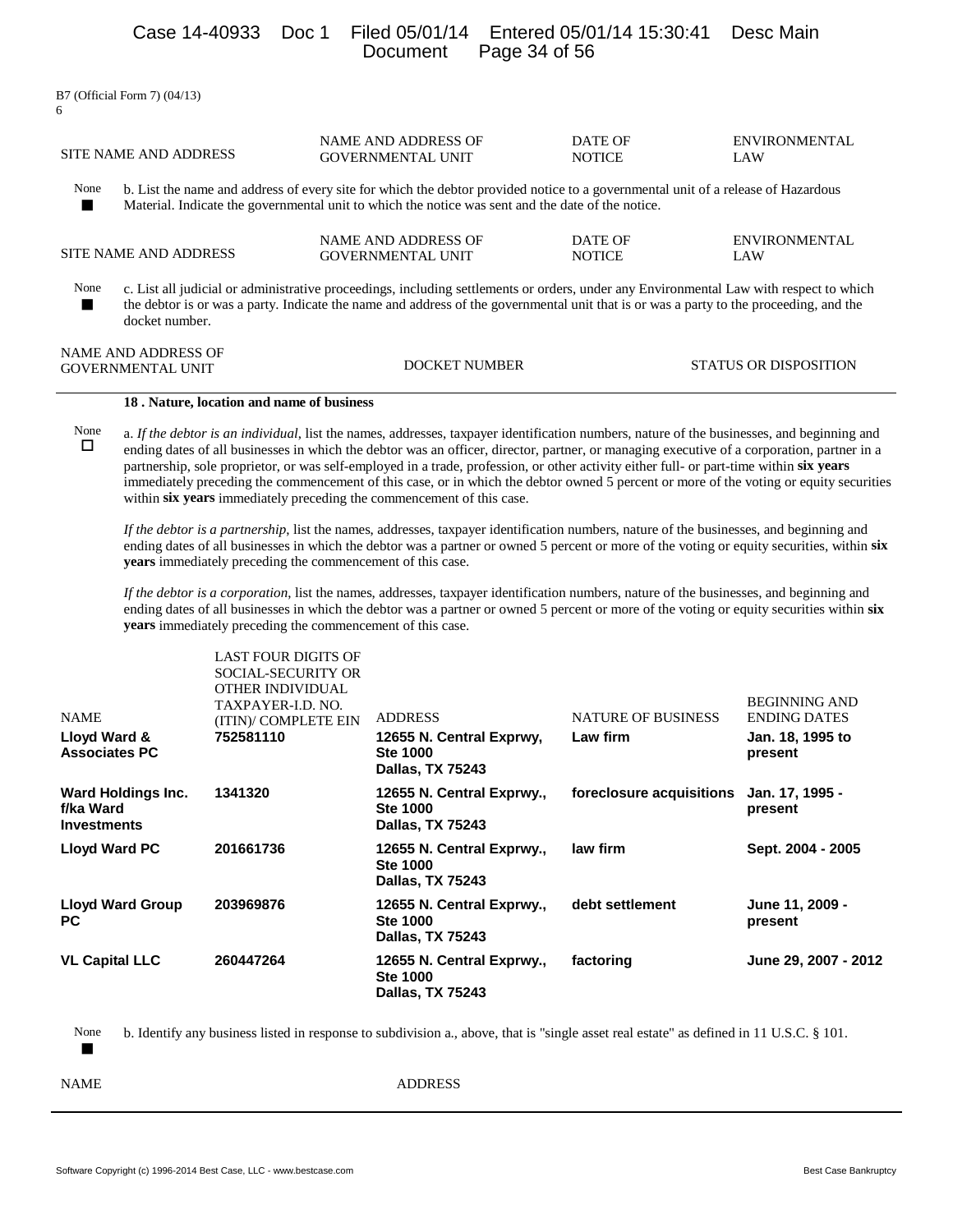### Case 14-40933 Doc 1 Filed 05/01/14 Entered 05/01/14 15:30:41 Desc Main Page 35 of 56

#### B7 (Official Form 7) (04/13)

7

| The following questions are to be completed by every debtor that is a corporation or partnership and by any individual debtor who is or has                                                                                                               |
|-----------------------------------------------------------------------------------------------------------------------------------------------------------------------------------------------------------------------------------------------------------|
| been, within six years immediately preceding the commencement of this case, any of the following: an officer, director, managing executive, or                                                                                                            |
| owner of more than 5 percent of the voting or equity securities of a corporation; a partner, other than a limited partner, of a partnership, a sole<br>proprietor, or self-employed in a trade, profession, or other activity, either full- or part-time. |
| (An individual or joint debtor should complete this portion of the statement <b>only</b> if the debtor is or has been in business, as defined above.                                                                                                      |

(An individual or joint debtor should complete this portion of the statement **only** if the debtor is or has been in business, as defined above, *within six years immediately preceding the commencement of this case. A debtor who has not been in business within those six years should go directly to the signature page.)*

### **19. Books, records and financial statements**

| None<br>□                                                                           | a. List all bookkeepers and accountants who within two years immediately preceding the filing of this bankruptcy case kept or<br>supervised the keeping of books of account and records of the debtor. |                                                                                                                               |                                                               |                                                                                                                                             |  |  |  |
|-------------------------------------------------------------------------------------|--------------------------------------------------------------------------------------------------------------------------------------------------------------------------------------------------------|-------------------------------------------------------------------------------------------------------------------------------|---------------------------------------------------------------|---------------------------------------------------------------------------------------------------------------------------------------------|--|--|--|
| <b>Bill Pyke</b>                                                                    | NAME AND ADDRESS<br>12655 N. Central Exprwy, Ste 700<br><b>Dallas, TX 75243</b>                                                                                                                        |                                                                                                                               |                                                               | DATES SERVICES RENDERED<br>2010-2013                                                                                                        |  |  |  |
|                                                                                     | Michael Grishman<br>12655 N. Central Expwy., Ste 1100<br>Dallas, TX 75243                                                                                                                              |                                                                                                                               |                                                               | 2013-2014                                                                                                                                   |  |  |  |
| None<br>□                                                                           |                                                                                                                                                                                                        | of account and records, or prepared a financial statement of the debtor.                                                      |                                                               | b. List all firms or individuals who within the two years immediately preceding the filing of this bankruptcy case have audited the books   |  |  |  |
| NAME<br><b>Bill Pyke</b>                                                            |                                                                                                                                                                                                        | <b>ADDRESS</b><br>12655 N. Central Expwy., Ste 700<br>Dallas, TX 75243                                                        |                                                               | DATES SERVICES RENDERED<br>2010-2013                                                                                                        |  |  |  |
|                                                                                     | Michael Grishman                                                                                                                                                                                       | 12655 N. Central Exprwy., Ste 1100<br>Dallas, TX 75243                                                                        |                                                               | 2013-2014                                                                                                                                   |  |  |  |
| None<br>$\Box$                                                                      |                                                                                                                                                                                                        | of the debtor. If any of the books of account and records are not available, explain.                                         |                                                               | c. List all firms or individuals who at the time of the commencement of this case were in possession of the books of account and records    |  |  |  |
| NAME<br><b>Bill Pyke</b>                                                            |                                                                                                                                                                                                        |                                                                                                                               | <b>ADDRESS</b><br><b>Dallas, TX 75243</b>                     | 12655 N. Central Exprwy., Ste 700                                                                                                           |  |  |  |
|                                                                                     | Michael Grishman                                                                                                                                                                                       |                                                                                                                               | 12655 N. Central Exprwy., Ste 1100<br><b>Dallas, TX 75243</b> |                                                                                                                                             |  |  |  |
| None<br>■                                                                           |                                                                                                                                                                                                        | issued by the debtor within two years immediately preceding the commencement of this case.                                    |                                                               | d. List all financial institutions, creditors and other parties, including mercantile and trade agencies, to whom a financial statement was |  |  |  |
|                                                                                     | <b>NAME AND ADDRESS</b>                                                                                                                                                                                |                                                                                                                               | <b>DATE ISSUED</b>                                            |                                                                                                                                             |  |  |  |
|                                                                                     | 20. Inventories                                                                                                                                                                                        |                                                                                                                               |                                                               |                                                                                                                                             |  |  |  |
| None<br>■                                                                           | and the dollar amount and basis of each inventory.                                                                                                                                                     |                                                                                                                               |                                                               | a. List the dates of the last two inventories taken of your property, the name of the person who supervised the taking of each inventory,   |  |  |  |
|                                                                                     | DATE OF INVENTORY                                                                                                                                                                                      | <b>INVENTORY SUPERVISOR</b>                                                                                                   |                                                               | DOLLAR AMOUNT OF INVENTORY<br>(Specify cost, market or other basis)                                                                         |  |  |  |
| None                                                                                |                                                                                                                                                                                                        | b. List the name and address of the person having possession of the records of each of the inventories reported in a., above. |                                                               |                                                                                                                                             |  |  |  |
| NAME AND ADDRESSES OF CUSTODIAN OF INVENTORY<br>DATE OF INVENTORY<br><b>RECORDS</b> |                                                                                                                                                                                                        |                                                                                                                               |                                                               |                                                                                                                                             |  |  |  |
|                                                                                     |                                                                                                                                                                                                        |                                                                                                                               |                                                               |                                                                                                                                             |  |  |  |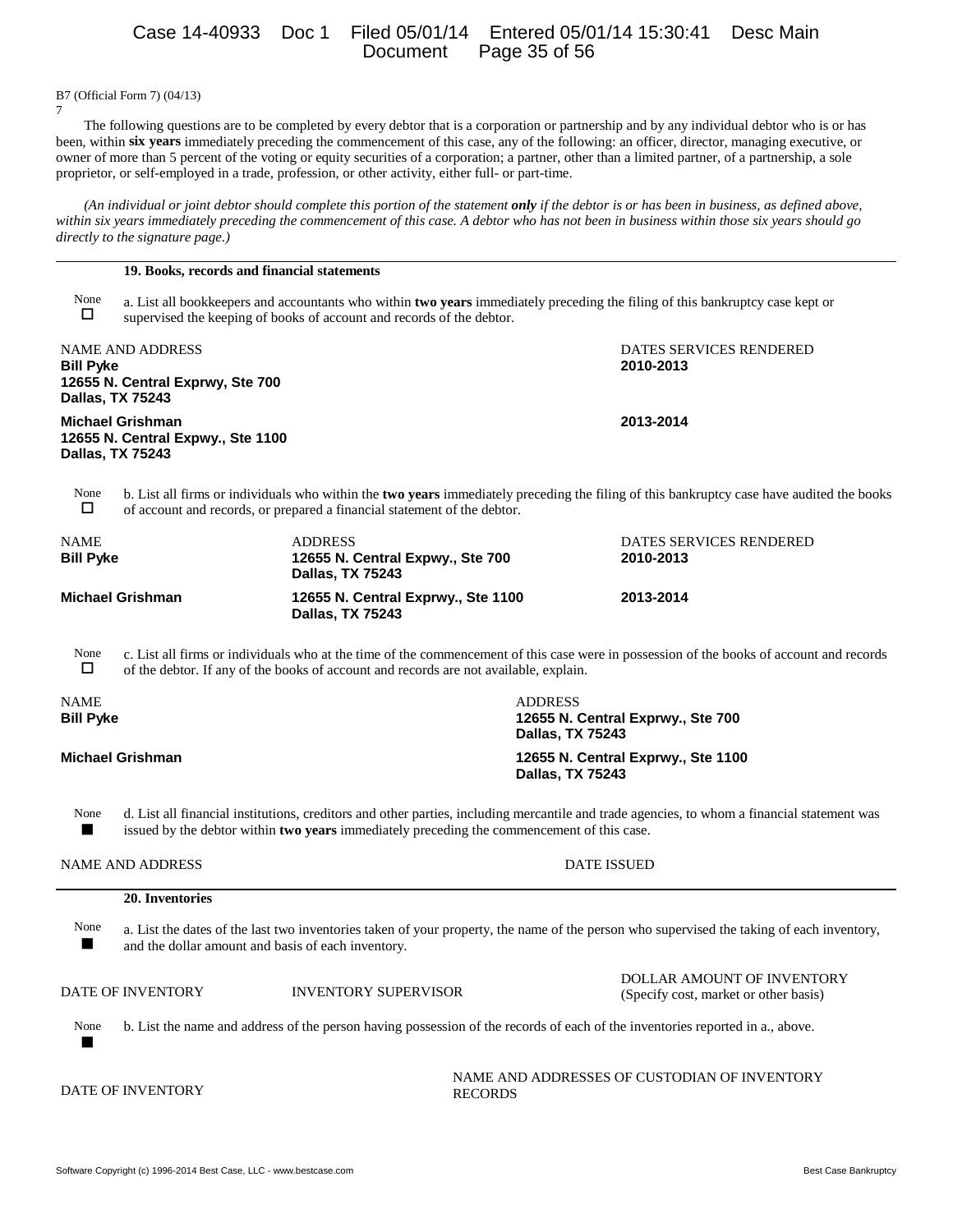Case 14-40933 Doc 1 Filed 05/01/14 Entered 05/01/14 15:30:41 Desc Main Document Page 36 of 56

|             | B7 (Official Form 7) $(04/13)$                                                                                                                                                                                                                                                             |                                                                                                                                      |                                                                                                                                              |  |  |  |  |  |
|-------------|--------------------------------------------------------------------------------------------------------------------------------------------------------------------------------------------------------------------------------------------------------------------------------------------|--------------------------------------------------------------------------------------------------------------------------------------|----------------------------------------------------------------------------------------------------------------------------------------------|--|--|--|--|--|
| 8           |                                                                                                                                                                                                                                                                                            | 21. Current Partners, Officers, Directors and Shareholders                                                                           |                                                                                                                                              |  |  |  |  |  |
| None        | a. If the debtor is a partnership, list the nature and percentage of partnership interest of each member of the partnership.                                                                                                                                                               |                                                                                                                                      |                                                                                                                                              |  |  |  |  |  |
|             | <b>NAME AND ADDRESS</b>                                                                                                                                                                                                                                                                    | NATURE OF INTEREST                                                                                                                   | PERCENTAGE OF INTEREST                                                                                                                       |  |  |  |  |  |
| None<br>٠   | b. If the debtor is a corporation, list all officers and directors of the corporation, and each stockholder who directly or indirectly owns,<br>controls, or holds 5 percent or more of the voting or equity securities of the corporation.                                                |                                                                                                                                      |                                                                                                                                              |  |  |  |  |  |
|             | <b>NAME AND ADDRESS</b>                                                                                                                                                                                                                                                                    | <b>TITLE</b>                                                                                                                         | NATURE AND PERCENTAGE<br>OF STOCK OWNERSHIP                                                                                                  |  |  |  |  |  |
|             | 22. Former partners, officers, directors and shareholders                                                                                                                                                                                                                                  |                                                                                                                                      |                                                                                                                                              |  |  |  |  |  |
| None<br>٠   | commencement of this case.                                                                                                                                                                                                                                                                 | a. If the debtor is a partnership, list each member who withdrew from the partnership within one year immediately preceding the      |                                                                                                                                              |  |  |  |  |  |
| <b>NAME</b> |                                                                                                                                                                                                                                                                                            | <b>ADDRESS</b>                                                                                                                       | <b>DATE OF WITHDRAWAL</b>                                                                                                                    |  |  |  |  |  |
| None<br>m   | b. If the debtor is a corporation, list all officers, or directors whose relationship with the corporation terminated within one year<br>immediately preceding the commencement of this case.                                                                                              |                                                                                                                                      |                                                                                                                                              |  |  |  |  |  |
|             | <b>NAME AND ADDRESS</b>                                                                                                                                                                                                                                                                    | <b>TITLE</b>                                                                                                                         | <b>DATE OF TERMINATION</b>                                                                                                                   |  |  |  |  |  |
|             |                                                                                                                                                                                                                                                                                            | 23. Withdrawals from a partnership or distributions by a corporation                                                                 |                                                                                                                                              |  |  |  |  |  |
| None<br>ш   | commencement of this case.                                                                                                                                                                                                                                                                 | in any form, bonuses, loans, stock redemptions, options exercised and any other perquisite during one year immediately preceding the | If the debtor is a partnership or corporation, list all withdrawals or distributions credited or given to an insider, including compensation |  |  |  |  |  |
|             | <b>NAME &amp; ADDRESS</b>                                                                                                                                                                                                                                                                  |                                                                                                                                      | <b>AMOUNT OF MONEY</b>                                                                                                                       |  |  |  |  |  |
|             | OF RECIPIENT,<br>RELATIONSHIP TO DEBTOR                                                                                                                                                                                                                                                    | DATE AND PURPOSE<br>OF WITHDRAWAL                                                                                                    | OR DESCRIPTION AND<br><b>VALUE OF PROPERTY</b>                                                                                               |  |  |  |  |  |
|             | 24. Tax Consolidation Group.                                                                                                                                                                                                                                                               |                                                                                                                                      |                                                                                                                                              |  |  |  |  |  |
| None<br>٠   | If the debtor is a corporation, list the name and federal taxpayer identification number of the parent corporation of any consolidated<br>group for tax purposes of which the debtor has been a member at any time within six years immediately preceding the commencement<br>of the case. |                                                                                                                                      |                                                                                                                                              |  |  |  |  |  |
|             | NAME OF PARENT CORPORATION                                                                                                                                                                                                                                                                 |                                                                                                                                      | TAXPAYER IDENTIFICATION NUMBER (EIN)                                                                                                         |  |  |  |  |  |
|             | 25. Pension Funds.                                                                                                                                                                                                                                                                         |                                                                                                                                      |                                                                                                                                              |  |  |  |  |  |
| None<br>ш   |                                                                                                                                                                                                                                                                                            | employer, has been responsible for contributing at any time within six years immediately preceding the commencement of the case.     | If the debtor is not an individual, list the name and federal taxpayer-identification number of any pension fund to which the debtor, as an  |  |  |  |  |  |
|             | NAME OF PENSION FUND                                                                                                                                                                                                                                                                       |                                                                                                                                      | TAXPAYER IDENTIFICATION NUMBER (EIN)                                                                                                         |  |  |  |  |  |
|             |                                                                                                                                                                                                                                                                                            | ******                                                                                                                               |                                                                                                                                              |  |  |  |  |  |

### **DECLARATION UNDER PENALTY OF PERJURY BY INDIVIDUAL DEBTOR**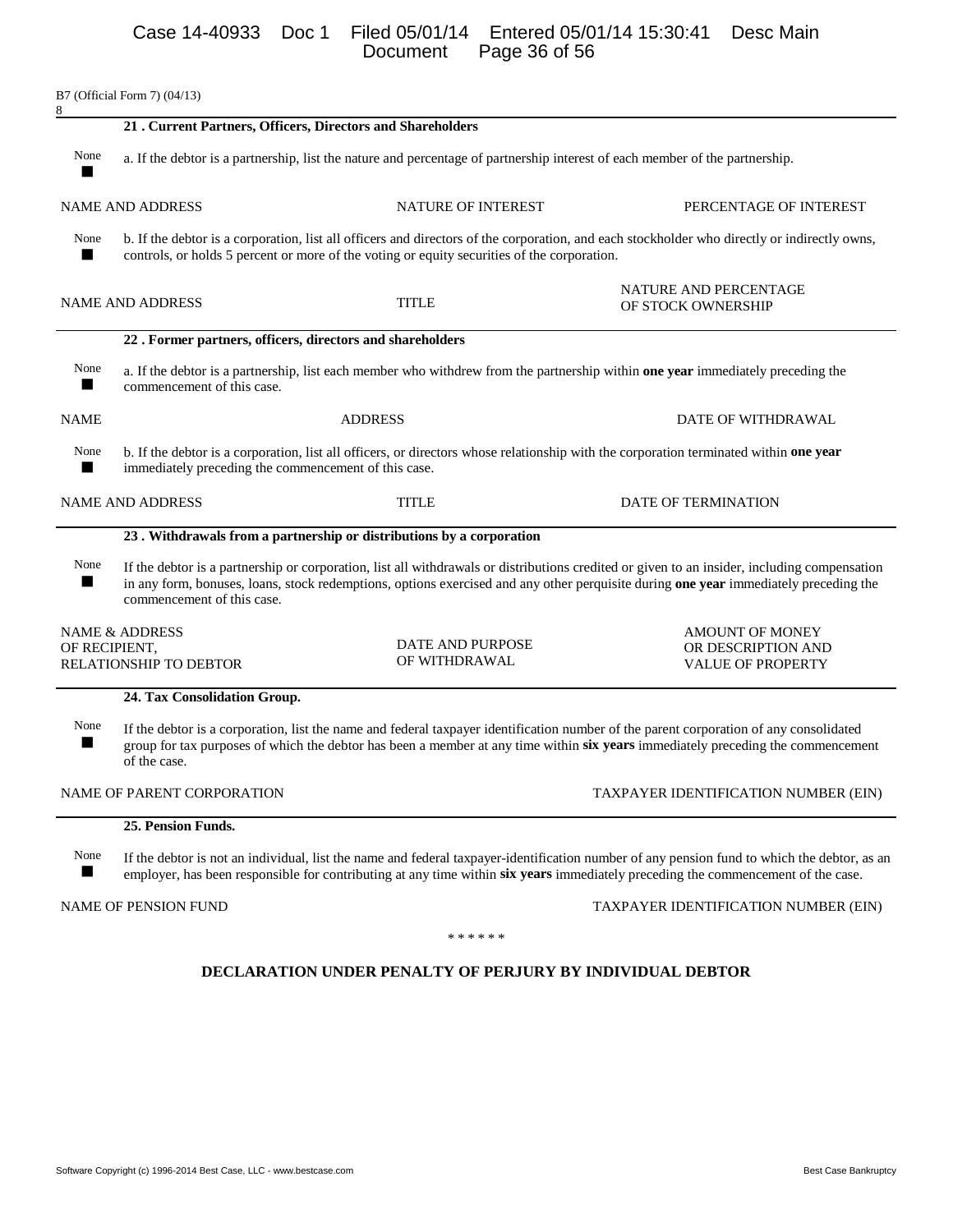### Case 14-40933 Doc 1 Filed 05/01/14 Entered 05/01/14 15:30:41 Desc Main Page 37 of 56

B7 (Official Form 7) (04/13) 9

I declare under penalty of perjury that I have read the answers contained in the foregoing statement of financial affairs and any attachments thereto and that they are true and correct.

Date May 1, 2014 **Signature** *Isl* **Lloyd Eugene Ward** 

**Lloyd Eugene Ward** Debtor

*Penalty for making a false statement: Fine of up to \$500,000 or imprisonment for up to 5 years, or both. 18 U.S.C. §§ 152 and 3571*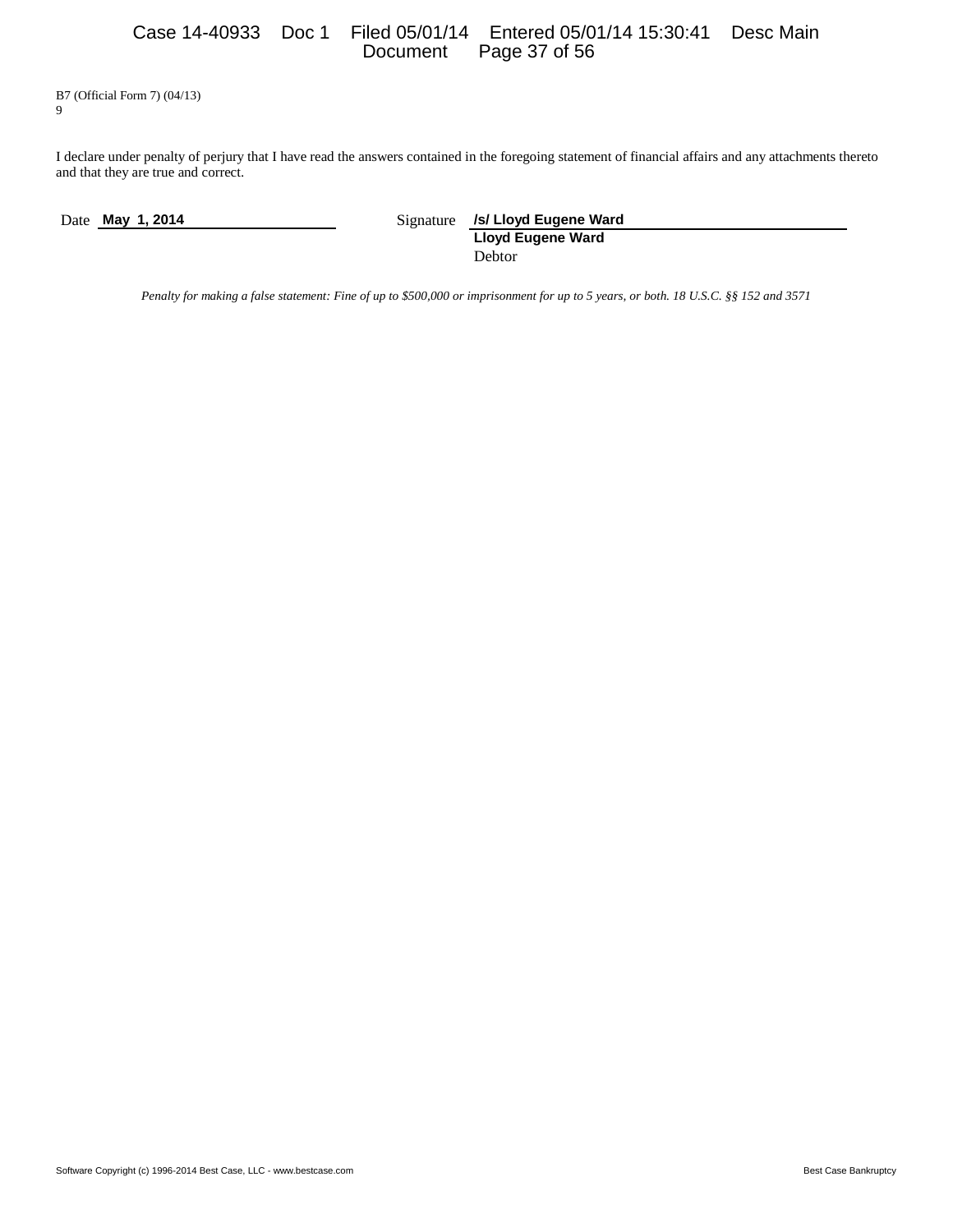Case 14-40933 Doc 1 Filed 05/01/14 Entered 05/01/14 15:30:41 Desc Main Page 38 of 56

,

B 6 Summary (Official Form 6 - Summary) (12/13)

### **United States Bankruptcy Court Eastern District of Texas**

In re

 $\overline{\phantom{a}}$ 

**Lloyd Eugene Ward**

Debtor

| Chanter |  |  |
|---------|--|--|
|         |  |  |

### **SUMMARY OF SCHEDULES**

Indicate as to each schedule whether that schedule is attached and state the number of pages in each. Report the totals from Schedules A, B, D, E, F, I, and J in the boxes provided. Add the amounts from Schedules A and B to determine the total amount of the debtor's assets. Add the amounts of all claims from Schedules D, E, and F to determine the total amount of the debtor's liabilities. Individual debtors must also complete the "Statistical Summary of Certain Liabilities and Related Data" if they file a case under chapter 7, 11, or 13.

| NAME OF SCHEDULE                                                                   | <b>ATTACHED</b><br>(YES/NO) | NO. OF<br><b>SHEETS</b> | <b>ASSETS</b>            | <b>LIABILITIES</b> | <b>OTHER</b> |
|------------------------------------------------------------------------------------|-----------------------------|-------------------------|--------------------------|--------------------|--------------|
| A - Real Property                                                                  | <b>Yes</b>                  | 1                       | 0.00                     |                    |              |
| <b>B</b> - Personal Property                                                       | <b>Yes</b>                  | 4                       | 153,937.00               |                    |              |
| C - Property Claimed as Exempt                                                     | <b>Yes</b>                  | $\mathbf{2}$            |                          |                    |              |
| D - Creditors Holding Secured Claims                                               | <b>Yes</b>                  | 1                       |                          | 213,000.00         |              |
| E - Creditors Holding Unsecured<br>Priority Claims (Total of Claims on Schedule E) | <b>Yes</b>                  | $\mathbf{2}$            |                          | 0.00               |              |
| F - Creditors Holding Unsecured<br>Nonpriority Claims                              | <b>Yes</b>                  | $\overline{7}$          |                          | 6,228,638.53       |              |
| G - Executory Contracts and<br><b>Unexpired Leases</b>                             | <b>Yes</b>                  | 1                       |                          |                    |              |
| H - Codebtors                                                                      | <b>Yes</b>                  | 1                       |                          |                    |              |
| I - Current Income of Individual<br>Debtor(s)                                      | <b>Yes</b>                  | $\mathbf{2}$            |                          |                    | 3,469.42     |
| J - Current Expenditures of Individual<br>Dektor(s)                                | <b>Yes</b>                  | $\mathbf{2}$            |                          |                    | 2,970.00     |
| Total Number of Sheets of ALL Schedules                                            |                             | 23                      |                          |                    |              |
|                                                                                    |                             | <b>Total Assets</b>     | 153,937.00               |                    |              |
|                                                                                    |                             |                         | <b>Total Liabilities</b> | 6,441,638.53       |              |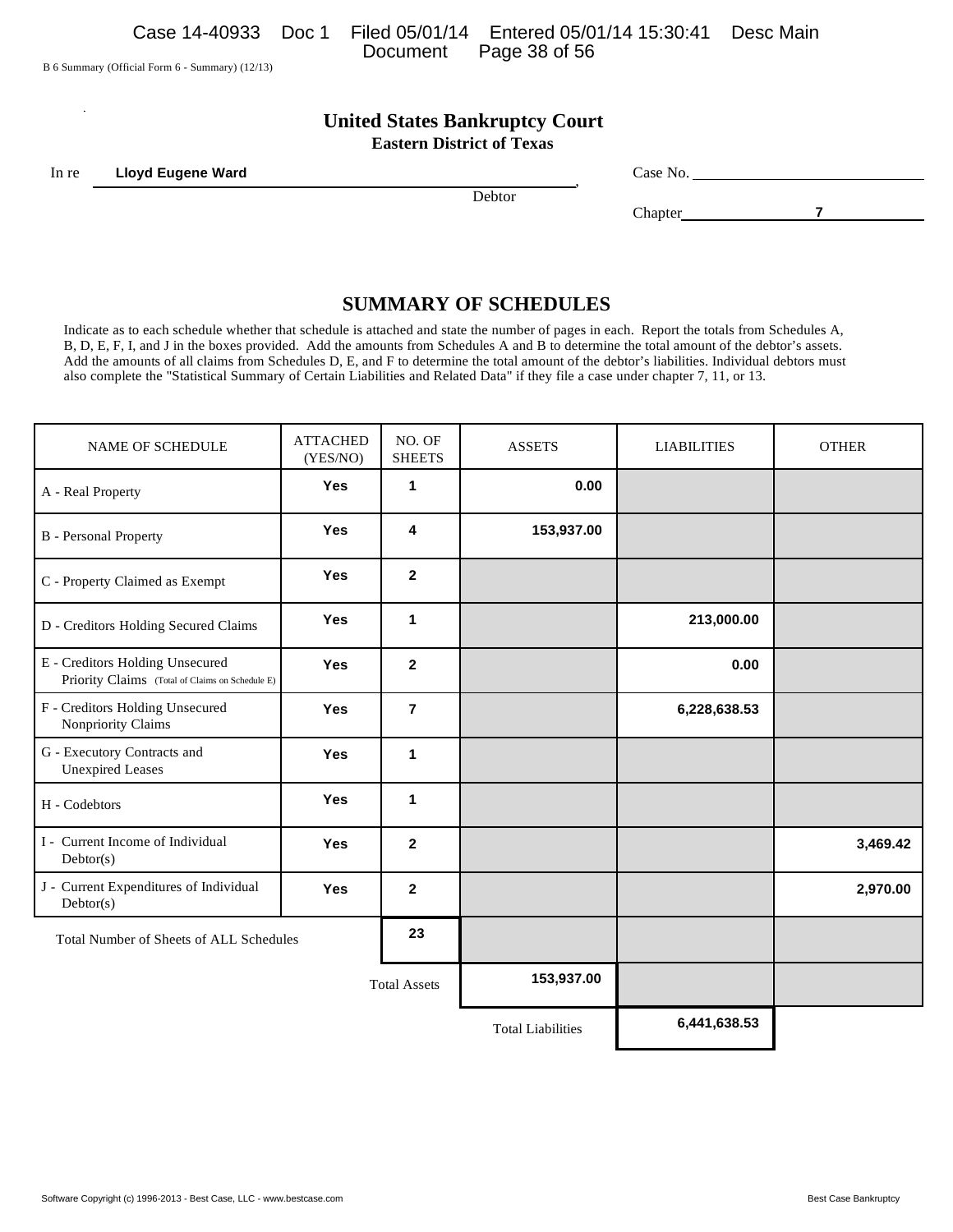B 6 Summary (Official Form 6 - Summary) (12/13)

### **United States Bankruptcy Court Eastern District of Texas**

In re **Lloyd Eugene Ward**

Debtor

| Case No. |  |  |
|----------|--|--|
|          |  |  |

Chapter **7**

### **STATISTICAL SUMMARY OF CERTAIN LIABILITIES AND RELATED DATA (28 U.S.C. § 159)**

If you are an individual debtor whose debts are primarily consumer debts, as defined in § 101(8) of the Bankruptcy Code (11 U.S.C.§ 101(8)), filing a case under chapter 7, 11 or 13, you must report all information requested below.

Check this box if you are an individual debtor whose debts are NOT primarily consumer debts. You are not required to report any information here.

#### **This information is for statistical purposes only under 28 U.S.C. § 159.**

#### **Summarize the following types of liabilities, as reported in the Schedules, and total them.**

| <b>Type of Liability</b>                                                                                               | Amount |
|------------------------------------------------------------------------------------------------------------------------|--------|
| Domestic Support Obligations (from Schedule E)                                                                         |        |
| Taxes and Certain Other Debts Owed to Governmental Units<br>(from Schedule E)                                          |        |
| Claims for Death or Personal Injury While Debtor Was Intoxicated<br>(from Schedule E) (whether disputed or undisputed) |        |
| Student Loan Obligations (from Schedule F)                                                                             |        |
| Domestic Support, Separation Agreement, and Divorce Decree<br>Obligations Not Reported on Schedule E                   |        |
| Obligations to Pension or Profit-Sharing, and Other Similar Obligations<br>(from Schedule F)                           |        |
| TOTAL                                                                                                                  |        |

#### **State the following:**

| Average Income (from Schedule I, Line 12)                                                     |  |
|-----------------------------------------------------------------------------------------------|--|
| Average Expenses (from Schedule J, Line 22)                                                   |  |
| Current Monthly Income (from Form 22A Line 12; OR,<br>Form 22B Line 11; OR, Form 22C Line 20) |  |

#### **State the following:**

| 1. Total from Schedule D, "UNSECURED PORTION, IF ANY"<br>column               |  |
|-------------------------------------------------------------------------------|--|
| 2. Total from Schedule E, "AMOUNT ENTITLED TO PRIORITY"<br>column             |  |
| 3. Total from Schedule E, "AMOUNT NOT ENTITLED TO<br>PRIORITY, IF ANY" column |  |
| 4. Total from Schedule F                                                      |  |
| 5. Total of non-priority unsecured debt (sum of 1, 3, and 4)                  |  |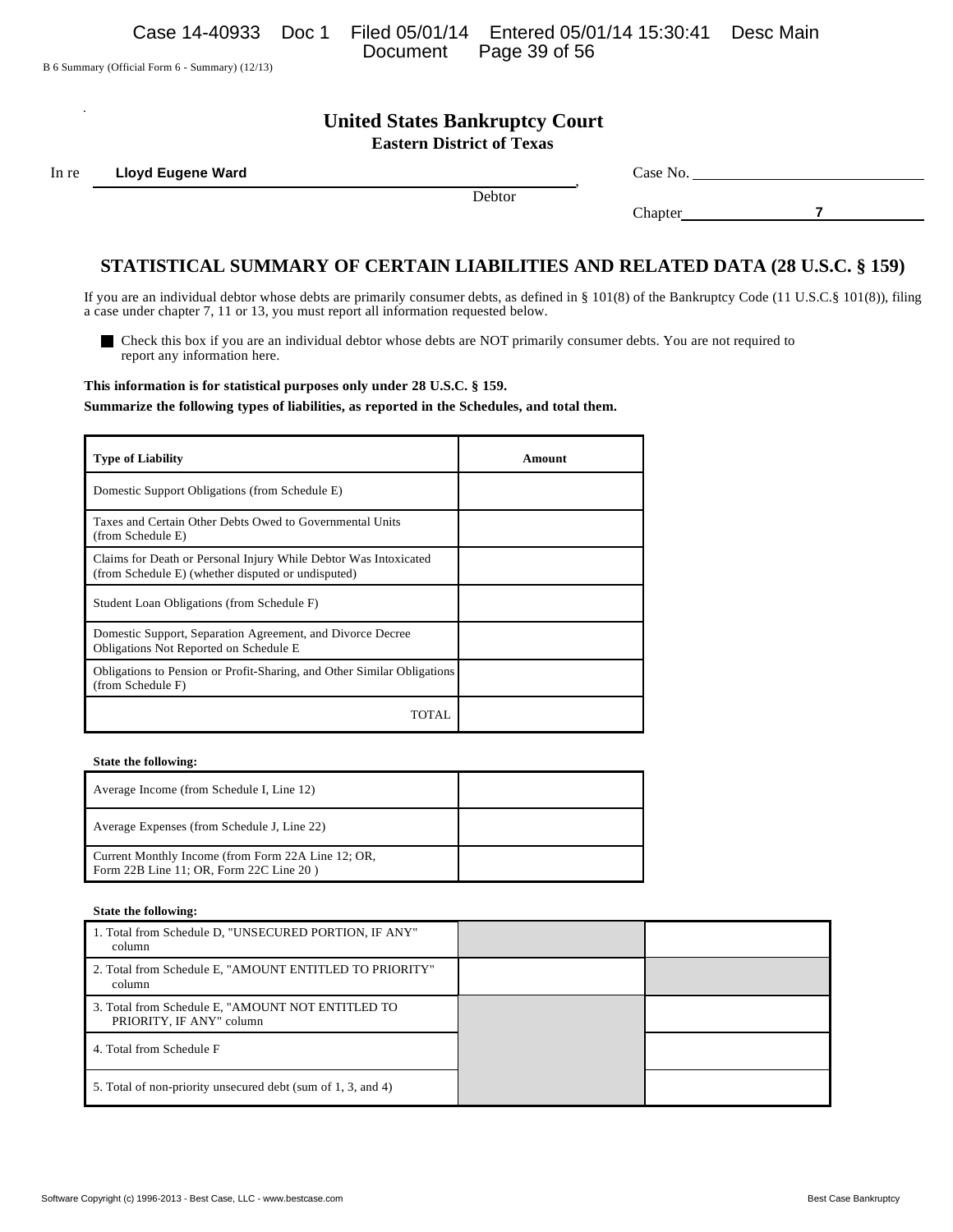Case 14-40933 Doc 1 Filed 05/01/14 Entered 05/01/14 15:30:41 Desc Main Page 40 of 56

**B6 Declaration (Official Form 6 - Declaration). (12/07)**

**United States Bankruptcy Court Eastern District of Texas**

In re **Lloyd Eugene Ward Case No. Case No. Case No. Case No. Case No. Case No.** 

Debtor(s) Chapter **7** 

### **DECLARATION CONCERNING DEBTOR'S SCHEDULES**

DECLARATION UNDER PENALTY OF PERJURY BY INDIVIDUAL DEBTOR

I declare under penalty of perjury that I have read the foregoing summary and schedules, consisting of **25**  sheets, and that they are true and correct to the best of my knowledge, information, and belief.

Date **May 1, 2014** Signature */s/ Lloyd Eugene Ward* **Lloyd Eugene Ward** Debtor

*Penalty for making a false statement or concealing property:* Fine of up to \$500,000 or imprisonment for up to 5 years or both. 18 U.S.C. §§ 152 and 3571.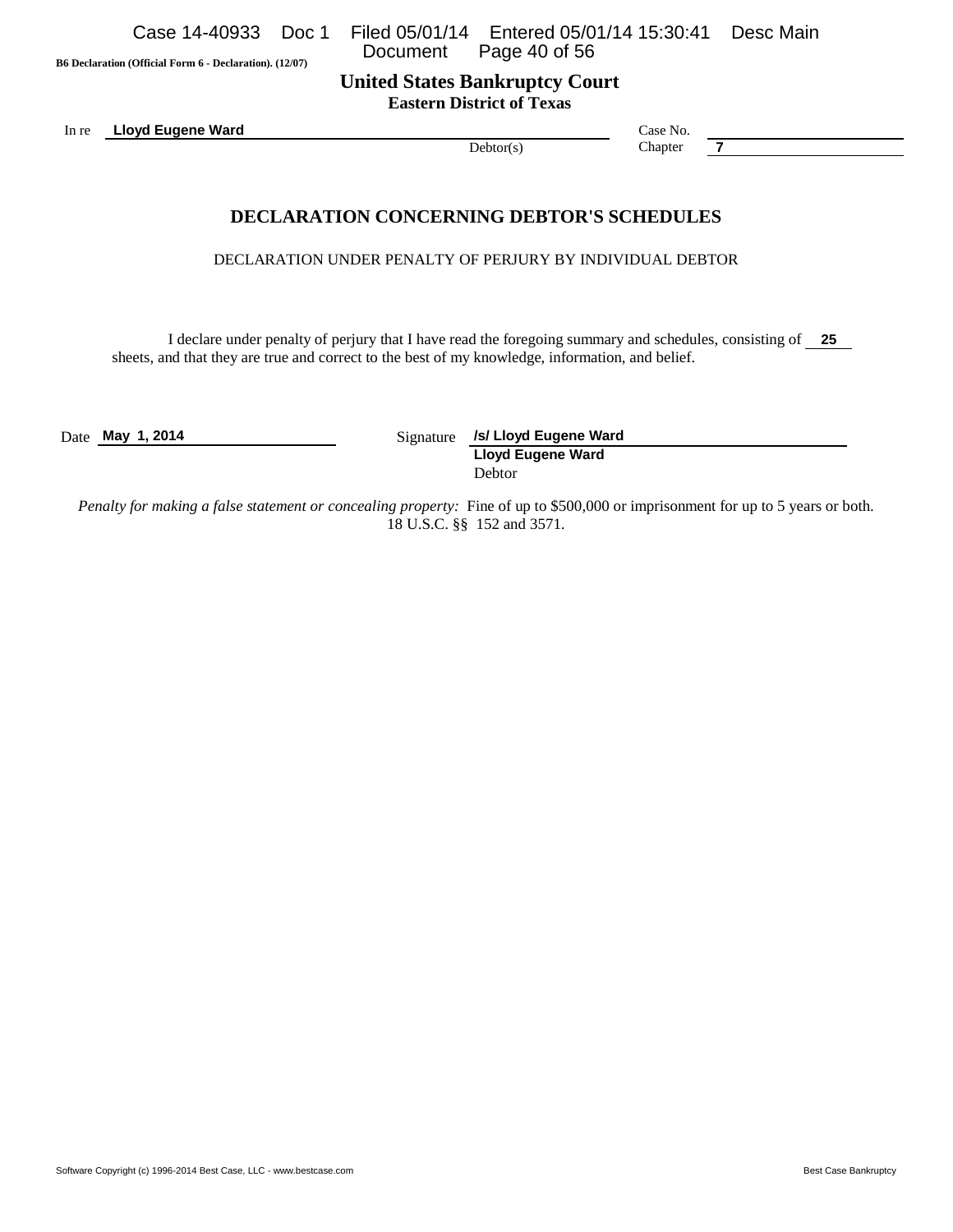Case 14-40933 Doc 1 Filed 05/01/14 Entered 05/01/14 15:30:41 Desc Main Page 41 of 56

B8 (Form 8) (12/08)

### **United States Bankruptcy Court Eastern District of Texas**

| In re | <b>Lloyd Eugene Ward</b> |           |         |  |
|-------|--------------------------|-----------|---------|--|
|       |                          | Dektor(s) | Chapter |  |
|       |                          |           |         |  |

### **CHAPTER 7 INDIVIDUAL DEBTOR'S STATEMENT OF INTENTION**

**PART A** - Debts secured by property of the estate. (Part A must be fully completed for **EACH** debt which is secured by property of the estate. Attach additional pages if necessary.)

| Property No. 1                                                                             |                         |                                                                                        |  |
|--------------------------------------------------------------------------------------------|-------------------------|----------------------------------------------------------------------------------------|--|
| Creditor's Name:<br>M Real Estate, Inc.                                                    |                         | <b>Describe Property Securing Debt:</b><br>Lloyd Ward & Associates PC and FFE and AR's |  |
| Property will be (check one):                                                              |                         |                                                                                        |  |
| $\Box$ Surrendered                                                                         | $\blacksquare$ Retained |                                                                                        |  |
| If retaining the property, I intend to (check at least one):<br>$\Box$ Redeem the property |                         |                                                                                        |  |
| $\blacksquare$ Reaffirm the debt                                                           |                         |                                                                                        |  |
| $\Box$ Other. Explain                                                                      |                         | (for example, avoid lien using 11 U.S.C. $\S$ 522(f)).                                 |  |
| Property is (check one):                                                                   |                         |                                                                                        |  |
| $\Box$ Claimed as Exempt                                                                   |                         | $\blacksquare$ Not claimed as exempt                                                   |  |

**PART B** - Personal property subject to unexpired leases. (All three columns of Part B must be completed for each unexpired lease. Attach additional pages if necessary.)

| Property No. 1                   |                                  |                                                                                 |
|----------------------------------|----------------------------------|---------------------------------------------------------------------------------|
| Lessor's Name:<br><b>I-NONE-</b> | <b>Describe Leased Property:</b> | Lease will be Assumed pursuant to 11<br>  U.S.C. $\S 365(p)(2)$ :<br>YES<br>□ № |

**I declare under penalty of perjury that the above indicates my intention as to any property of my estate securing a debt and/or personal property subject to an unexpired lease.**

Date **May 1, 2014** Signature *Isl* Lloyd Eugene Ward

**Lloyd Eugene Ward** Debtor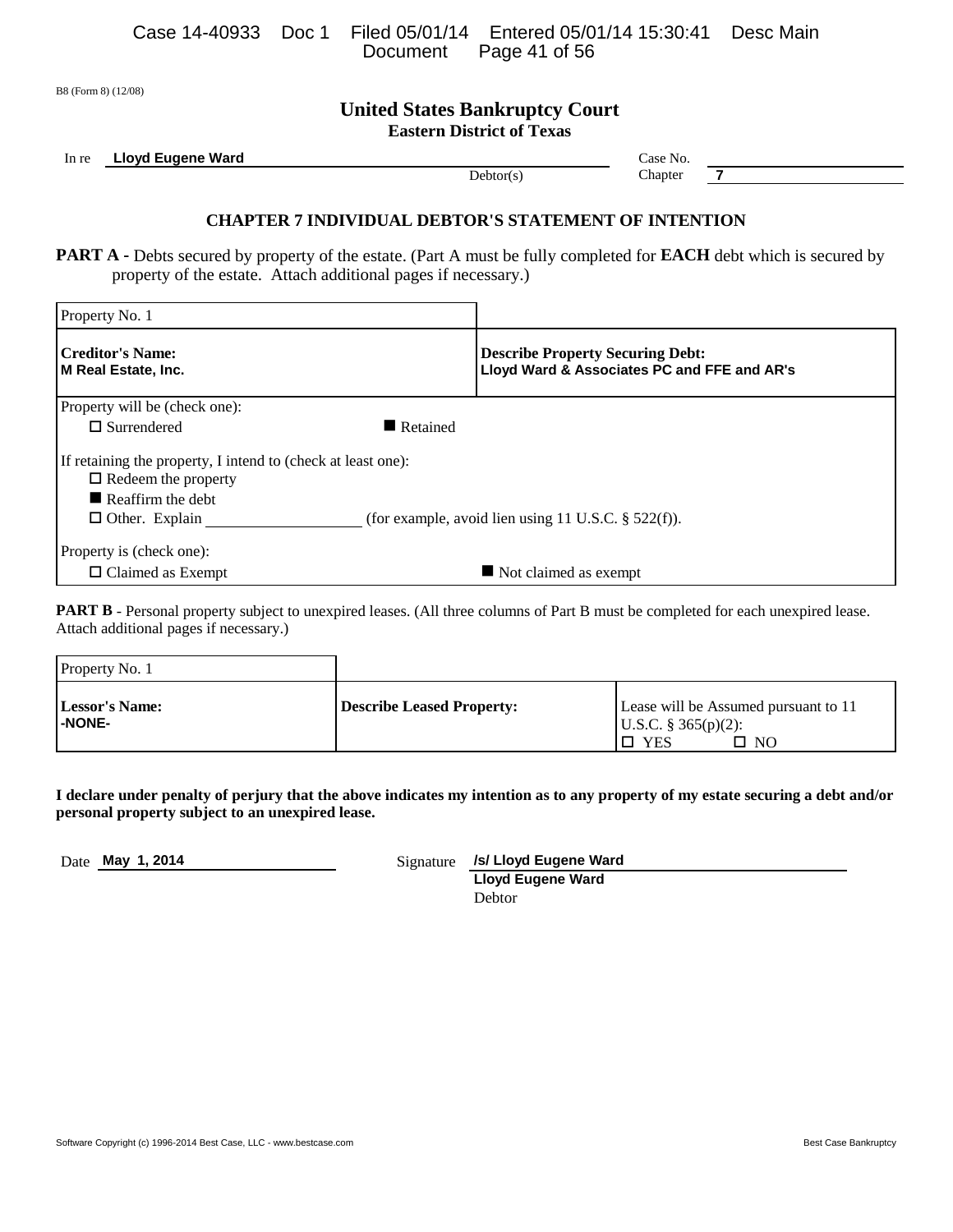B 201A (Form 201A) (11/12)

### **UNITED STATES BANKRUPTCY COURT EASTERN DISTRICT OF TEXAS**

### **NOTICE TO CONSUMER DEBTOR(S) UNDER § 342(b) OF THE BANKRUPTCY CODE**

In accordance with § 342(b) of the Bankruptcy Code, this notice to individuals with primarily consumer debts: (1) Describes briefly the services available from credit counseling services; (2) Describes briefly the purposes, benefits and costs of the four types of bankruptcy proceedings you may commence; and (3) Informs you about bankruptcy crimes and notifies you that the Attorney General may examine all information you supply in connection with a bankruptcy case.

You are cautioned that bankruptcy law is complicated and not easily described. Thus, you may wish to seek the advice of an attorney to learn of your rights and responsibilities should you decide to file a petition. Court employees cannot give you legal advice.

Notices from the bankruptcy court are sent to the mailing address you list on your bankruptcy petition. In order to ensure that you receive information about events concerning your case, Bankruptcy Rule 4002 requires that you notify the court of any changes in your address. If you are filing a **joint case** (a single bankruptcy case for two individuals married to each other), and each spouse lists the same mailing address on the bankruptcy petition, you and your spouse will generally receive a single copy of each notice mailed from the bankruptcy court in a jointly-addressed envelope, unless you file a statement with the court requesting that each spouse receive a separate copy of all notices.

#### **1. Services Available from Credit Counseling Agencies**

**With limited exceptions, § 109(h) of the Bankruptcy Code requires that all individual debtors who file for bankruptcy relief on or after October 17, 2005, receive a briefing that outlines the available opportunities for credit counseling and provides assistance in performing a budget analysis.** The briefing must be given within 180 days **before** the bankruptcy filing. The briefing may be provided individually or in a group (including briefings conducted by telephone or on the Internet) and must be provided by a nonprofit budget and credit counseling agency approved by the United States trustee or bankruptcy administrator. The clerk of the bankruptcy court has a list that you may consult of the approved budget and credit counseling agencies. Each debtor in a joint case must complete the briefing.

**In addition, after filing a bankruptcy case, an individual debtor generally must complete a financial management instructional course before he or she can receive a discharge.** The clerk also has a list of approved financial management instructional courses. Each debtor in a joint case must complete the course.

#### **2. The Four Chapters of the Bankruptcy Code Available to Individual Consumer Debtors**

#### **Chapter 7: Liquidation (\$245 filing fee, \$46 administrative fee, \$15 trustee surcharge: Total Fee \$306)**

Chapter 7 is designed for debtors in financial difficulty who do not have the ability to pay their existing debts. Debtors whose debts are primarily consumer debts are subject to a "means test" designed to determine whether the case should be permitted to proceed under chapter 7. If your income is greater than the median income for your state of residence and family size, in some cases, the United States trustee (or bankruptcy administrator), the trustee, or creditors have the right to file a motion requesting that the court dismiss your case under § 707(b) of the Code. It is up to the court to decide whether the case should be dismissed.

Under chapter 7, you may claim certain of your property as exempt under governing law. A trustee may have the right to take possession of and sell the remaining property that is not exempt and use the sale proceeds to pay your creditors.

The purpose of filing a chapter 7 case is to obtain a discharge of your existing debts. If, however, you are found to have committed certain kinds of improper conduct described in the Bankruptcy Code, the court may deny your discharge and, if it does, the purpose for which you filed the bankruptcy petition will be defeated.

Even if you receive a general discharge, some particular debts are not discharged under the law. Therefore, you may still be responsible for most taxes and student loans; debts incurred to pay nondischargeable taxes; domestic support and property settlement obligations; most fines, penalties, forfeitures, and criminal restitution obligations; certain debts which are not properly listed in your bankruptcy papers; and debts for death or personal injury caused by operating a motor vehicle, vessel, or aircraft while intoxicated from alcohol or drugs. Also, if a creditor can prove that a debt arose from fraud, breach of fiduciary duty, or theft, or from a willful and malicious injury, the bankruptcy court may determine that the debt is not discharged.

### **Chapter 13: Repayment of All or Part of the Debts of an Individual with Regular Income (\$235 filing fee, \$46 administrative fee: Total fee \$281)**

Chapter 13 is designed for individuals with regular income who would like to pay all or part of their debts in installments over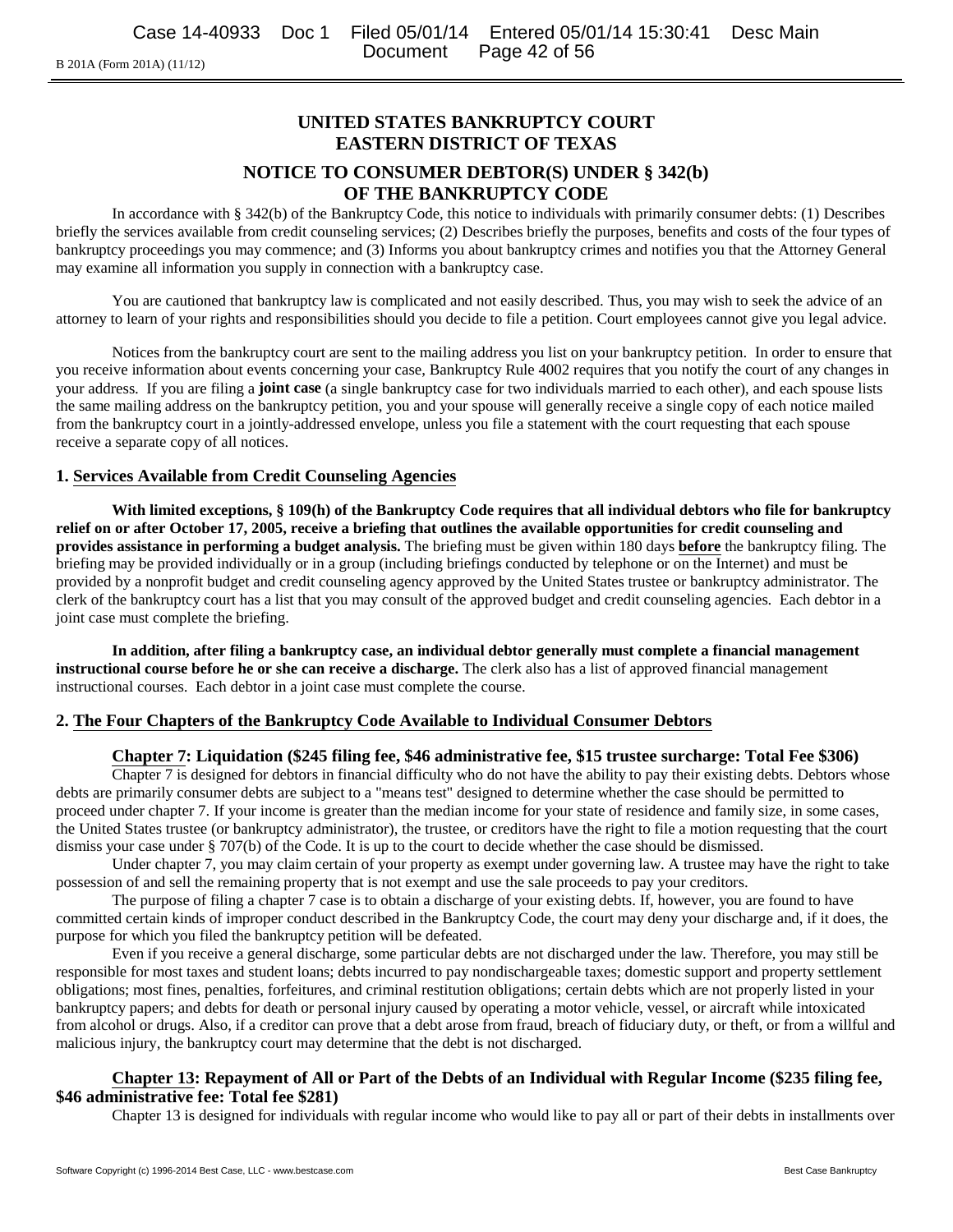Case 14-40933 Doc 1 Filed 05/01/14 Entered 05/01/14 15:30:41 Desc Main Page 43 of 56

Form B 201A, Notice to Consumer Debtor(s) Page 2

a period of time. You are only eligible for chapter 13 if your debts do not exceed certain dollar amounts set forth in the Bankruptcy Code.

Under chapter 13, you must file with the court a plan to repay your creditors all or part of the money that you owe them, using your future earnings. The period allowed by the court to repay your debts may be three years or five years, depending upon your income and other factors. The court must approve your plan before it can take effect.

After completing the payments under your plan, your debts are generally discharged except for domestic support obligations; most student loans; certain taxes; most criminal fines and restitution obligations; certain debts which are not properly listed in your bankruptcy papers; certain debts for acts that caused death or personal injury; and certain long term secured obligations.

### **Chapter 11: Reorganization (\$1,167 filing fee, \$46 administrative fee: Total fee \$1,213)**

Chapter 11 is designed for the reorganization of a business but is also available to consumer debtors. Its provisions are quite complicated, and any decision by an individual to file a chapter 11 petition should be reviewed with an attorney.

#### **Chapter 12: Family Farmer or Fisherman (\$200 filing fee, \$46 administrative fee: Total fee \$246)**

Chapter  $12$  is designed to permit family farmers and fishermen to repay their debts over a period of time from future earnings and is similar to chapter 13. The eligibility requirements are restrictive, limiting its use to those whose income arises primarily from a family-owned farm or commercial fishing operation.

#### **3. Bankruptcy Crimes and Availability of Bankruptcy Papers to Law Enforcement Officials**

A person who knowingly and fraudulently conceals assets or makes a false oath or statement under penalty of perjury, either orally or in writing, in connection with a bankruptcy case is subject to a fine, imprisonment, or both. All information supplied by a debtor in connection with a bankruptcy case is subject to examination by the Attorney General acting through the Office of the United States Trustee, the Office of the United States Attorney, and other components and employees of the Department of Justice.

**WARNING:** Section 521(a)(1) of the Bankruptcy Code requires that you promptly file detailed information regarding your creditors, assets, liabilities, income, expenses and general financial condition. Your bankruptcy case may be dismissed if this information is not filed with the court within the time deadlines set by the Bankruptcy Code, the Bankruptcy Rules, and the local rules of the court. The documents and the deadlines for filing them are listed on Form B200, which is posted at http://www.uscourts.gov/bkforms/bankruptcy\_forms.html#procedure.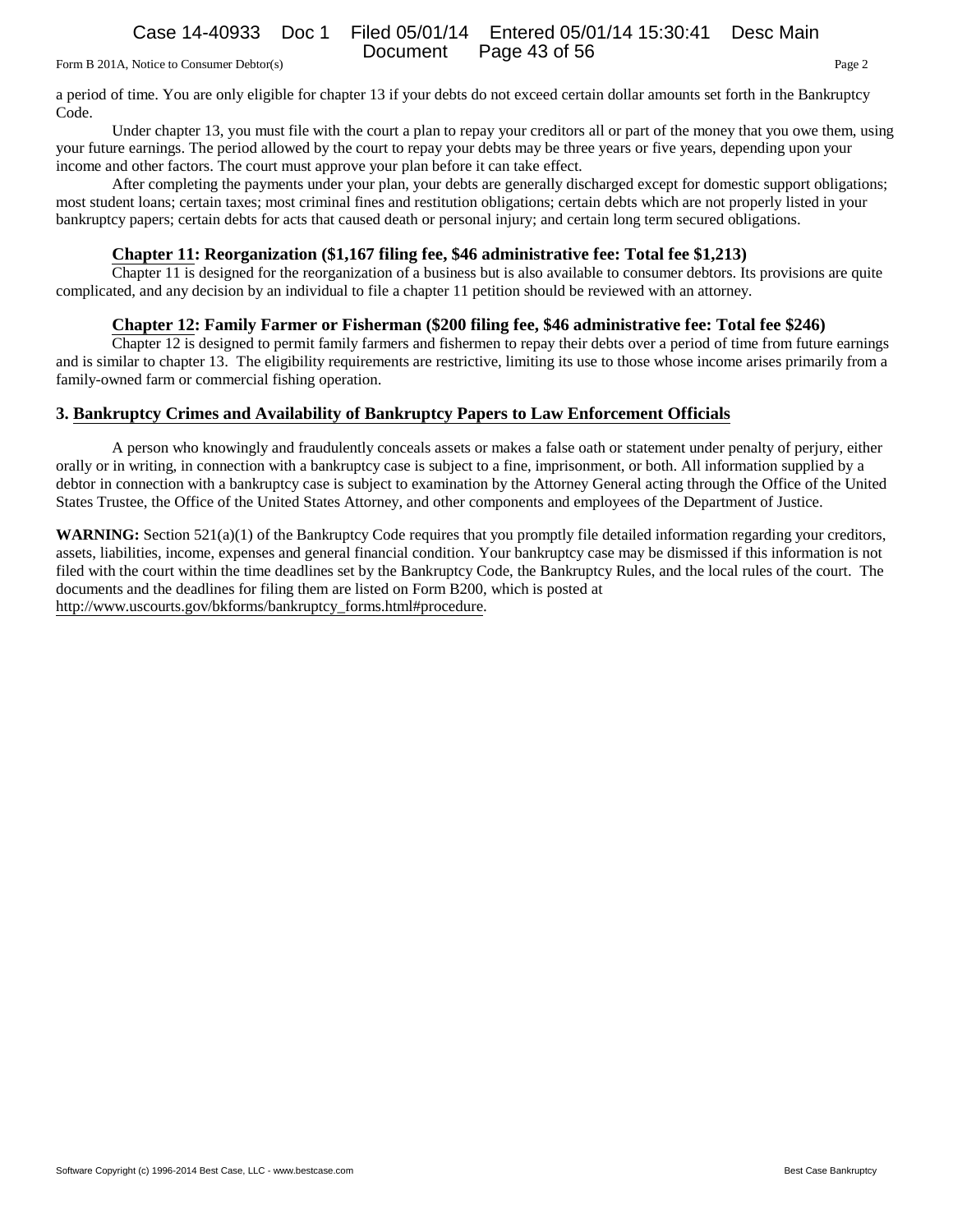Case 14-40933 Doc 1 Filed 05/01/14 Entered 05/01/14 15:30:41 Desc Main Page 44 of 56

B 201B (Form 201B) (12/09)

### **United States Bankruptcy Court Eastern District of Texas**

In re **Lloyd Eugene Ward Case No. Case No. Case No. Case No. Case No. Case No.** 

Debtor(s) Chapter **7**

### **CERTIFICATION OF NOTICE TO CONSUMER DEBTOR(S) UNDER § 342(b) OF THE BANKRUPTCY CODE**

#### **Certification of Debtor**

I (We), the debtor(s), affirm that I (we) have received and read the attached notice, as required by  $\S 342(b)$  of the Bankruptcy Code.

#### **Lloyd Eugene Ward**

Printed Name $(s)$  of Debtor $(s)$ 

Case No. (if known)

| X /s/ Lloyd Eugene Ward            | May 1, 2014 |
|------------------------------------|-------------|
| Signature of Debtor                | Date        |
|                                    |             |
| Signature of Joint Debtor (if any) | Date        |

**Instructions:** Attach a copy of Form B 201 A, Notice to Consumer Debtor(s) Under § 342(b) of the Bankruptcy Code.

Use this form to certify that the debtor has received the notice required by 11 U.S.C. § 342(b) **only** if the certification has **NOT** been made on the Voluntary Petition, Official Form B1. Exhibit B on page 2 of Form B1 contains a certification by the debtor's attorney that the attorney has given the notice to the debtor. The Declarations made by debtors and bankruptcy petition preparers on page 3 of Form B1 also include this certification. Software Copyright (c) 1996-2014 Best Case, LLC - www.bestcase.com **Best Case Bankruptcy** Best Case Bankruptcy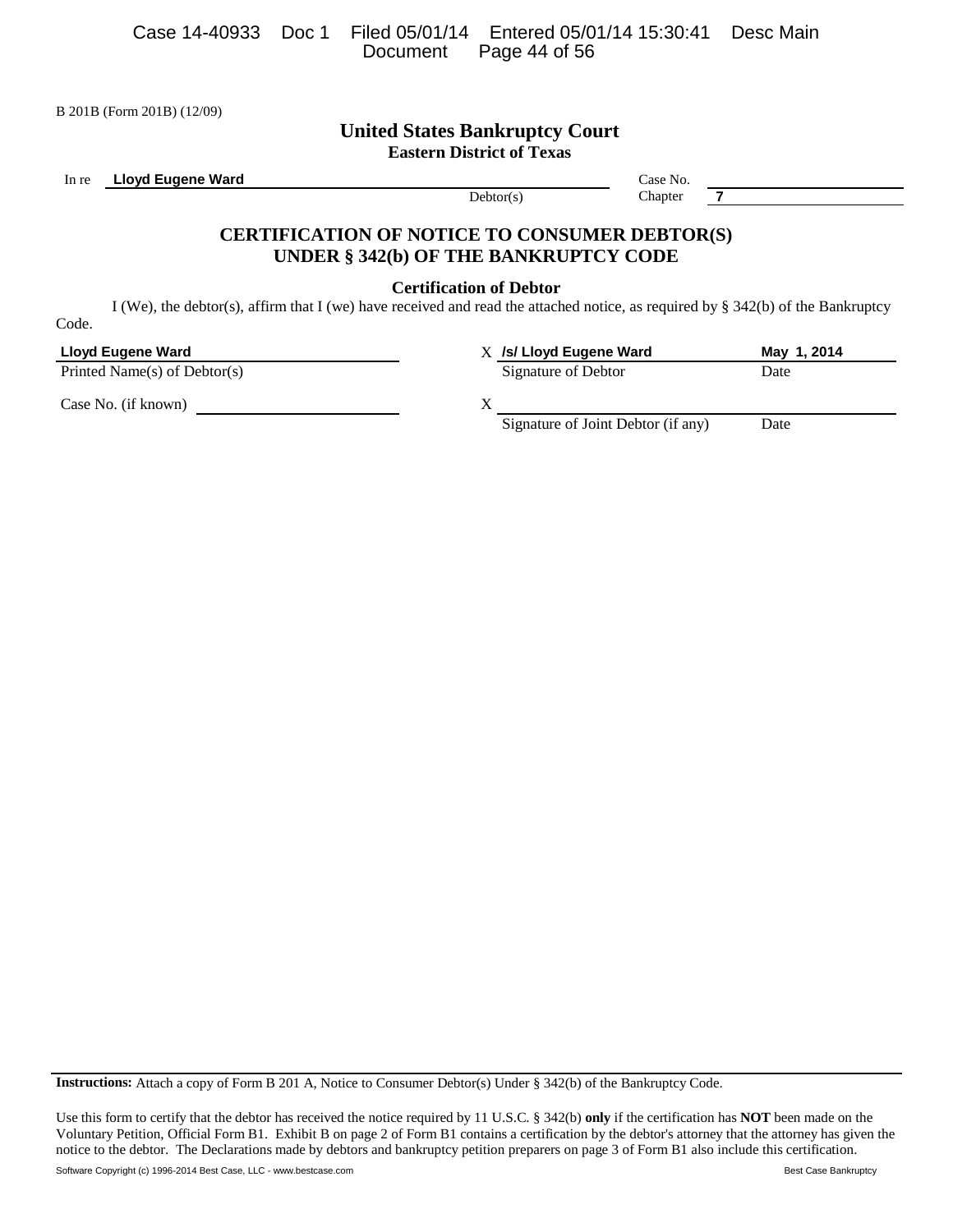B22A (Official Form 22A) (Chapter 7) (04/13)

Case 14-40933 Doc 1 Filed 05/01/14 Entered 05/01/14 15:30:41 Desc Main Page 45 of 56

| In re | <b>Lloyd Eugene Ward</b> |
|-------|--------------------------|
|       | Dektor(s)                |

Case Number:

(If known)

According to the information required to be entered on this statement (check one box as directed in Part I, III, or VI of this statement):

- **The presumption arises.**
- The presumption does not arise.
- **The presumption is temporarily inapplicable.**

### **CHAPTER 7 STATEMENT OF CURRENT MONTHLY INCOME AND MEANS-TEST CALCULATION**

In addition to Schedules I and J, this statement must be completed by every individual chapter 7 debtor. If none of the exclusions in Part I applies, joint debtors may complete one statement only. If any of the exclusions in Part I applies, joint debtors should complete separate statements if they believe this is required by  $\S 707(b)(2)(C)$ .

|                | Part I. MILITARY AND NON-CONSUMER DEBTORS                                                                                                                                                                                                                                                                                                                                                                                                                                                                                                                                                                                                                                                                                                                                                                                                                                                                                                                                                                                                                                                                                                                                                                                                                                                     |
|----------------|-----------------------------------------------------------------------------------------------------------------------------------------------------------------------------------------------------------------------------------------------------------------------------------------------------------------------------------------------------------------------------------------------------------------------------------------------------------------------------------------------------------------------------------------------------------------------------------------------------------------------------------------------------------------------------------------------------------------------------------------------------------------------------------------------------------------------------------------------------------------------------------------------------------------------------------------------------------------------------------------------------------------------------------------------------------------------------------------------------------------------------------------------------------------------------------------------------------------------------------------------------------------------------------------------|
| 1A             | <b>Disabled Veterans.</b> If you are a disabled veteran described in the Declaration in this Part IA, (1) check the box at the beginning of the<br>Declaration, (2) check the box for "The presumption does not arise" at the top of this statement, and (3) complete the verification in Part<br>VIII. Do not complete any of the remaining parts of this statement.                                                                                                                                                                                                                                                                                                                                                                                                                                                                                                                                                                                                                                                                                                                                                                                                                                                                                                                         |
|                | $\Box$ <b>Declaration of Disabled Veteran.</b> By checking this box, I declare under penalty of perjury that I am a disabled veteran (as defined in<br>38 U.S.C. § 3741(1)) whose indebtedness occurred primarily during a period in which I was on active duty (as defined in 10 U.S.C. §<br>$101(d)(1)$ ) or while I was performing a homeland defense activity (as defined in 32 U.S.C. §901(1)).                                                                                                                                                                                                                                                                                                                                                                                                                                                                                                                                                                                                                                                                                                                                                                                                                                                                                          |
| 1B             | Non-consumer Debtors. If your debts are not primarily consumer debts, check the box below and complete the verification in Part VIII.<br>Do not complete any of the remaining parts of this statement.                                                                                                                                                                                                                                                                                                                                                                                                                                                                                                                                                                                                                                                                                                                                                                                                                                                                                                                                                                                                                                                                                        |
|                | Declaration of non-consumer debts. By checking this box, I declare that my debts are not primarily consumer debts.                                                                                                                                                                                                                                                                                                                                                                                                                                                                                                                                                                                                                                                                                                                                                                                                                                                                                                                                                                                                                                                                                                                                                                            |
|                | Reservists and National Guard Members; active duty or homeland defense activity. Members of a reserve component of the Armed<br>Forces and members of the National Guard who were called to active duty (as defined in 10 U.S.C. § 101(d)(1)) after September 11,<br>2001, for a period of at least 90 days, or who have performed homeland defense activity (as defined in 32 U.S.C. § 901(1)) for a period of<br>at least 90 days, are excluded from all forms of means testing during the time of active duty or homeland defense activity and for 540<br>days thereafter (the "exclusion period"). If you qualify for this temporary exclusion, (1) check the appropriate boxes and complete any<br>required information in the Declaration of Reservists and National Guard Members below, (2) check the box for "The presumption is<br>temporarily inapplicable" at the top of this statement, and (3) complete the verification in Part VIII. During your exclusion period you<br>are not required to complete the balance of this form, but you must complete the form no later than 14 days after the date on<br>which your exclusion period ends, unless the time for filing a motion raising the means test presumption expires in your case<br>before your exclusion period ends. |
| 1 <sup>C</sup> | $\Box$ <b>Declaration of Reservists and National Guard Members.</b> By checking this box and making the appropriate entries below, I declare<br>that I am eligible for a temporary exclusion from means testing because, as a member of a reserve component of the Armed Forces or the<br><b>National Guard</b>                                                                                                                                                                                                                                                                                                                                                                                                                                                                                                                                                                                                                                                                                                                                                                                                                                                                                                                                                                               |
|                | a. $\Box$ I was called to active duty after September 11, 2001, for a period of at least 90 days and<br>$\Box$ I remain on active duty /or/<br>$\Box$ I was released from active duty on , which is less than 540 days before this bankruptcy case was<br>filed:                                                                                                                                                                                                                                                                                                                                                                                                                                                                                                                                                                                                                                                                                                                                                                                                                                                                                                                                                                                                                              |
|                | <b>OR</b>                                                                                                                                                                                                                                                                                                                                                                                                                                                                                                                                                                                                                                                                                                                                                                                                                                                                                                                                                                                                                                                                                                                                                                                                                                                                                     |
|                | b. $\Box$ I am performing homeland defense activity for a period of at least 90 days /or/<br>$\Box$ I performed homeland defense activity for a period of at least 90 days, terminating on , which is less than<br>540 days before this bankruptcy case was filed.                                                                                                                                                                                                                                                                                                                                                                                                                                                                                                                                                                                                                                                                                                                                                                                                                                                                                                                                                                                                                            |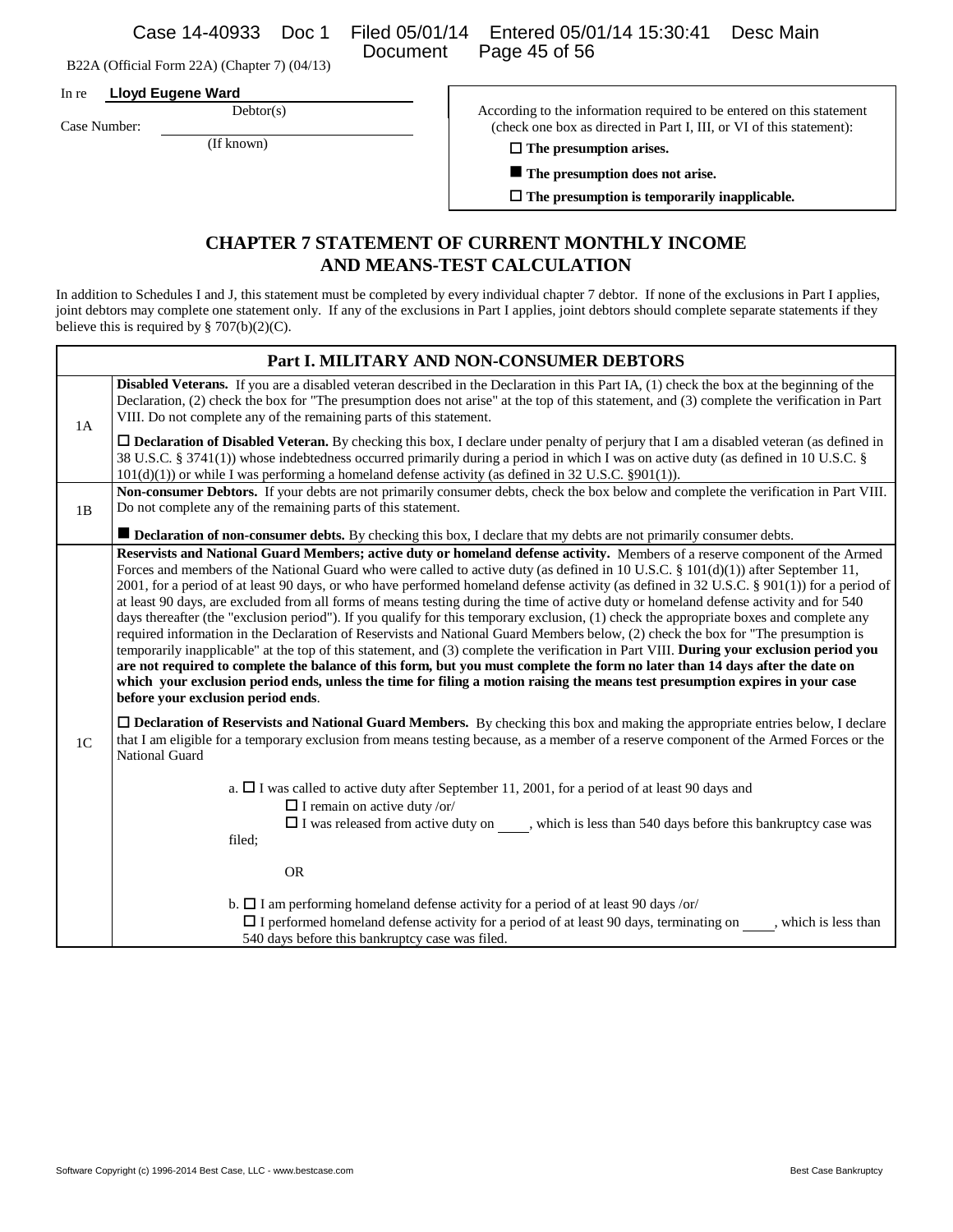B22A (Official Form 22A) (Chapter 7) (04/13) **2** Case 14-40933 Doc 1 Filed 05/01/14 Entered 05/01/14 15:30:41 Desc Main Page 46 of 56

|                | Part II. CALCULATION OF MONTHLY INCOME FOR § 707(b)(7) EXCLUSION                                                                                                                                 |          |                             |  |           |    |               |                 |
|----------------|--------------------------------------------------------------------------------------------------------------------------------------------------------------------------------------------------|----------|-----------------------------|--|-----------|----|---------------|-----------------|
|                | Marital/filing status. Check the box that applies and complete the balance of this part of this statement as directed.                                                                           |          |                             |  |           |    |               |                 |
|                | a. $\Box$ Unmarried. Complete only Column A ("Debtor's Income") for Lines 3-11.                                                                                                                  |          |                             |  |           |    |               |                 |
|                | b. $\Box$ Married, not filing jointly, with declaration of separate households. By checking this box, debtor declares under penalty of perjury:                                                  |          |                             |  |           |    |               |                 |
| 2              | "My spouse and I are legally separated under applicable non-bankruptcy law or my spouse and I are living apart other than for the                                                                |          |                             |  |           |    |               |                 |
|                | purpose of evading the requirements of § 707(b)(2)(A) of the Bankruptcy Code." Complete only column A ("Debtor's Income")<br>for Lines 3-11.                                                     |          |                             |  |           |    |               |                 |
|                | $\Box$ Married, not filing jointly, without the declaration of separate households set out in Line 2.b above. Complete both Column A<br>c.                                                       |          |                             |  |           |    |               |                 |
|                | ("Debtor's Income") and Column B ("Spouse's Income") for Lines 3-11.                                                                                                                             |          |                             |  |           |    |               |                 |
|                | d. I Married, filing jointly. Complete both Column A ("Debtor's Income") and Column B ("Spouse's Income") for Lines 3-11.                                                                        |          |                             |  |           |    |               |                 |
|                | All figures must reflect average monthly income received from all sources, derived during the six                                                                                                |          |                             |  |           |    | Column A      | <b>Column B</b> |
|                | calendar months prior to filing the bankruptcy case, ending on the last day of the month before<br>the filing. If the amount of monthly income varied during the six months, you must divide the |          |                             |  |           |    | Debtor's      | Spouse's        |
|                | six-month total by six, and enter the result on the appropriate line.                                                                                                                            |          |                             |  |           |    | <b>Income</b> | <b>Income</b>   |
| 3              | Gross wages, salary, tips, bonuses, overtime, commissions.                                                                                                                                       |          |                             |  |           | \$ |               | \$              |
|                | Income from the operation of a business, profession or farm. Subtract Line b from Line a and                                                                                                     |          |                             |  |           |    |               |                 |
|                | enter the difference in the appropriate column(s) of Line 4. If you operate more than one                                                                                                        |          |                             |  |           |    |               |                 |
|                | business, profession or farm, enter aggregate numbers and provide details on an attachment. Do                                                                                                   |          |                             |  |           |    |               |                 |
| $\overline{4}$ | not enter a number less than zero. Do not include any part of the business expenses entered on<br>Line b as a deduction in Part V.                                                               |          |                             |  |           |    |               |                 |
|                |                                                                                                                                                                                                  |          | Debtor                      |  | Spouse    |    |               |                 |
|                | Gross receipts<br>a.                                                                                                                                                                             | \$       |                             |  | \$        |    |               |                 |
|                | b.<br>Ordinary and necessary business expenses                                                                                                                                                   | \$       |                             |  |           |    |               |                 |
|                | Business income<br>c.                                                                                                                                                                            |          | Subtract Line b from Line a |  |           | \$ |               | \$              |
|                | Rent and other real property income. Subtract Line b from Line a and enter the difference in                                                                                                     |          |                             |  |           |    |               |                 |
|                | the appropriate column(s) of Line 5. Do not enter a number less than zero. Do not include any<br>part of the operating expenses entered on Line b as a deduction in Part V.                      |          |                             |  |           |    |               |                 |
| 5              |                                                                                                                                                                                                  |          | Debtor                      |  | Spouse    |    |               |                 |
|                | Gross receipts<br>a.                                                                                                                                                                             | \$       |                             |  | \$        |    |               |                 |
|                | Ordinary and necessary operating expenses<br>b.                                                                                                                                                  | \$       |                             |  | \$        |    |               |                 |
|                | Rent and other real property income<br>c.                                                                                                                                                        |          | Subtract Line b from Line a |  |           | \$ |               | \$              |
| 6              | Interest, dividends, and royalties.                                                                                                                                                              |          |                             |  |           | \$ |               | \$              |
| $\tau$         | Pension and retirement income.                                                                                                                                                                   |          |                             |  |           | \$ |               | \$              |
|                | Any amounts paid by another person or entity, on a regular basis, for the household                                                                                                              |          |                             |  |           |    |               |                 |
| 8              | expenses of the debtor or the debtor's dependents, including child support paid for that<br>purpose. Do not include alimony or separate maintenance payments or amounts paid by your             |          |                             |  |           |    |               |                 |
|                | spouse if Column B is completed. Each regular payment should be reported in only one column;                                                                                                     |          |                             |  |           |    |               |                 |
|                | if a payment is listed in Column A, do not report that payment in Column B.                                                                                                                      |          |                             |  |           | \$ |               | \$              |
|                | <b>Unemployment compensation.</b> Enter the amount in the appropriate column(s) of Line 9.                                                                                                       |          |                             |  |           |    |               |                 |
|                | However, if you contend that unemployment compensation received by you or your spouse was a                                                                                                      |          |                             |  |           |    |               |                 |
| 9              | benefit under the Social Security Act, do not list the amount of such compensation in Column A<br>or B, but instead state the amount in the space below:                                         |          |                             |  |           |    |               |                 |
|                | Unemployment compensation claimed to                                                                                                                                                             |          |                             |  |           |    |               |                 |
|                | Debtor \$<br>be a benefit under the Social Security Act                                                                                                                                          |          |                             |  | Spouse \$ | \$ |               | \$              |
|                | Income from all other sources. Specify source and amount. If necessary, list additional sources                                                                                                  |          |                             |  |           |    |               |                 |
|                | on a separate page. Do not include alimony or separate maintenance payments paid by your                                                                                                         |          |                             |  |           |    |               |                 |
|                | spouse if Column B is completed, but include all other payments of alimony or separate<br>maintenance. Do not include any benefits received under the Social Security Act or payments            |          |                             |  |           |    |               |                 |
|                | received as a victim of a war crime, crime against humanity, or as a victim of international or                                                                                                  |          |                             |  |           |    |               |                 |
| 10             | domestic terrorism.                                                                                                                                                                              |          |                             |  |           |    |               |                 |
|                |                                                                                                                                                                                                  |          | Debtor                      |  | Spouse    |    |               |                 |
|                | a.<br>$b$ .                                                                                                                                                                                      | \$<br>\$ |                             |  | \$<br>\$  |    |               |                 |
|                |                                                                                                                                                                                                  |          |                             |  |           |    |               |                 |
|                | Total and enter on Line 10                                                                                                                                                                       |          |                             |  |           | \$ |               | \$              |
| 11             | <b>Subtotal of Current Monthly Income for § 707(b)(7).</b> Add Lines 3 thru 10 in Column A, and, if<br>Column B is completed, add Lines 3 through 10 in Column B. Enter the total(s).            |          |                             |  |           | \$ |               | \$              |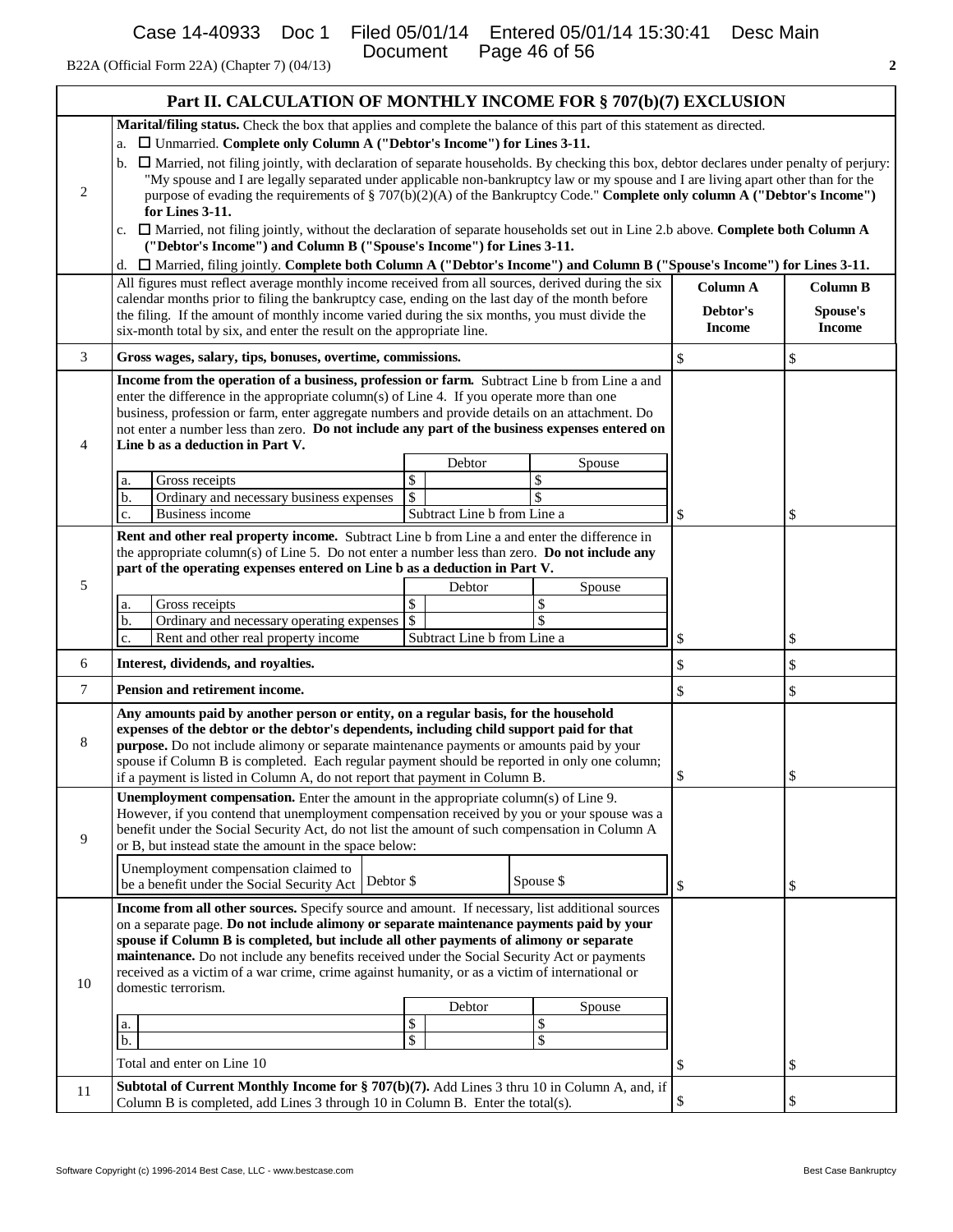Case 14-40933 Doc 1 Filed 05/01/14 Entered 05/01/14 15:30:41 Desc Main Document Page 47 of 56

|     | 1<br>B22A (Official Form 22A) (Chapter 7) (04/13)                                                                                                                                                                                                                                                                                                                                                                                                                                                                                                                                                                                                                                                                                                                                                                                                                                                                                                                                                                                              | 3  |
|-----|------------------------------------------------------------------------------------------------------------------------------------------------------------------------------------------------------------------------------------------------------------------------------------------------------------------------------------------------------------------------------------------------------------------------------------------------------------------------------------------------------------------------------------------------------------------------------------------------------------------------------------------------------------------------------------------------------------------------------------------------------------------------------------------------------------------------------------------------------------------------------------------------------------------------------------------------------------------------------------------------------------------------------------------------|----|
| 12  | Total Current Monthly Income for § 707(b)(7). If Column B has been completed, add Line 11,<br>Column A to Line 11, Column B, and enter the total. If Column B has not been completed, enter<br>\$<br>the amount from Line 11, Column A.                                                                                                                                                                                                                                                                                                                                                                                                                                                                                                                                                                                                                                                                                                                                                                                                        |    |
|     | Part III. APPLICATION OF § 707(b)(7) EXCLUSION                                                                                                                                                                                                                                                                                                                                                                                                                                                                                                                                                                                                                                                                                                                                                                                                                                                                                                                                                                                                 |    |
| 13  | Annualized Current Monthly Income for $\S 707(b)(7)$ . Multiply the amount from Line 12 by the number 12 and<br>enter the result.                                                                                                                                                                                                                                                                                                                                                                                                                                                                                                                                                                                                                                                                                                                                                                                                                                                                                                              | \$ |
| 14  | Applicable median family income. Enter the median family income for the applicable state and household size.<br>(This information is available by family size at www.usdoj.gov/ust/ or from the clerk of the bankruptcy court.)                                                                                                                                                                                                                                                                                                                                                                                                                                                                                                                                                                                                                                                                                                                                                                                                                |    |
|     | a. Enter debtor's state of residence:<br>b. Enter debtor's household size:                                                                                                                                                                                                                                                                                                                                                                                                                                                                                                                                                                                                                                                                                                                                                                                                                                                                                                                                                                     | \$ |
| 15  | Application of Section 707(b)(7). Check the applicable box and proceed as directed.<br>$\Box$ The amount on Line 13 is less than or equal to the amount on Line 14. Check the box for "The presumption does not arise" at the<br>top of page 1 of this statement, and complete Part VIII; do not complete Parts IV, V, VI or VII.<br>$\Box$ The amount on Line 13 is more than the amount on Line 14. Complete the remaining parts of this statement.                                                                                                                                                                                                                                                                                                                                                                                                                                                                                                                                                                                          |    |
|     | Complete Parts IV, V, VI, and VII of this statement only if required. (See Line 15.)                                                                                                                                                                                                                                                                                                                                                                                                                                                                                                                                                                                                                                                                                                                                                                                                                                                                                                                                                           |    |
|     | Part IV. CALCULATION OF CURRENT MONTHLY INCOME FOR § 707(b)(2)                                                                                                                                                                                                                                                                                                                                                                                                                                                                                                                                                                                                                                                                                                                                                                                                                                                                                                                                                                                 |    |
| 16  | Enter the amount from Line 12.                                                                                                                                                                                                                                                                                                                                                                                                                                                                                                                                                                                                                                                                                                                                                                                                                                                                                                                                                                                                                 | \$ |
| 17  | Marital adjustment. If you checked the box at Line 2.c, enter on Line 17 the total of any income listed in Line 11,<br>Column B that was NOT paid on a regular basis for the household expenses of the debtor or the debtor's<br>dependents. Specify in the lines below the basis for excluding the Column B income (such as payment of the<br>spouse's tax liability or the spouse's support of persons other than the debtor or the debtor's dependents) and the<br>amount of income devoted to each purpose. If necessary, list additional adjustments on a separate page. If you did<br>not check box at Line 2.c, enter zero.<br>\$<br>a.<br>\$<br>b.<br>\$<br>c.<br>$d$ .<br>Total and enter on Line 17                                                                                                                                                                                                                                                                                                                                  | \$ |
| 18  | Current monthly income for $\S 707(b)(2)$ . Subtract Line 17 from Line 16 and enter the result.                                                                                                                                                                                                                                                                                                                                                                                                                                                                                                                                                                                                                                                                                                                                                                                                                                                                                                                                                | \$ |
|     | Part V. CALCULATION OF DEDUCTIONS FROM INCOME                                                                                                                                                                                                                                                                                                                                                                                                                                                                                                                                                                                                                                                                                                                                                                                                                                                                                                                                                                                                  |    |
|     | Subpart A: Deductions under Standards of the Internal Revenue Service (IRS)                                                                                                                                                                                                                                                                                                                                                                                                                                                                                                                                                                                                                                                                                                                                                                                                                                                                                                                                                                    |    |
| 19A | National Standards: food, clothing and other items. Enter in Line 19A the "Total" amount from IRS National<br>Standards for Food, Clothing and Other Items for the applicable number of persons. (This information is available<br>at www.usdoj.gov/ust/ or from the clerk of the bankruptcy court.) The applicable number of persons is the number<br>that would currently be allowed as exemptions on your federal income tax return, plus the number of any<br>additional dependents whom you support.                                                                                                                                                                                                                                                                                                                                                                                                                                                                                                                                      | \$ |
| 19B | National Standards: health care. Enter in Line al below the amount from IRS National Standards for<br>Out-of-Pocket Health Care for persons under 65 years of age, and in Line a2 the IRS National Standards for<br>Out-of-Pocket Health Care for persons 65 years of age or older. (This information is available at<br>www.usdoj.gov/ust/ or from the clerk of the bankruptcy court.) Enter in Line b1 the applicable number of persons<br>who are under 65 years of age, and enter in Line b2 the applicable number of persons who are 65 years of age or<br>older. (The applicable number of persons in each age category is the number in that category that would currently<br>be allowed as exemptions on your federal income tax return, plus the number of any additional dependents whom<br>you support.) Multiply Line al by Line b1 to obtain a total amount for persons under 65, and enter the result in<br>Line c1. Multiply Line a2 by Line b2 to obtain a total amount for persons 65 and older, and enter the result in Line |    |

|     |                                                                   | Eme et. manipiy Eme as by Eme os to obtain a total amount for persons os and onter, and enter the result in Eme<br>c2. Add Lines c1 and c2 to obtain a total health care amount, and enter the result in Line 19B.                                                                                                                                                                                                                                                                                          |  |     |                      |  |
|-----|-------------------------------------------------------------------|-------------------------------------------------------------------------------------------------------------------------------------------------------------------------------------------------------------------------------------------------------------------------------------------------------------------------------------------------------------------------------------------------------------------------------------------------------------------------------------------------------------|--|-----|----------------------|--|
|     | Persons under 65 years of age<br>Persons 65 years of age or older |                                                                                                                                                                                                                                                                                                                                                                                                                                                                                                             |  |     |                      |  |
|     | $ a1$ .                                                           | Allowance per person                                                                                                                                                                                                                                                                                                                                                                                                                                                                                        |  | a2. | Allowance per person |  |
|     | $b1$ .                                                            | Number of persons                                                                                                                                                                                                                                                                                                                                                                                                                                                                                           |  | b2. | Number of persons    |  |
|     | $ c1$ .                                                           | Subtotal                                                                                                                                                                                                                                                                                                                                                                                                                                                                                                    |  | c2. | Subtotal             |  |
| 20A |                                                                   | Local Standards: housing and utilities; non-mortgage expenses. Enter the amount of the IRS Housing and<br>Utilities Standards; non-mortgage expenses for the applicable county and family size. (This information is<br>available at www.usdoj.gov/ust/ or from the clerk of the bankruptcy court). The applicable family size consists of<br>the number that would currently be allowed as exemptions on your federal income tax return, plus the number of<br>any additional dependents whom you support. |  |     |                      |  |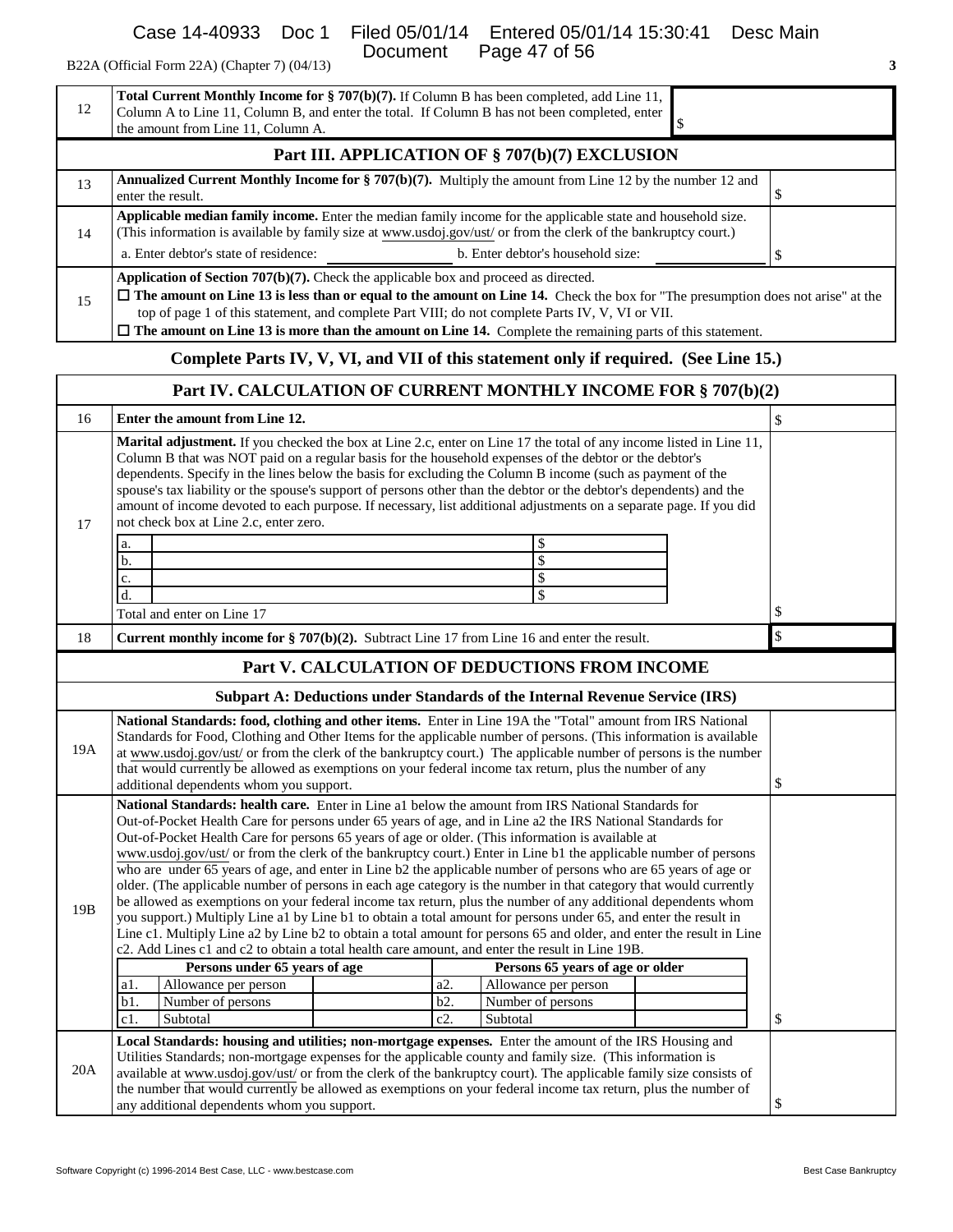Case 14-40933 Doc 1 Filed 05/01/14 Entered 05/01/14 15:30:41 Desc Main Document Page 48 of 56

B22A (Official Form 22A) (Chapter 7) (04/13) **4**

| 20B | Local Standards: housing and utilities; mortgage/rent expense. Enter, in Line a below, the amount of the IRS<br>Housing and Utilities Standards; mortgage/rent expense for your county and family size (this information is<br>available at www.usdoj.gov/ust/ or from the clerk of the bankruptcy court) (the applicable family size consists of<br>the number that would currently be allowed as exemptions on your federal income tax return, plus the number of<br>any additional dependents whom you support); enter on Line b the total of the Average Monthly Payments for any<br>debts secured by your home, as stated in Line 42; subtract Line b from Line a and enter the result in Line 20B. Do<br>not enter an amount less than zero.<br>\$<br>IRS Housing and Utilities Standards; mortgage/rental expense<br>a.<br>Average Monthly Payment for any debts secured by your<br>b.<br>\$<br>home, if any, as stated in Line 42<br>Subtract Line b from Line a.<br>Net mortgage/rental expense |                                                                                                                                                                                                                                                                                                                                                                                                                                                                                                                                                                                                                                                                                                                                                              |                                          |    |  |
|-----|----------------------------------------------------------------------------------------------------------------------------------------------------------------------------------------------------------------------------------------------------------------------------------------------------------------------------------------------------------------------------------------------------------------------------------------------------------------------------------------------------------------------------------------------------------------------------------------------------------------------------------------------------------------------------------------------------------------------------------------------------------------------------------------------------------------------------------------------------------------------------------------------------------------------------------------------------------------------------------------------------------|--------------------------------------------------------------------------------------------------------------------------------------------------------------------------------------------------------------------------------------------------------------------------------------------------------------------------------------------------------------------------------------------------------------------------------------------------------------------------------------------------------------------------------------------------------------------------------------------------------------------------------------------------------------------------------------------------------------------------------------------------------------|------------------------------------------|----|--|
|     | c.                                                                                                                                                                                                                                                                                                                                                                                                                                                                                                                                                                                                                                                                                                                                                                                                                                                                                                                                                                                                       |                                                                                                                                                                                                                                                                                                                                                                                                                                                                                                                                                                                                                                                                                                                                                              |                                          | \$ |  |
| 21  |                                                                                                                                                                                                                                                                                                                                                                                                                                                                                                                                                                                                                                                                                                                                                                                                                                                                                                                                                                                                          | Local Standards: housing and utilities; adjustment. If you contend that the process set out in Lines 20A and<br>20B does not accurately compute the allowance to which you are entitled under the IRS Housing and Utilities<br>Standards, enter any additional amount to which you contend you are entitled, and state the basis for your<br>contention in the space below:                                                                                                                                                                                                                                                                                                                                                                                  |                                          | \$ |  |
| 22A | Local Standards: transportation; vehicle operation/public transportation expense.<br>You are entitled to an expense allowance in this category regardless of whether you pay the expenses of operating a<br>vehicle and regardless of whether you use public transportation.<br>Check the number of vehicles for which you pay the operating expenses or for which the operating expenses are<br>included as a contribution to your household expenses in Line 8.<br>$\Box$ 0 $\Box$ 1 $\Box$ 2 or more.<br>If you checked 0, enter on Line 22A the "Public Transportation" amount from IRS Local Standards:<br>Transportation. If you checked 1 or 2 or more, enter on Line 22A the "Operating Costs" amount from IRS Local<br>Standards: Transportation for the applicable number of vehicles in the applicable Metropolitan Statistical Area or<br>Census Region. (These amounts are available at www.usdoj.gov/ust/ or from the clerk of the bankruptcy court.)                                      |                                                                                                                                                                                                                                                                                                                                                                                                                                                                                                                                                                                                                                                                                                                                                              |                                          |    |  |
| 22B | Local Standards: transportation; additional public transportation expense. If you pay the operating expenses<br>for a vehicle and also use public transportation, and you contend that you are entitled to an additional deduction for<br>you public transportation expenses, enter on Line 22B the "Public Transportation" amount from IRS Local<br>Standards: Transportation. (This amount is available at www.usdoj.gov/ust/ or from the clerk of the bankruptcy<br>court.)                                                                                                                                                                                                                                                                                                                                                                                                                                                                                                                           |                                                                                                                                                                                                                                                                                                                                                                                                                                                                                                                                                                                                                                                                                                                                                              |                                          |    |  |
| 23  | \$<br>Local Standards: transportation ownership/lease expense; Vehicle 1. Check the number of vehicles for which<br>you claim an ownership/lease expense. (You may not claim an ownership/lease expense for more than two<br>vehicles.)<br>$\Box$ 1 $\Box$ 2 or more.<br>Enter, in Line a below, the "Ownership Costs" for "One Car" from the IRS Local Standards: Transportation<br>(available at www.usdoj.gov/ust/ or from the clerk of the bankruptcy court); enter in Line b the total of the Average<br>Monthly Payments for any debts secured by Vehicle 1, as stated in Line 42; subtract Line b from Line a and enter<br>the result in Line 23. Do not enter an amount less than zero.<br>\$<br>IRS Transportation Standards, Ownership Costs<br>a.<br>Average Monthly Payment for any debts secured by Vehicle<br>\$<br>b.<br>1, as stated in Line 42<br>Net ownership/lease expense for Vehicle 1<br>Subtract Line b from Line a.<br>\$<br>c.                                                 |                                                                                                                                                                                                                                                                                                                                                                                                                                                                                                                                                                                                                                                                                                                                                              |                                          |    |  |
| 24  | a.<br>b.<br>c.                                                                                                                                                                                                                                                                                                                                                                                                                                                                                                                                                                                                                                                                                                                                                                                                                                                                                                                                                                                           | Local Standards: transportation ownership/lease expense; Vehicle 2. Complete this Line only if you checked<br>the "2 or more" Box in Line 23.<br>Enter, in Line a below, the "Ownership Costs" for "One Car" from the IRS Local Standards: Transportation<br>(available at www.usdoj.gov/ust/ or from the clerk of the bankruptcy court); enter in Line b the total of the Average<br>Monthly Payments for any debts secured by Vehicle 2, as stated in Line 42; subtract Line b from Line a and enter<br>the result in Line 24. Do not enter an amount less than zero.<br>IRS Transportation Standards, Ownership Costs<br>Average Monthly Payment for any debts secured by Vehicle<br>2, as stated in Line 42<br>Net ownership/lease expense for Vehicle 2 | \$<br>\$<br>Subtract Line b from Line a. | \$ |  |
| 25  | Other Necessary Expenses: taxes. Enter the total average monthly expense that you actually incur for all federal,<br>state and local taxes, other than real estate and sales taxes, such as income taxes, self employment taxes, social<br>security taxes, and Medicare taxes. Do not include real estate or sales taxes.                                                                                                                                                                                                                                                                                                                                                                                                                                                                                                                                                                                                                                                                                |                                                                                                                                                                                                                                                                                                                                                                                                                                                                                                                                                                                                                                                                                                                                                              |                                          |    |  |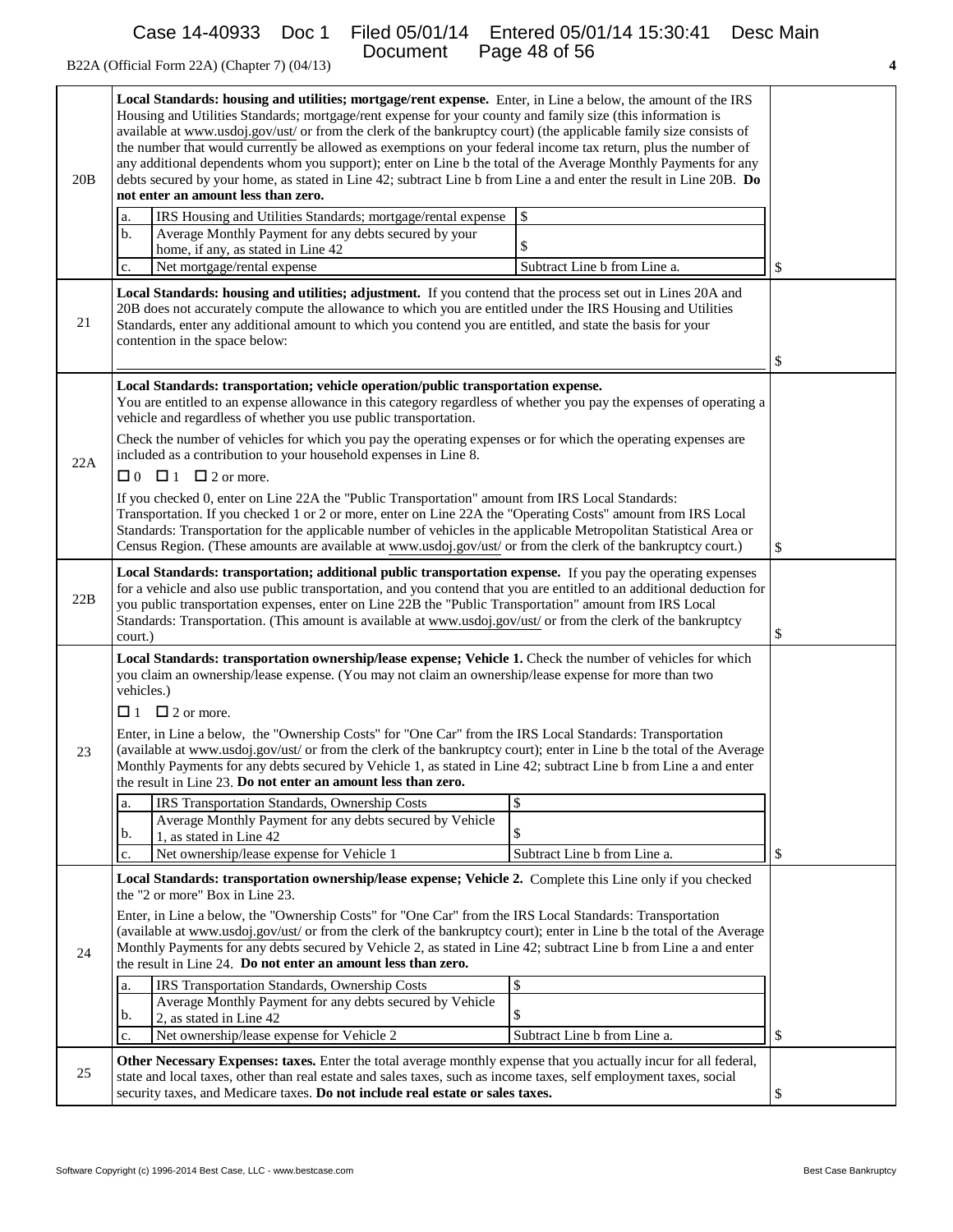### Case 14-40933 Doc 1 Filed 05/01/14 Entered 05/01/14 15:30:41 Desc Main

B22A (Official Form 22A) (Chapter 7) (04/13) **5**

Document Page 49 of 56

|    | $D221$ CHR and T only $221$ Y (Chapter 1) (0.11 To                                                                                                                                                                                                                                                                                                                                                                                                                                                                         |                                                                                                                                                                                                                                                                                                                                                    |    |  |  |
|----|----------------------------------------------------------------------------------------------------------------------------------------------------------------------------------------------------------------------------------------------------------------------------------------------------------------------------------------------------------------------------------------------------------------------------------------------------------------------------------------------------------------------------|----------------------------------------------------------------------------------------------------------------------------------------------------------------------------------------------------------------------------------------------------------------------------------------------------------------------------------------------------|----|--|--|
| 26 | Do not include discretionary amounts, such as voluntary 401(k) contributions.                                                                                                                                                                                                                                                                                                                                                                                                                                              | Other Necessary Expenses: involuntary deductions for employment. Enter the total average monthly payroll<br>deductions that are required for your employment, such as retirement contributions, union dues, and uniform costs.                                                                                                                     | \$ |  |  |
| 27 | Other Necessary Expenses: life insurance. Enter total average monthly premiums that you actually pay for term<br>life insurance for yourself. Do not include premiums for insurance on your dependents, for whole life or for<br>any other form of insurance.                                                                                                                                                                                                                                                              |                                                                                                                                                                                                                                                                                                                                                    |    |  |  |
| 28 | include payments on past due obligations included in Line 44.                                                                                                                                                                                                                                                                                                                                                                                                                                                              | Other Necessary Expenses: court-ordered payments. Enter the total monthly amount that you are required to<br>pay pursuant to the order of a court or administrative agency, such as spousal or child support payments. Do not                                                                                                                      | \$ |  |  |
| 29 | providing similar services is available.                                                                                                                                                                                                                                                                                                                                                                                                                                                                                   | Other Necessary Expenses: education for employment or for a physically or mentally challenged child. Enter<br>the total average monthly amount that you actually expend for education that is a condition of employment and for<br>education that is required for a physically or mentally challenged dependent child for whom no public education | \$ |  |  |
| 30 | Other Necessary Expenses: childcare. Enter the total average monthly amount that you actually expend on                                                                                                                                                                                                                                                                                                                                                                                                                    | childcare - such as baby-sitting, day care, nursery and preschool. Do not include other educational payments.                                                                                                                                                                                                                                      | \$ |  |  |
| 31 | health care that is required for the health and welfare of yourself or your dependents, that is not reimbursed by<br>insurance or paid by a health savings account, and that is in excess of the amount entered in Line 19B. Do not<br>include payments for health insurance or health savings accounts listed in Line 34.                                                                                                                                                                                                 | Other Necessary Expenses: health care. Enter the total average monthly amount that you actually expend on                                                                                                                                                                                                                                          | \$ |  |  |
| 32 | Other Necessary Expenses: telecommunication services. Enter the total average monthly amount that you<br>actually pay for telecommunication services other than your basic home telephone and cell phone service - such as<br>pagers, call waiting, caller id, special long distance, or internet service - to the extent necessary for your health and<br>welfare or that of your dependents. Do not include any amount previously deducted.                                                                              |                                                                                                                                                                                                                                                                                                                                                    |    |  |  |
| 33 | Total Expenses Allowed under IRS Standards. Enter the total of Lines 19 through 32.                                                                                                                                                                                                                                                                                                                                                                                                                                        |                                                                                                                                                                                                                                                                                                                                                    | \$ |  |  |
|    |                                                                                                                                                                                                                                                                                                                                                                                                                                                                                                                            | <b>Subpart B: Additional Living Expense Deductions</b><br>Note: Do not include any expenses that you have listed in Lines 19-32                                                                                                                                                                                                                    |    |  |  |
|    | the categories set out in lines a-c below that are reasonably necessary for yourself, your spouse, or your<br>dependents.                                                                                                                                                                                                                                                                                                                                                                                                  | Health Insurance, Disability Insurance, and Health Savings Account Expenses. List the monthly expenses in                                                                                                                                                                                                                                          |    |  |  |
| 34 | <b>Health Insurance</b><br>a.                                                                                                                                                                                                                                                                                                                                                                                                                                                                                              | \$                                                                                                                                                                                                                                                                                                                                                 |    |  |  |
|    | <b>Disability Insurance</b><br>b.                                                                                                                                                                                                                                                                                                                                                                                                                                                                                          | \$                                                                                                                                                                                                                                                                                                                                                 |    |  |  |
|    | <b>Health Savings Account</b><br>c.                                                                                                                                                                                                                                                                                                                                                                                                                                                                                        | \$                                                                                                                                                                                                                                                                                                                                                 | \$ |  |  |
|    | Total and enter on Line 34.                                                                                                                                                                                                                                                                                                                                                                                                                                                                                                |                                                                                                                                                                                                                                                                                                                                                    |    |  |  |
|    | below:<br>\$                                                                                                                                                                                                                                                                                                                                                                                                                                                                                                               | If you do not actually expend this total amount, state your actual total average monthly expenditures in the space                                                                                                                                                                                                                                 |    |  |  |
| 35 | Continued contributions to the care of household or family members. Enter the total average actual monthly<br>expenses that you will continue to pay for the reasonable and necessary care and support of an elderly, chronically<br>ill, or disabled member of your household or member of your immediate family who is unable to pay for such<br>expenses.                                                                                                                                                               |                                                                                                                                                                                                                                                                                                                                                    |    |  |  |
| 36 | Protection against family violence. Enter the total average reasonably necessary monthly expenses that you<br>actually incurred to maintain the safety of your family under the Family Violence Prevention and Services Act or<br>other applicable federal law. The nature of these expenses is required to be kept confidential by the court.                                                                                                                                                                             |                                                                                                                                                                                                                                                                                                                                                    |    |  |  |
| 37 | claimed is reasonable and necessary.                                                                                                                                                                                                                                                                                                                                                                                                                                                                                       | <b>Home energy costs.</b> Enter the total average monthly amount, in excess of the allowance specified by IRS Local<br>Standards for Housing and Utilities, that you actually expend for home energy costs. You must provide your case<br>trustee with documentation of your actual expenses, and you must demonstrate that the additional amount  | \$ |  |  |
| 38 | Education expenses for dependent children less than 18. Enter the total average monthly expenses that you<br>actually incur, not to exceed \$156.25 <sup>*</sup> per child, for attendance at a private or public elementary or secondary<br>school by your dependent children less than 18 years of age. You must provide your case trustee with<br>documentation of your actual expenses, and you must explain why the amount claimed is reasonable and<br>necessary and not already accounted for in the IRS Standards. |                                                                                                                                                                                                                                                                                                                                                    | \$ |  |  |

\* Amount subject to adjustment on 4/01/16, and every three years thereafter with respect to cases commenced on or after the date of adjustment.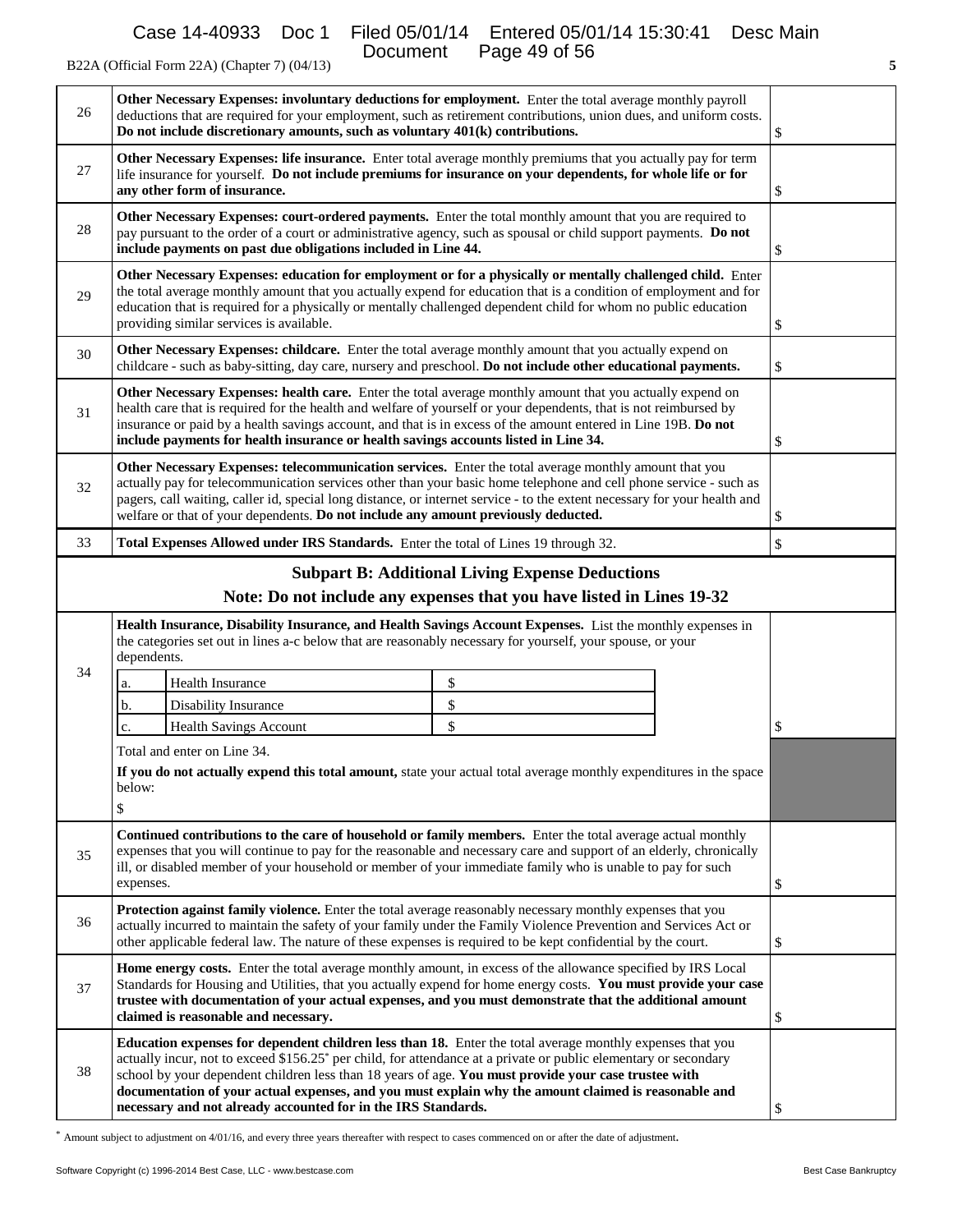# Case 14-40933 Doc 1 Filed 05/01/14 Entered 05/01/14 15:30:41 Desc Main

B22A (Official Form 22A) (Chapter 7) (04/13) **6**

|          | FIIBU US/U1/14 EFIIIBIBU US/U1/14 15.30.41 | – Desc Main |
|----------|--------------------------------------------|-------------|
| Document | Page 50 of 56                              |             |

| 39 | Additional food and clothing expense. Enter the total average monthly amount by which your food and clothing<br>expenses exceed the combined allowances for food and clothing (apparel and services) in the IRS National<br>Standards, not to exceed 5% of those combined allowances. (This information is available at www.usdoj.gov/ust/<br>or from the clerk of the bankruptcy court.) You must demonstrate that the additional amount claimed is<br>reasonable and necessary.                                                                                                                                                                                                                                                                                                               | \$                                                                                                                                                                                                            |                                          |                                                        |          |  |  |
|----|-------------------------------------------------------------------------------------------------------------------------------------------------------------------------------------------------------------------------------------------------------------------------------------------------------------------------------------------------------------------------------------------------------------------------------------------------------------------------------------------------------------------------------------------------------------------------------------------------------------------------------------------------------------------------------------------------------------------------------------------------------------------------------------------------|---------------------------------------------------------------------------------------------------------------------------------------------------------------------------------------------------------------|------------------------------------------|--------------------------------------------------------|----------|--|--|
| 40 | Continued charitable contributions. Enter the amount that you will continue to contribute in the form of cash or<br>financial instruments to a charitable organization as defined in 26 U.S.C. § 170(c)(1)-(2).                                                                                                                                                                                                                                                                                                                                                                                                                                                                                                                                                                                 |                                                                                                                                                                                                               | \$                                       |                                                        |          |  |  |
| 41 | Total Additional Expense Deductions under § 707(b). Enter the total of Lines 34 through 40                                                                                                                                                                                                                                                                                                                                                                                                                                                                                                                                                                                                                                                                                                      |                                                                                                                                                                                                               |                                          |                                                        | \$       |  |  |
|    |                                                                                                                                                                                                                                                                                                                                                                                                                                                                                                                                                                                                                                                                                                                                                                                                 | <b>Subpart C: Deductions for Debt Payment</b>                                                                                                                                                                 |                                          |                                                        |          |  |  |
| 42 | Future payments on secured claims. For each of your debts that is secured by an interest in property that you<br>own, list the name of the creditor, identify the property securing the debt, state the Average Monthly Payment, and<br>check whether the payment includes taxes or insurance. The Average Monthly Payment is the total of all amounts<br>scheduled as contractually due to each Secured Creditor in the 60 months following the filing of the bankruptcy<br>case, divided by 60. If necessary, list additional entries on a separate page. Enter the total of the Average Monthly<br>Payments on Line 42.                                                                                                                                                                      |                                                                                                                                                                                                               |                                          |                                                        |          |  |  |
|    | Name of Creditor                                                                                                                                                                                                                                                                                                                                                                                                                                                                                                                                                                                                                                                                                                                                                                                | Property Securing the Debt                                                                                                                                                                                    | <b>Average Monthly</b>                   | Does payment<br>Payment include taxes<br>or insurance? |          |  |  |
|    | a.                                                                                                                                                                                                                                                                                                                                                                                                                                                                                                                                                                                                                                                                                                                                                                                              |                                                                                                                                                                                                               | \$                                       | $\Box$ yes $\Box$ no                                   |          |  |  |
|    |                                                                                                                                                                                                                                                                                                                                                                                                                                                                                                                                                                                                                                                                                                                                                                                                 |                                                                                                                                                                                                               | Total: Add Lines                         |                                                        | \$       |  |  |
| 43 | Other payments on secured claims. If any of debts listed in Line 42 are secured by your primary residence, a<br>motor vehicle, or other property necessary for your support or the support of your dependents, you may include in<br>your deduction 1/60th of any amount (the "cure amount") that you must pay the creditor in addition to the<br>payments listed in Line 42, in order to maintain possession of the property. The cure amount would include any<br>sums in default that must be paid in order to avoid repossession or foreclosure. List and total any such amounts in<br>the following chart. If necessary, list additional entries on a separate page.<br>Name of Creditor<br>Property Securing the Debt<br>1/60th of the Cure Amount<br>\$<br>a.<br><b>Total: Add Lines</b> |                                                                                                                                                                                                               |                                          |                                                        |          |  |  |
| 44 | Payments on prepetition priority claims. Enter the total amount, divided by 60, of all priority claims, such as<br>priority tax, child support and alimony claims, for which you were liable at the time of your bankruptcy filing. Do<br>not include current obligations, such as those set out in Line 28.                                                                                                                                                                                                                                                                                                                                                                                                                                                                                    |                                                                                                                                                                                                               |                                          |                                                        | \$<br>\$ |  |  |
|    | Chapter 13 administrative expenses. If you are eligible to file a case under chapter 13, complete the following<br>chart, multiply the amount in line a by the amount in line b, and enter the resulting administrative expense.                                                                                                                                                                                                                                                                                                                                                                                                                                                                                                                                                                |                                                                                                                                                                                                               |                                          |                                                        |          |  |  |
| 45 | Projected average monthly chapter 13 plan payment.<br>a.<br>$\overline{b}$ .<br>the bankruptcy court.)<br>Average monthly administrative expense of chapter 13 case<br>c.                                                                                                                                                                                                                                                                                                                                                                                                                                                                                                                                                                                                                       | Current multiplier for your district as determined under schedules<br>issued by the Executive Office for United States Trustees. (This<br>information is available at www.usdoj.gov/ust/ or from the clerk of | \$<br>X<br>Total: Multiply Lines a and b |                                                        | \$       |  |  |
| 46 | Total Deductions for Debt Payment. Enter the total of Lines 42 through 45.                                                                                                                                                                                                                                                                                                                                                                                                                                                                                                                                                                                                                                                                                                                      |                                                                                                                                                                                                               |                                          |                                                        | \$       |  |  |
|    |                                                                                                                                                                                                                                                                                                                                                                                                                                                                                                                                                                                                                                                                                                                                                                                                 | <b>Subpart D: Total Deductions from Income</b>                                                                                                                                                                |                                          |                                                        |          |  |  |
|    |                                                                                                                                                                                                                                                                                                                                                                                                                                                                                                                                                                                                                                                                                                                                                                                                 |                                                                                                                                                                                                               |                                          |                                                        | \$       |  |  |
| 47 | Total of all deductions allowed under $\S 707(b)(2)$ . Enter the total of Lines 33, 41, and 46.                                                                                                                                                                                                                                                                                                                                                                                                                                                                                                                                                                                                                                                                                                 | Part VI. DETERMINATION OF § 707(b)(2) PRESUMPTION                                                                                                                                                             |                                          |                                                        |          |  |  |
| 48 | Enter the amount from Line 18 (Current monthly income for $\S 707(b)(2)$ )                                                                                                                                                                                                                                                                                                                                                                                                                                                                                                                                                                                                                                                                                                                      |                                                                                                                                                                                                               |                                          |                                                        |          |  |  |
| 49 |                                                                                                                                                                                                                                                                                                                                                                                                                                                                                                                                                                                                                                                                                                                                                                                                 |                                                                                                                                                                                                               |                                          |                                                        | \$       |  |  |
| 50 | Enter the amount from Line 47 (Total of all deductions allowed under $\S 707(b)(2)$ )<br>Monthly disposable income under § 707(b)(2). Subtract Line 49 from Line 48 and enter the result.                                                                                                                                                                                                                                                                                                                                                                                                                                                                                                                                                                                                       |                                                                                                                                                                                                               |                                          |                                                        | \$       |  |  |
|    |                                                                                                                                                                                                                                                                                                                                                                                                                                                                                                                                                                                                                                                                                                                                                                                                 |                                                                                                                                                                                                               |                                          |                                                        | $\$$     |  |  |
| 51 | 60-month disposable income under $\S 707(b)(2)$ . Multiply the amount in Line 50 by the number 60 and enter the<br>result.                                                                                                                                                                                                                                                                                                                                                                                                                                                                                                                                                                                                                                                                      |                                                                                                                                                                                                               |                                          |                                                        | \$       |  |  |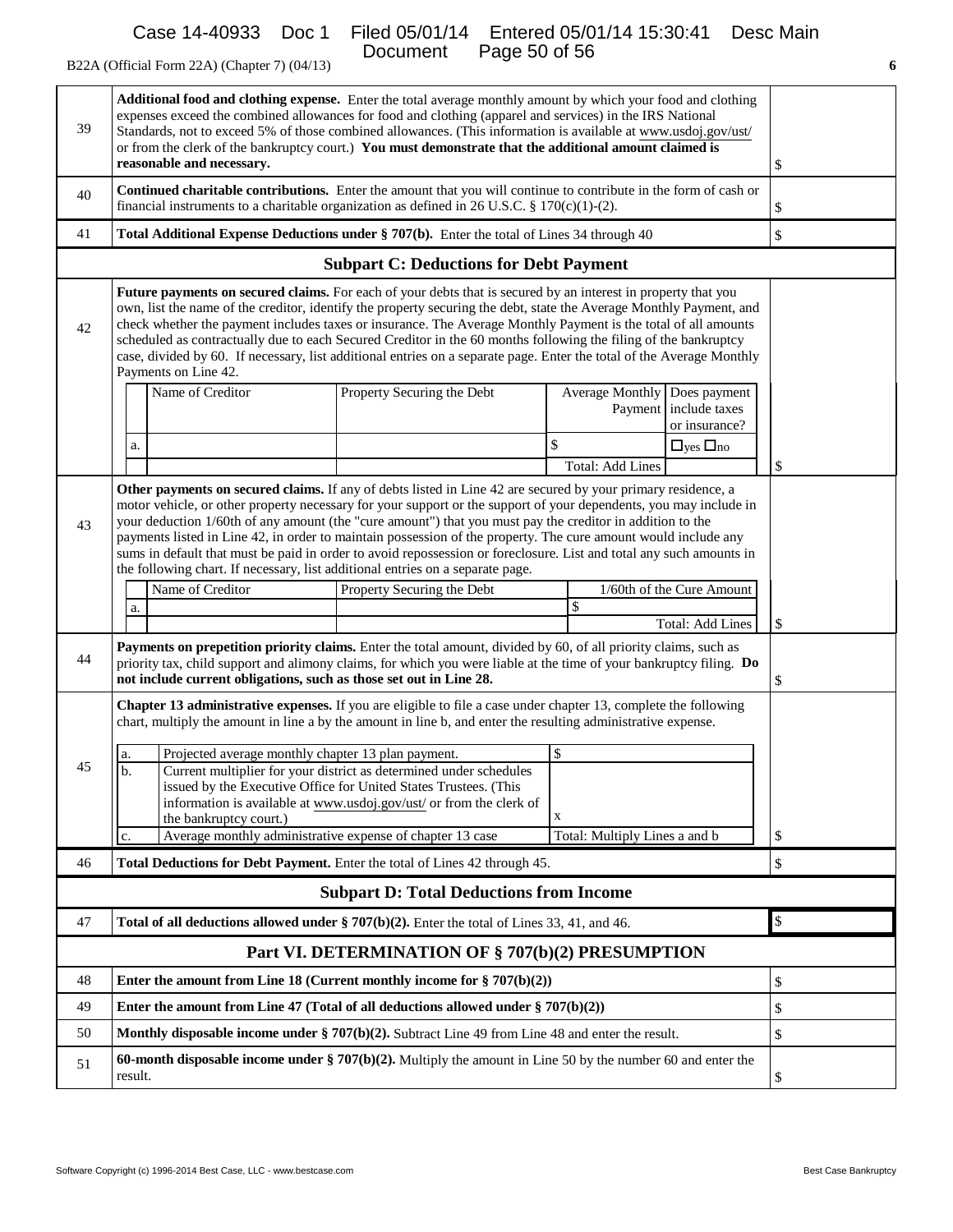Case 14-40933 Doc 1 Filed 05/01/14 Entered 05/01/14 15:30:41 Desc Main Page 51 of 56

B22A (Official Form 22A) (Chapter 7) (04/13) **7**

|                                                                                                                                                | Initial presumption determination. Check the applicable box and proceed as directed.                                                                                                                                                                                                                                                                                                                                                                 |                                                                                                                                     |  |
|------------------------------------------------------------------------------------------------------------------------------------------------|------------------------------------------------------------------------------------------------------------------------------------------------------------------------------------------------------------------------------------------------------------------------------------------------------------------------------------------------------------------------------------------------------------------------------------------------------|-------------------------------------------------------------------------------------------------------------------------------------|--|
| 52                                                                                                                                             | $\Box$ The amount on Line 51 is less than \$7,475 <sup>*</sup> . Check the box for "The presumption does not arise" at the top of page 1 of this<br>statement, and complete the verification in Part VIII. Do not complete the remainder of Part VI.                                                                                                                                                                                                 |                                                                                                                                     |  |
|                                                                                                                                                | $\Box$ The amount set forth on Line 51 is more than \$12,475* Check the box for "The presumption arises" at the top of page 1 of this<br>statement, and complete the verification in Part VIII. You may also complete Part VII. Do not complete the remainder of Part VI.                                                                                                                                                                            |                                                                                                                                     |  |
|                                                                                                                                                |                                                                                                                                                                                                                                                                                                                                                                                                                                                      | □ The amount on Line 51 is at least \$7,475*, but not more than \$12,475*. Complete the remainder of Part VI (Lines 53 through 55). |  |
| 53                                                                                                                                             | Enter the amount of your total non-priority unsecured debt                                                                                                                                                                                                                                                                                                                                                                                           | \$                                                                                                                                  |  |
| 54                                                                                                                                             | Threshold debt payment amount. Multiply the amount in Line 53 by the number 0.25 and enter the result.                                                                                                                                                                                                                                                                                                                                               | \$                                                                                                                                  |  |
|                                                                                                                                                | Secondary presumption determination. Check the applicable box and proceed as directed.                                                                                                                                                                                                                                                                                                                                                               |                                                                                                                                     |  |
| 55                                                                                                                                             | $\Box$ The amount on Line 51 is less than the amount on Line 54. Check the box for "The presumption does not arise" at the top of page 1<br>of this statement, and complete the verification in Part VIII.                                                                                                                                                                                                                                           |                                                                                                                                     |  |
|                                                                                                                                                | $\Box$ The amount on Line 51 is equal to or greater than the amount on Line 54. Check the box for "The presumption arises" at the top<br>of page 1 of this statement, and complete the verification in Part VIII. You may also complete Part VII.                                                                                                                                                                                                    |                                                                                                                                     |  |
| Part VII. ADDITIONAL EXPENSE CLAIMS                                                                                                            |                                                                                                                                                                                                                                                                                                                                                                                                                                                      |                                                                                                                                     |  |
| 56                                                                                                                                             | Other Expenses. List and describe any monthly expenses, not otherwise stated in this form, that are required for the health and welfare of<br>you and your family and that you contend should be an additional deduction from your current monthly income under §<br>$707(b)(2)(A)(ii)(I)$ . If necessary, list additional sources on a separate page. All figures should reflect your average monthly expense for<br>each item. Total the expenses. |                                                                                                                                     |  |
|                                                                                                                                                | <b>Monthly Amount</b><br><b>Expense Description</b>                                                                                                                                                                                                                                                                                                                                                                                                  |                                                                                                                                     |  |
|                                                                                                                                                | \$<br>a.                                                                                                                                                                                                                                                                                                                                                                                                                                             |                                                                                                                                     |  |
|                                                                                                                                                | \$<br>b.                                                                                                                                                                                                                                                                                                                                                                                                                                             |                                                                                                                                     |  |
|                                                                                                                                                | \$<br>c.<br>\$<br>d.                                                                                                                                                                                                                                                                                                                                                                                                                                 |                                                                                                                                     |  |
|                                                                                                                                                | \$<br>Total: Add Lines a, b, c, and d                                                                                                                                                                                                                                                                                                                                                                                                                |                                                                                                                                     |  |
| Part VIII. VERIFICATION                                                                                                                        |                                                                                                                                                                                                                                                                                                                                                                                                                                                      |                                                                                                                                     |  |
| I declare under penalty of perjury that the information provided in this statement is true and correct. (If this is a joint case, both debtors |                                                                                                                                                                                                                                                                                                                                                                                                                                                      |                                                                                                                                     |  |
|                                                                                                                                                | must sign.)                                                                                                                                                                                                                                                                                                                                                                                                                                          |                                                                                                                                     |  |
| 57                                                                                                                                             | Signature: /s/ Lloyd Eugene Ward<br>Date:<br>May 1, 2014                                                                                                                                                                                                                                                                                                                                                                                             |                                                                                                                                     |  |
|                                                                                                                                                | <b>Lloyd Eugene Ward</b><br>(Dektor)                                                                                                                                                                                                                                                                                                                                                                                                                 |                                                                                                                                     |  |
|                                                                                                                                                |                                                                                                                                                                                                                                                                                                                                                                                                                                                      |                                                                                                                                     |  |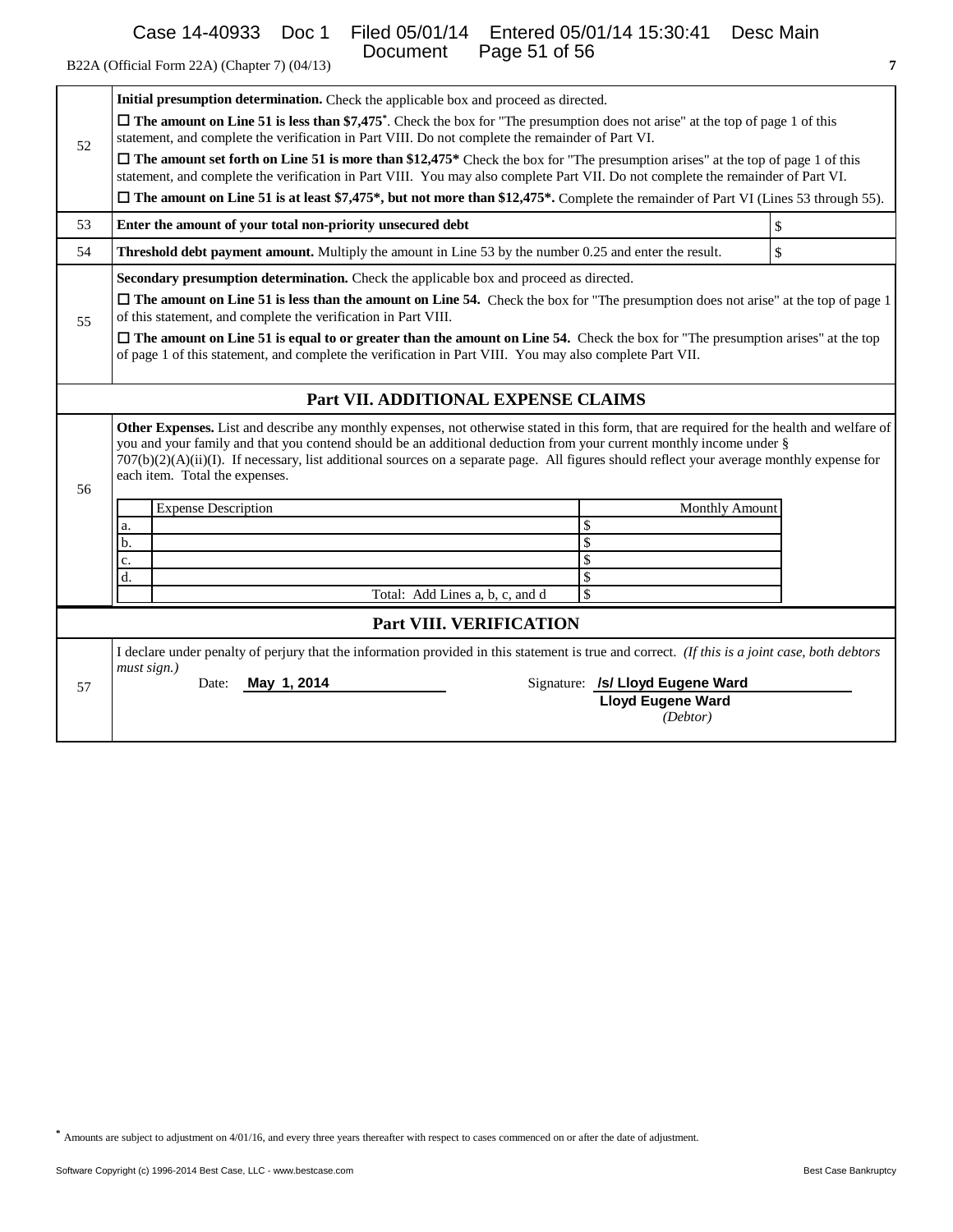Case 14-40933 Doc 1 Filed 05/01/14 Entered 05/01/14 15:30:41 Desc Main Page 52 of 56

Revised 7/2001 LRBP Appendix 1007-b-6

### **United States Bankruptcy Court Eastern District of Texas**

In re **Lloyd Eugene Ward Case No. Case No. Case No. Case No. Case No. Case No.** 

### **VERIFICATION OF CREDITOR MATRIX**

The above named Debtor(s) hereby verifies that the attached list of creditors is true and correct to the best of my/our knowledge.

Creditor Matrix Format (check one):

Diskette:

Paper: **X** 

Debtor(s) Chapter **7**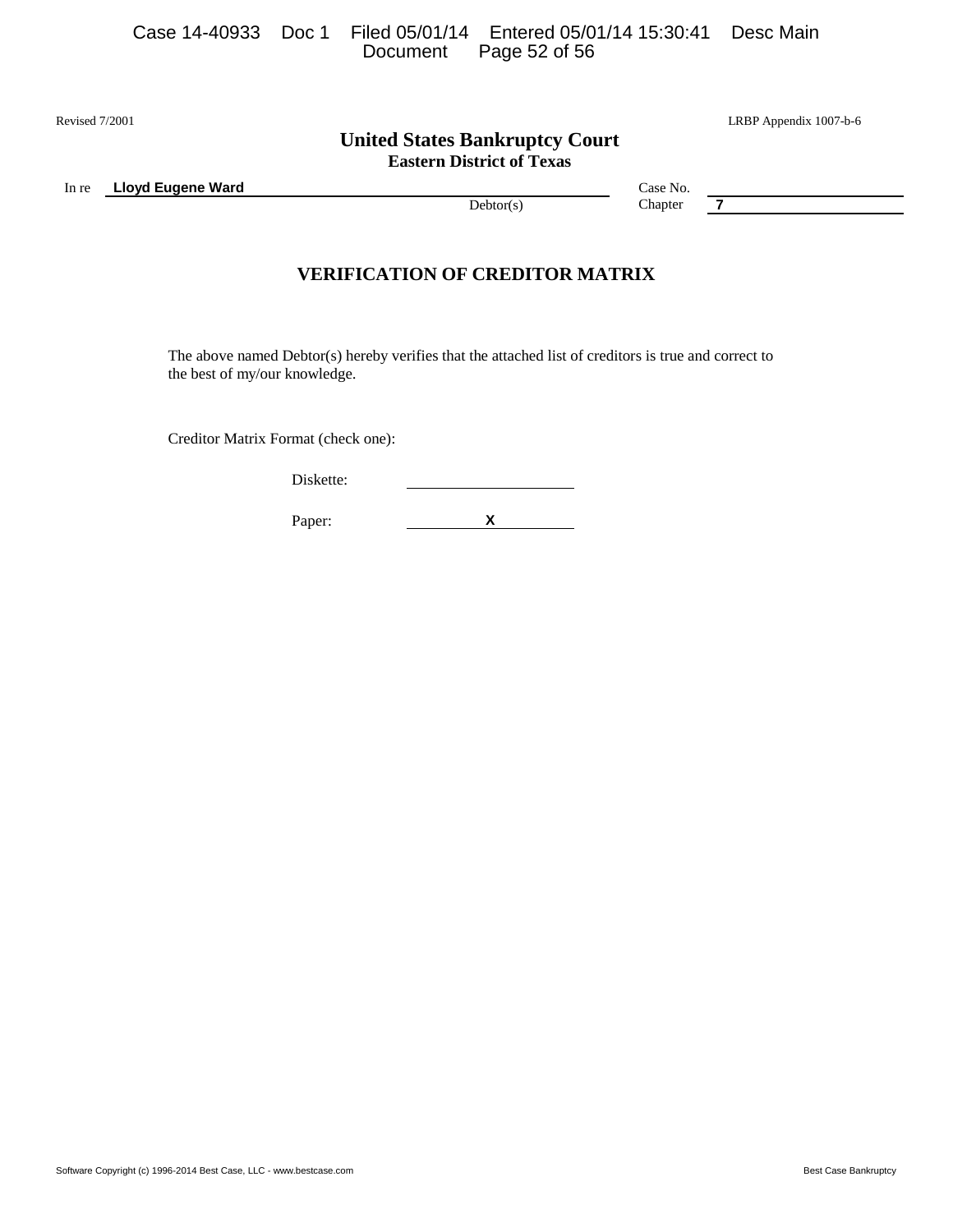### Case 14-40933 Doc 1 Filed 05/01/14 Entered 05/01/14 15:30:41 Desc Main Document Page 53 of 56

Internal Revenue Service Special Procedures 1100 Commerce, Room 951 STOP 5025 DAL Dallas TX 75242

United States Attorney's Office 110 North College Avenue, Suite 700 Tyler TX 75702-0204

Bethany York 12655 N Central Exprwy, Ste 722 Dallas TX 75243

Better Business Bureau of Metropolitan Dallas, Inc 1601 Elm St , #3838 Dallas TX 75201

Brian Parker 1114 N Gloucester Ct Irving TX 75062

Carolyn Corpening 38 Hazel Ave Spokane WA 99214

Charles Babcock Jackson Walker LLP 901 Main Street, Suite 6000 Dallas TX 75201

Charles Branham 3900 Elm Street Dallas TX 75226

Christophe Pitre c/o Charles Branham 3900 Elm St Dallas TX 75226

Christopher A Cosper David Hudson Hull Barrett PC 801 Broad Street, 7th Floor Augusta GA 30901

Coddi Dean c/o Charles Branham 3900 Elm St Dallas TX 75226

Dana Block 4124 Sherwood Mesquite TX 75150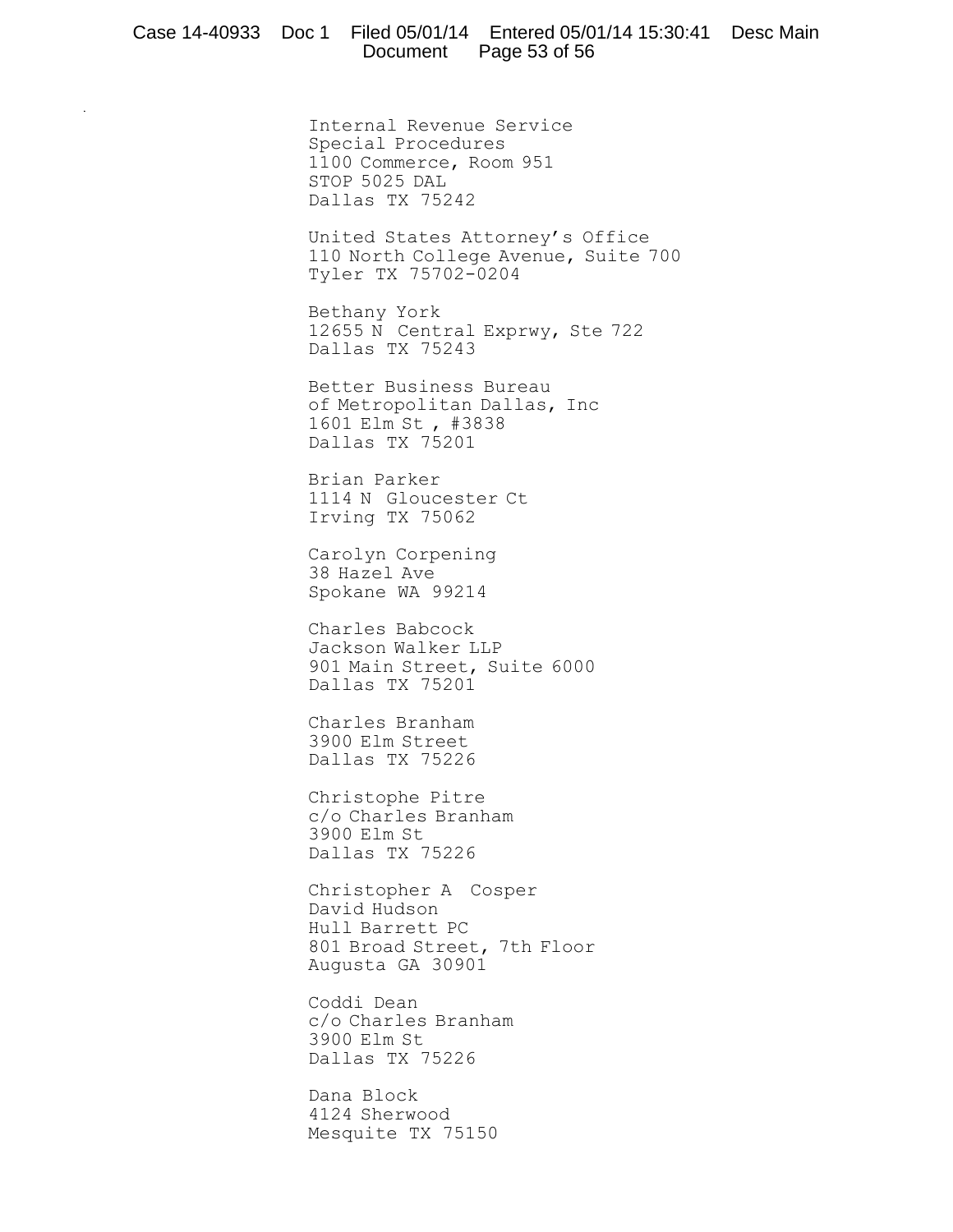### Case 14-40933 Doc 1 Filed 05/01/14 Entered 05/01/14 15:30:41 Desc Main Document Page 54 of 56

Darrell W Scott The Scott Law Group PS 926 W Sprague Ave , Ste 680 Spokane WA 99201

Davis Miles McGuire Gardner 80 E Ro Salado Parkway, Ste 401 Tempe AZ 85218

Freimund Jackson & Tardif PLLC 711 Capitol Way S , Suite 602 Olympia WA 98501

Gregory Burk c/o Charles Branham 3900 Elm St Dallas TX 75226

Hartman Income Property Holdings, LLC 2909 Hillcroft St , Ste 420 Houston TX 77057

Hartman Income REIT 12655 N Central Exprwy , Ste 722 Dallas TX 75243

Internal Revenue Service Centralized Insolvency Operations PO Box 21126 Philadelphia PA 19114-0326

Jane Guay 2736 Wood Leaf Lane Reynoldsburg OH 43068

Jeremiah Heck Luftman, Heck & Associates LLP 580 East Rich Street Columbus OH 43215

Jeremy Cozart c/o Charles Branham 3900 Elm St Dallas TX 75226

Jessica Casey 17717 Vail St #1728D Dallas TX 75287

Jo Minaya c/o Charles Branham 3900 Elm St Dallas TX 75226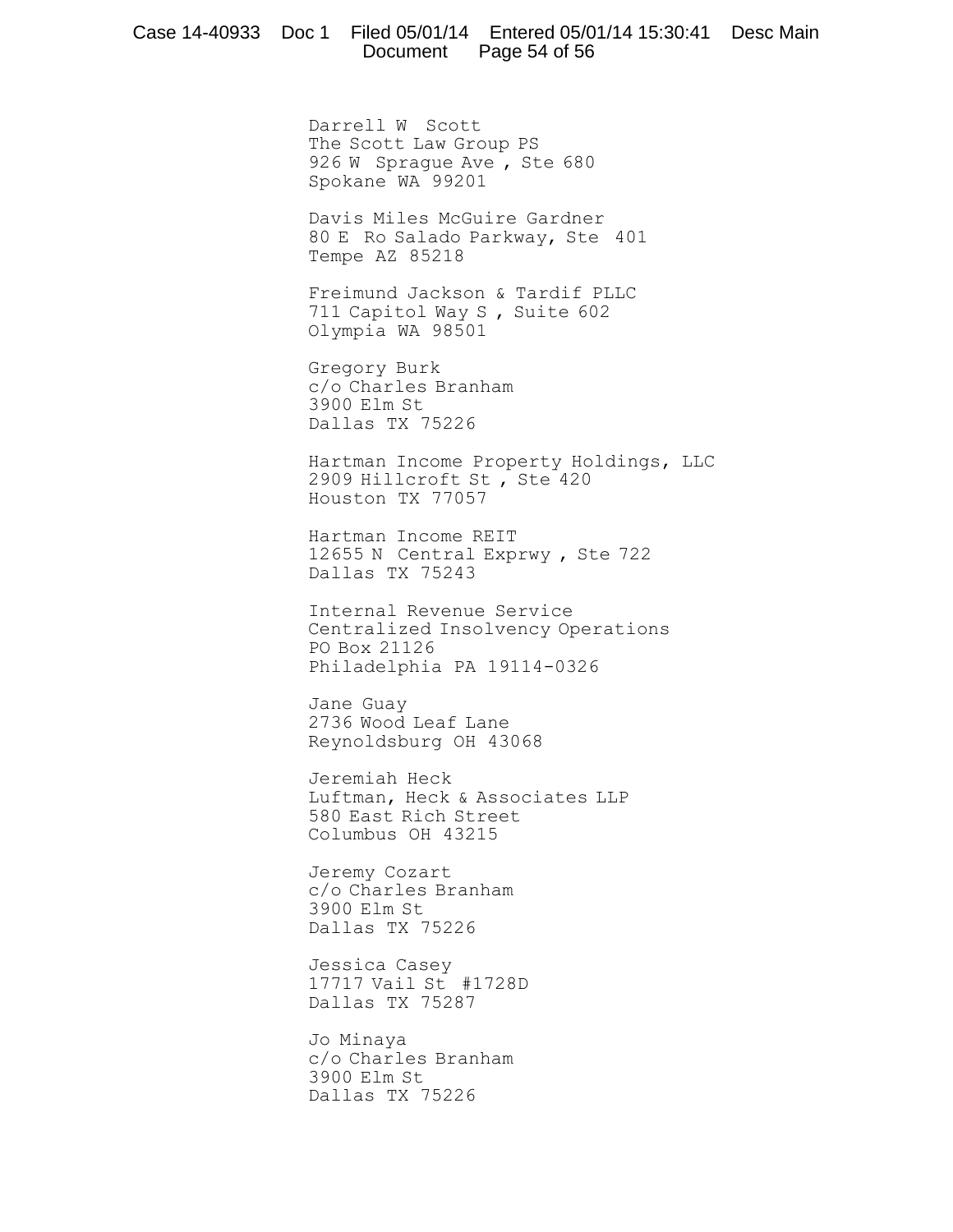### Case 14-40933 Doc 1 Filed 05/01/14 Entered 05/01/14 15:30:41 Desc Main Document Page 55 of 56

John Nelson c/o Charles Branham 3900 Elm St Dallas TX 75226

Johnny Keel 320 E Wintergreen Rd , Apt 8-D DeSoto TX 75115

Karin Amyx 300 W Douglas Ave , Ste 650 Wichita KS 67202

Lauren A Helbring, Trustee 1370 Ontario Street, Suite 600 Cleveland OH 44113

Lloyd Ward & Associates PC 12655 N Central Exprwy , Ste 1000 Dallas TX 75243

M Real Estate, Inc c/o Allen Monroe 257 S Riverfront Blvd Dallas TX 75207

M Real Estate, Inc 141 W Commerce St Dallas TX 75208

Michael Frank 650 E Vista Ridge Mail Dr #316 Lewisville TX 75067

Paul Michael Trillo 2707 Glacier Ct Wichita KS 67215

Peggy Stewart c/o Christopher A Cosper 801 Broad Street, 7th Floor Augusta GA 30901

Pyke & Pyke PC c/o Bill Pyke 12655 N Central Exprwy , Ste 700 Dallas TX 75243

Sherry Kay Gorden PO Box 14411 Spokane WA 99214